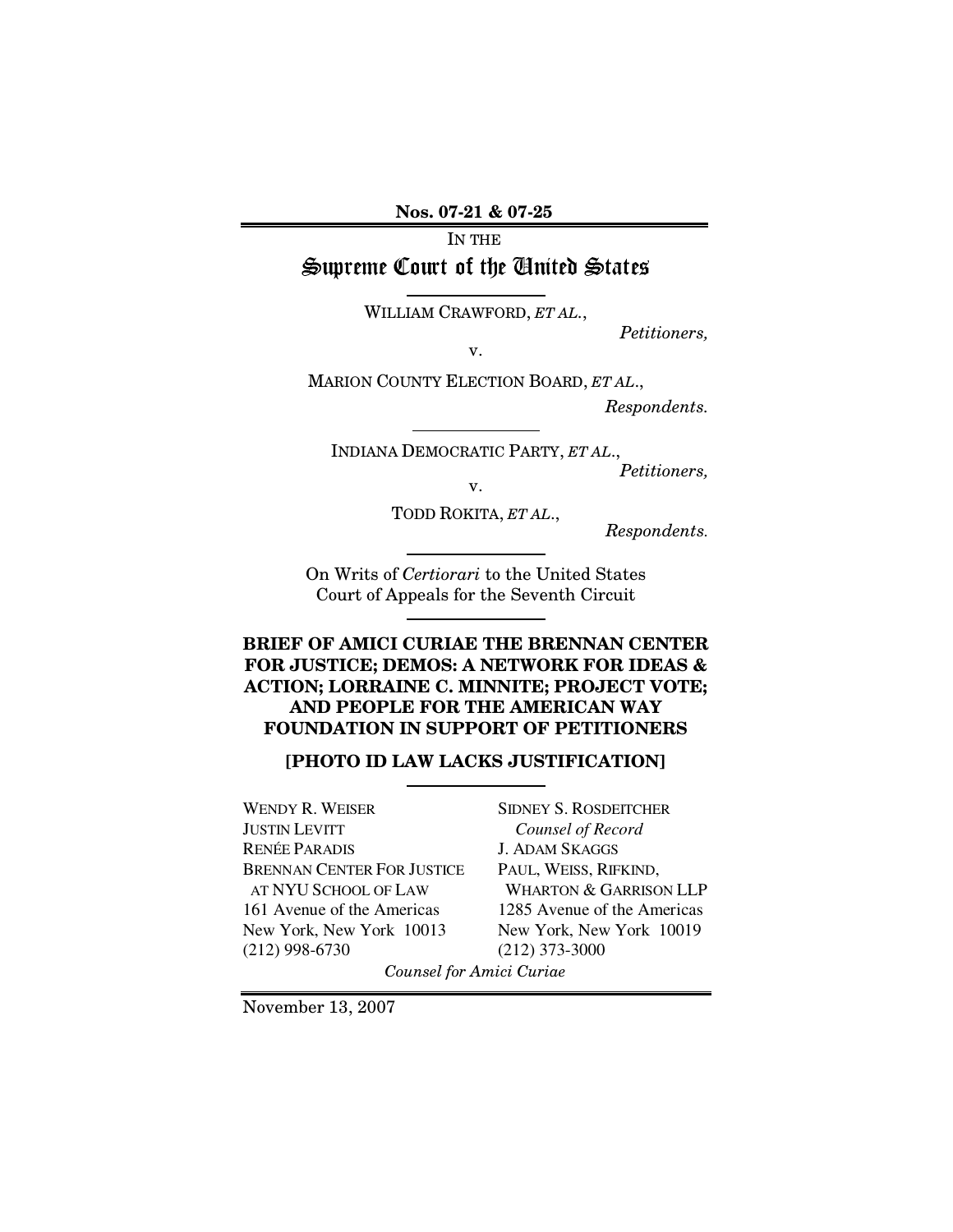### **TABLE OF CONTENTS**

# **Page**

|           | SUMMARY OF THE ARGUMENT3                                                                                                                                                                                                                    |
|-----------|---------------------------------------------------------------------------------------------------------------------------------------------------------------------------------------------------------------------------------------------|
|           |                                                                                                                                                                                                                                             |
| А.        | INDIANA'S PHOTO ID REQUIREMENT<br>IS AN UNNECESSARY RESPONSE<br>TO THE EXTREMELY UNLIKELY<br>AND UNSUBSTANTIATED THREAT<br>OF POLLING-PLACE IMPERSONATION<br>Polling-Place Impersonation Fraud Is Highly<br>Unlikely And Exceedingly Rare11 |
|           | 1.<br>None of the Examples Cited by the<br>Court of Appeals Indicates That<br>Polling-Place Impersonation Fraud<br>Is a Genuine Problem 11                                                                                                  |
|           | 2.<br>The Additional Evidence Cited by the<br>District Court and Other Studies Show<br>That Polling-Place Impersonation<br>Fraud Is Not A Genuine Problem 18                                                                                |
| <b>B.</b> | Alleged Perceptions Or Fears of Voter<br>Fraud Do Not Justify Indiana's                                                                                                                                                                     |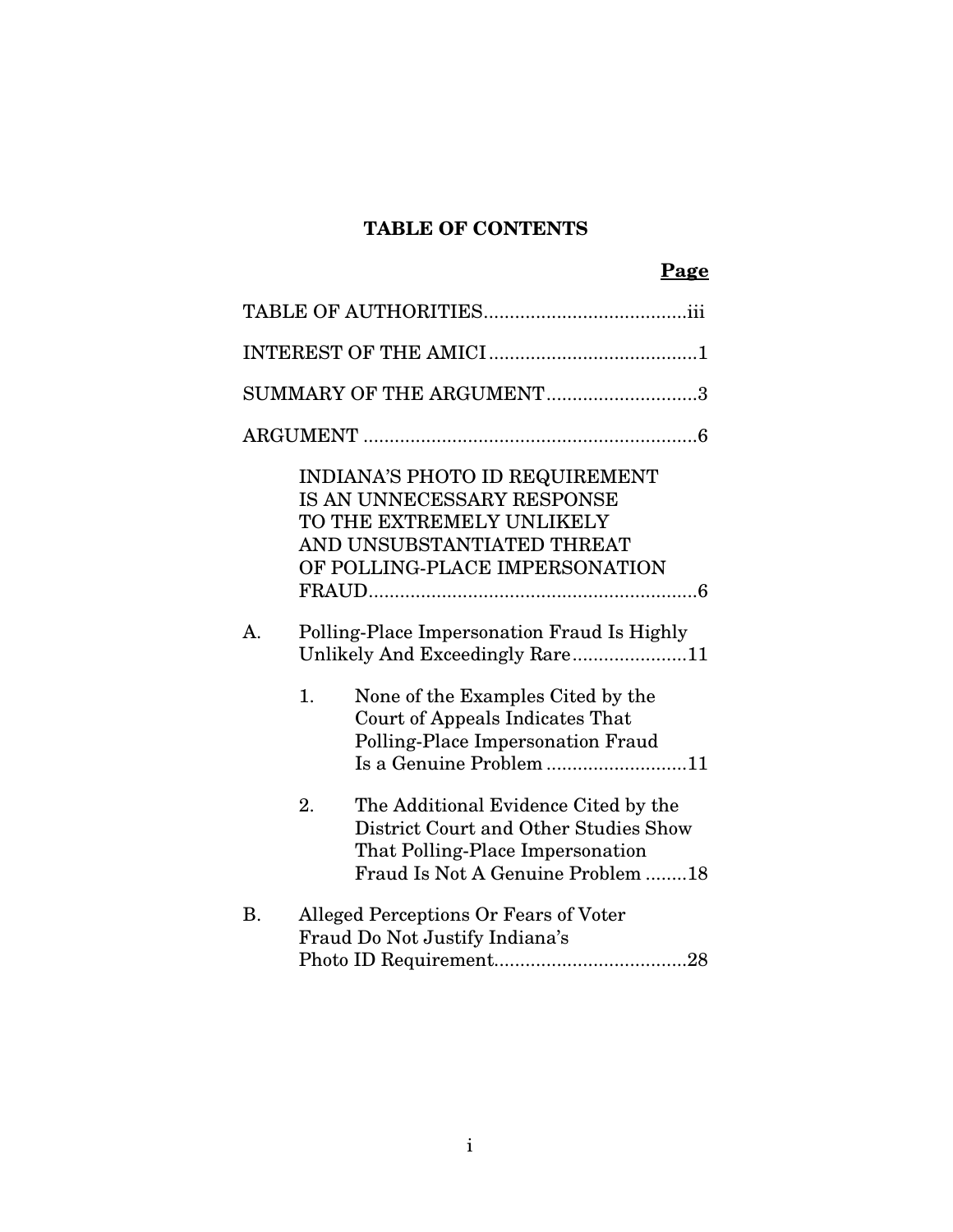| C. |                   | A Photo ID Requirement Is Not Needed To<br>Prevent Possible Impersonation Fraud31                                                                    |
|----|-------------------|------------------------------------------------------------------------------------------------------------------------------------------------------|
|    | $\mathbf{1}$ .    | Indiana's Policies for Identifying Voters<br>Prior to the Adoption of the Photo ID<br>Requirement Provided an Adequate<br>Alternative to Photo ID 32 |
|    | 2.                | Less Onerous Methods of Voter<br><b>Identification in Other States Provide</b><br>Adequate Alternatives to Photo ID33                                |
|    | <b>CONCLUSION</b> |                                                                                                                                                      |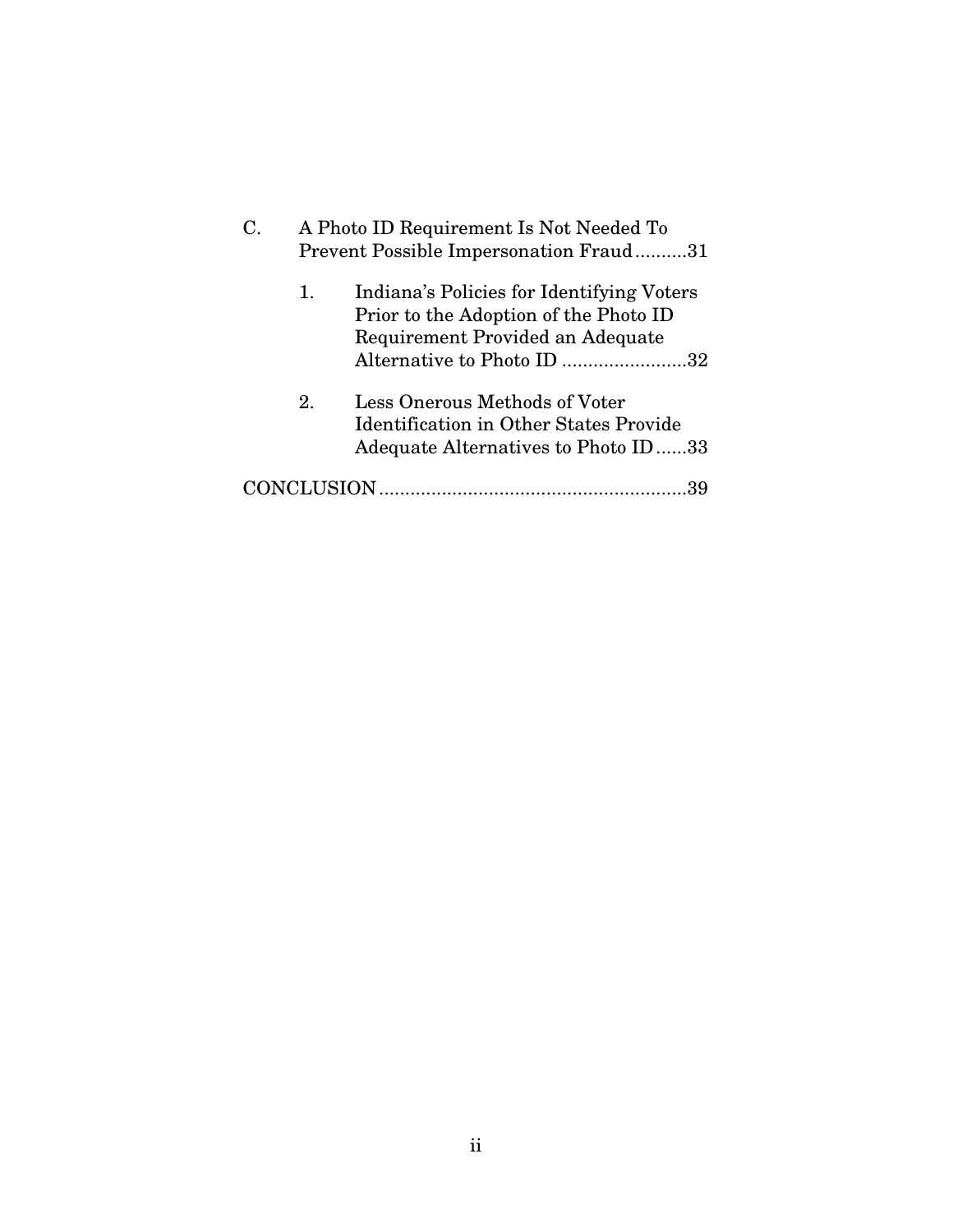#### **TABLE OF AUTHORITIES**

| 'age(s) |  |
|---------|--|
|---------|--|

# *Buckley* v. *Valeo*, 424 U.S. 1 (1976)............................................ 29, 30 *Burdick* v. *Takushi*, 504 U.S. 428 (1992)............................................ 6, 7

**FEDERAL CASES**

| Clingman v. Beaver, |  |
|---------------------|--|
|                     |  |
|                     |  |

### *Common Cause/Georgia* v. *Billups*, 406 F. Supp. 2d 1326 (N.D. Ga. 2005)................. 36

### *Common Cause/Georgia* v. *Billups*, 504 F. Supp. 2d 1333 (N.D. Ga.), *appeal filed* No. 07-14664C (11th Cir. 2007)..................... 15, 36

### *Crawford* v. *Marion County Election Bd.*, 472 F.3d 949 (7th Cir. 2007).........................*passim*

### *Crawford* v. *Marion County Election Bd.*, 484 F.3d 436 (7th Cir. 2007).................................. 5

### *Indiana Democratic Party* v*. Rokita*, 458 F. Supp. 2d 775 (S.D. Ind. 2006) ...........*passim*

### *Lucas* v. *Forty-Fourth Gen. Assembly of Colo.,* 377 U.S. 713 (1964).............................................. 31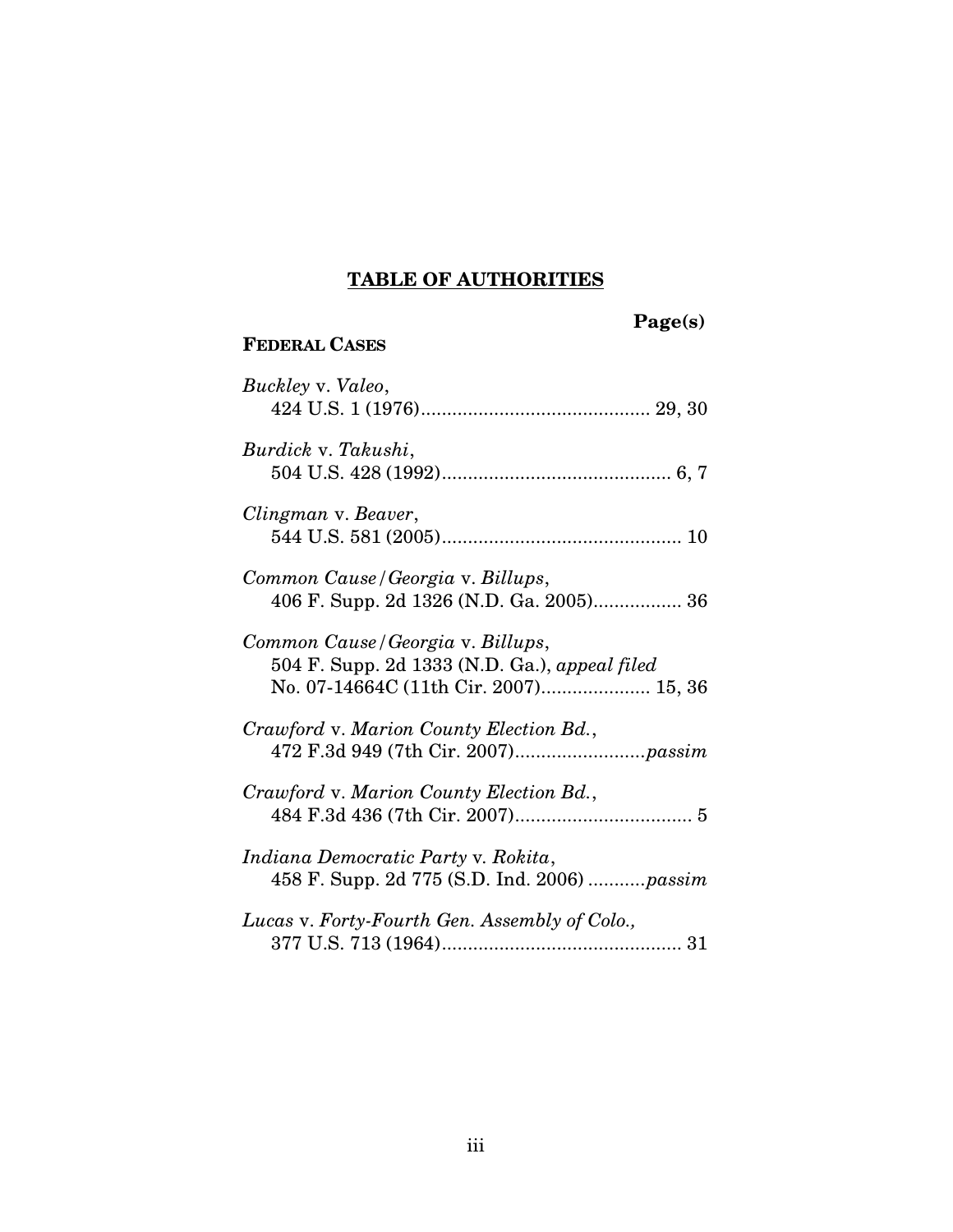| McConnell v. Fed. Election Comm'n,                                                              |
|-------------------------------------------------------------------------------------------------|
| McLaughlin v. N.C. Bd. of Elections,                                                            |
| Munro v. Socialist Workers Party,                                                               |
| New Alliance Party v. Hand,                                                                     |
| Purcell v. Gonzalez,                                                                            |
| Reform Party of Allegheny County v. Allegheny<br>County Dep't of Elections,                     |
| Timmons v. Twin Cities New Party,                                                               |
| United States v. Carolene Products Co.,                                                         |
| United States v. Missouri, No. 05-4391-CV-C-NKL,<br>2007 WL 1115204 (W.D. Mo. Apr. 13, 2007) 16 |
| Vieth v. Jubelirer,                                                                             |
| Williamson v. Lee Optical of Oklahoma,                                                          |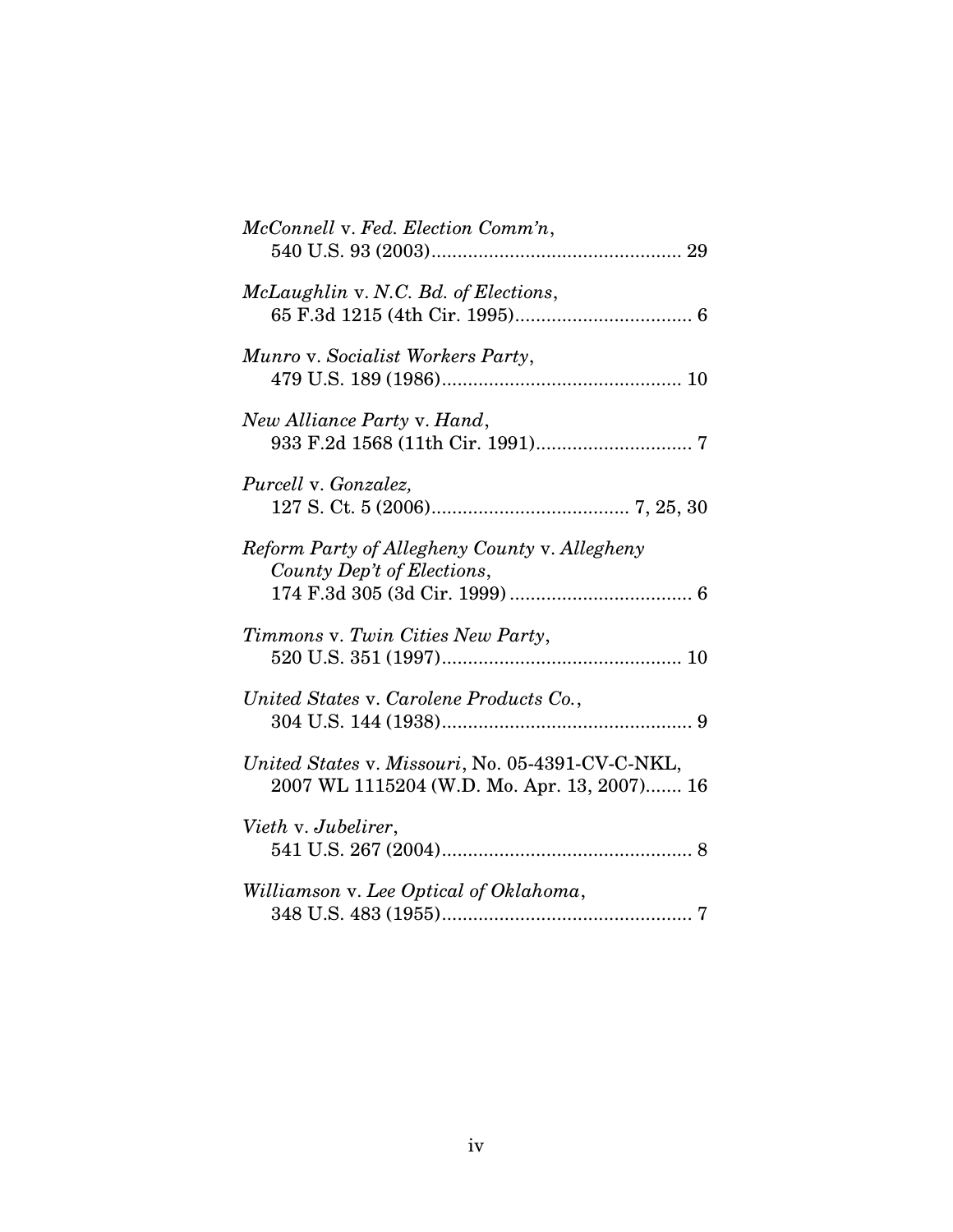## **STATE CASES**

| Borders v. King County,                            |  |
|----------------------------------------------------|--|
| No. 05-2-00027-3 (Wash. Super. 2005),              |  |
| <i>reprinted in</i> 4 Election L.J. 418 (2005)  17 |  |
| In re the Protest of Election Returns & Absentee   |  |
| Ballots in the Nov. 4, 1997 Election for           |  |
| the City of Miami, 707 So. 2d 1170                 |  |
|                                                    |  |
| Weinschenk v. State of Missouri,                   |  |
| 203 S.W. 3d 201 (Mo. 2006)16, 17, 30               |  |

## **FEDERAL STATUTES**

### **STATE STATUTES**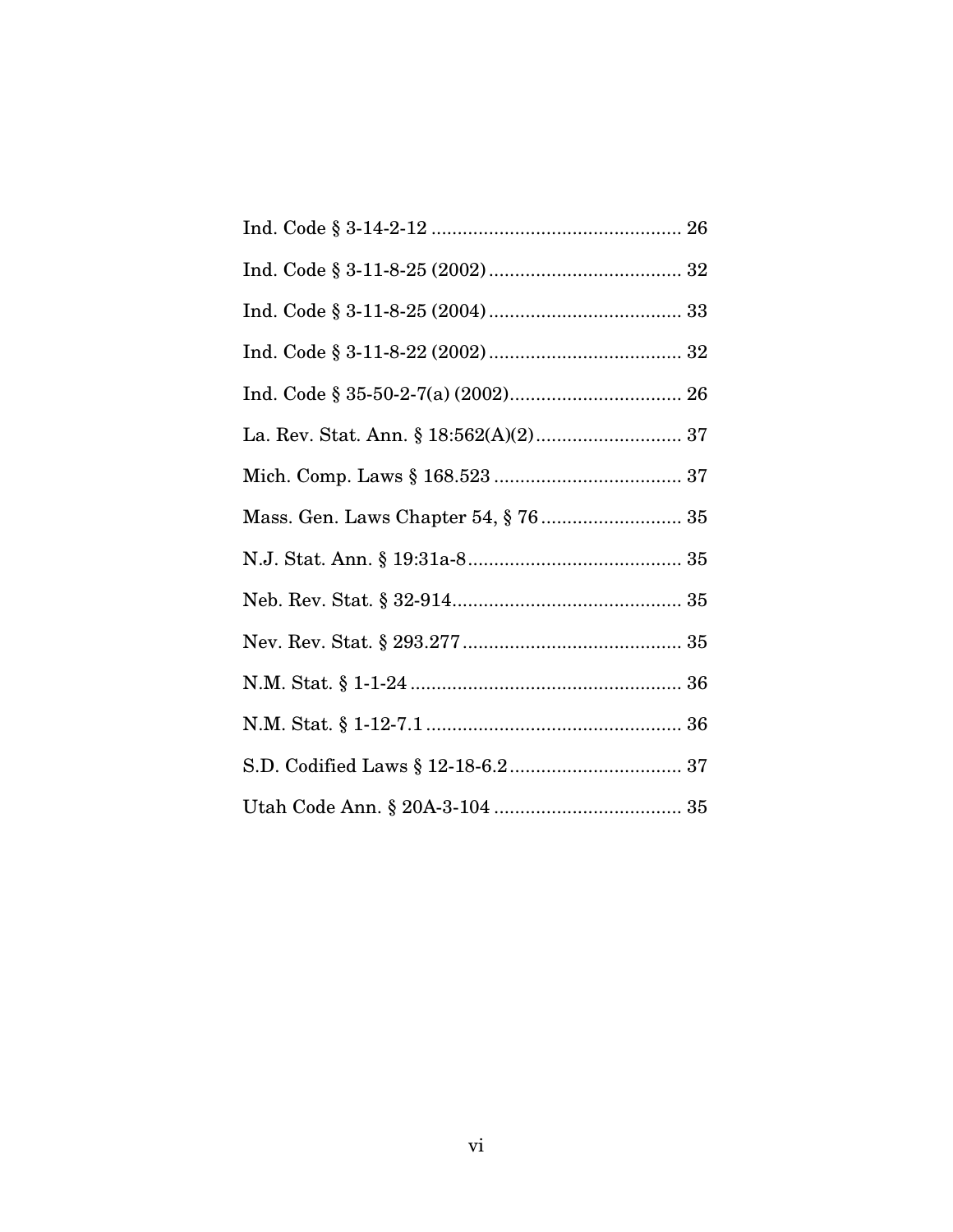### **LEGISLATIVE MATERIALS**

| 148 Cong. Rec. S10491 (2002) |  |
|------------------------------|--|
|                              |  |
|                              |  |
|                              |  |

#### **MISCELLANEOUS AUTHORITIES**

| Matt A. Barreto, et al., Voter ID Requirements   |
|--------------------------------------------------|
| and the Disenfranchisements of Latino,           |
| <b>Black and Asian Voters, 2007 American</b>     |
| Political Science Ass'n Annual Conference,       |
|                                                  |
| Greg Borowski, A New Push To Repair              |
| <i>Elections</i> , Milwaukee Journal-Sentinel,   |
|                                                  |
| Brennan Center & Michael McDonald,               |
| Analysis of the September 15, 2005 Voter         |
| <b>Fraud Report Submitted to the New Jersey</b>  |
|                                                  |
| Brennan Center & Spencer Overton, Response       |
| to the Report of the 2005 Commission on          |
| Federal Election Reform (Sept. 19, 2005) 1, 24   |
| Jimmy Carter and James A. Baker III, Voting      |
| <i>Reform Is in the Cards, N.Y. Times, Sept.</i> |
|                                                  |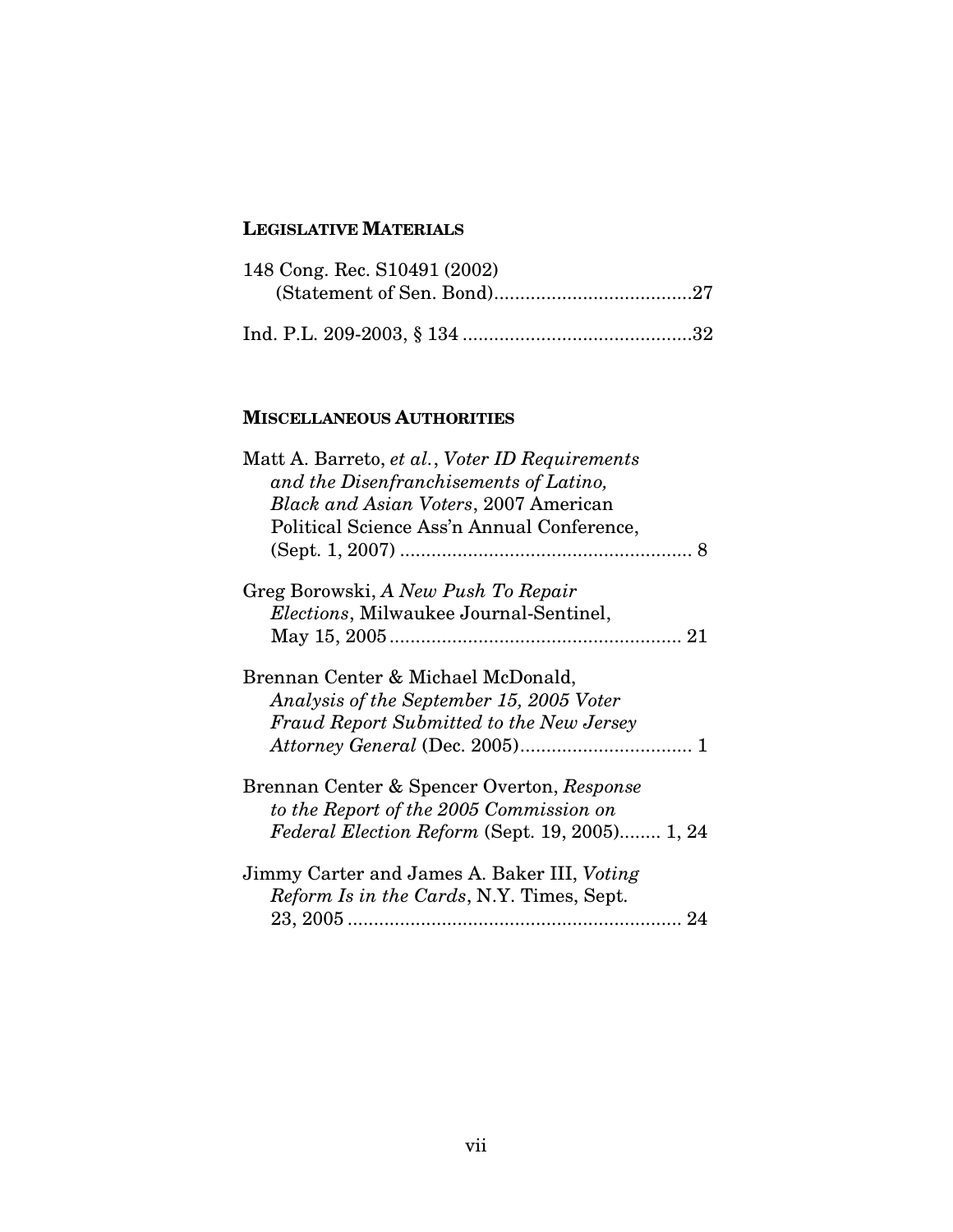| Kelly Chesney, Special Letter: Claims That the<br><i>"Dead" Voted Were Wrong</i> , Detroit News, |
|--------------------------------------------------------------------------------------------------|
|                                                                                                  |
| Coalition of Homelessness and Housing in<br>Ohio & League of Woman Voters Coalition,             |
| Lisa Collins, In Michigan, Even Dead Vote,                                                       |
| Commission on Federal Election Reform,<br><b>Building Confidence in U.S. Elections</b>           |
| Secretary of State Cathy Cox, The 2000<br>Election: A Wake-Up Call for Reform and                |
| DOJ, Election Fraud Prosecutions &<br>Convictions, Oct. 2002 - Sept. 2005 20, 26                 |
| Electionline.org, Election Reform: What's<br>Changed, What Hasn't and Why 2000-2006              |
| Electionline.org, Voter ID Laws                                                                  |
| Hawaii Office of Elections, Chairperson and<br>Voter Assistance Official's Manual (2006) 37      |
| Hawaii Office of Elections, How to Vote at the                                                   |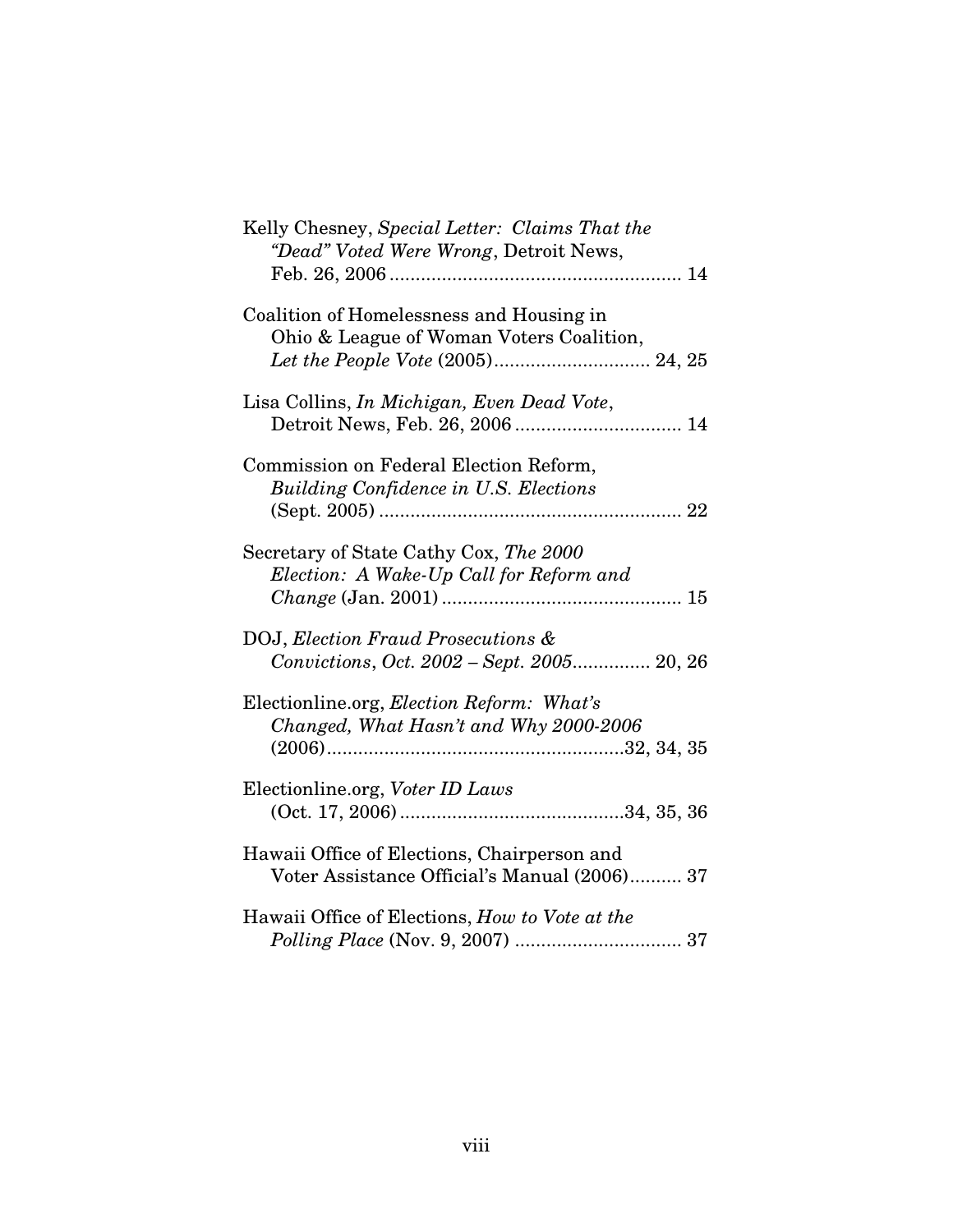| M.V. Hood & Charles S. Bullock, Worth a<br>Thousand Words? An Analysis of Georgia's<br>Voter Identification Statute (Apr. 2007) 8 |
|-----------------------------------------------------------------------------------------------------------------------------------|
| John Fund, Stealing Elections (2004)15, 21, 22                                                                                    |
| Justin Levitt, The Truth About Voter Fraud                                                                                        |
| Phuong Cat Le & Michelle Nicolosi, Dead<br>Voted in Governor's Race, Seattle Post-<br>Intelligencer, Jan. 7, 2005 17, 18          |
| Eric Lipton & Ian Urbina, In 5-Year Effort,<br>Scant Evidence of Voter Fraud, N.Y. Times,                                         |
| Lorraine C. Minnite, An Analysis of Voter                                                                                         |
| Lorraine C. Minnite and David Callahan,<br>Securing the Vote: An Analysis of Election                                             |
| Media Matters, John Fund's Book on Voter                                                                                          |
| National Conference of State Legislatures,<br><b>State Requirements for Voter Identification</b>                                  |
| Spencer Overton, <i>Establishing Procedures for</i><br>Credible Advisory Commissions (2005) 23                                    |
| Greg Palast, The Wrong Way to Fix the Vote,                                                                                       |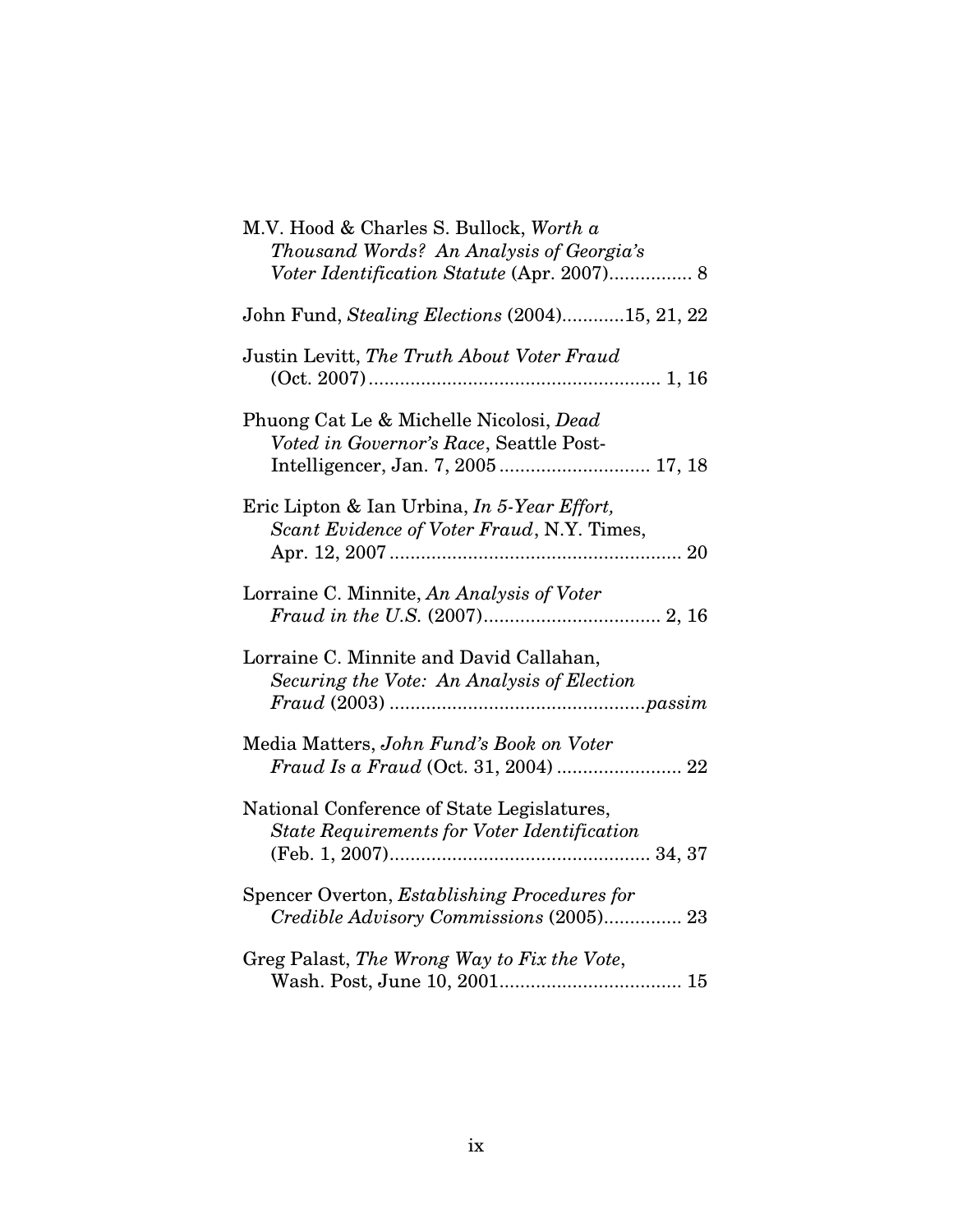| John Pawasarat, The Drivers License Status of<br>the Voting Age Population in Wisconsin,<br>University of Wisconsin—Milwaukee (2005) 9 |
|----------------------------------------------------------------------------------------------------------------------------------------|
| Press Release, DOJ, Fact Sheet: Department of<br>Justice Ballot Access and Voting Integrity                                            |
| Preliminary Findings of Joint Task Force<br><b>Investigating Possible Election Fraud</b>                                               |
| Larry J. Sabato & Glenn R. Simpson,                                                                                                    |
| Steve Schultze, No Vote Fraud Plot Found,<br>Milwaukee Journal-Sentinel, Dec. 5, 2005 21                                               |
| Wendy Simmons, Black Americans Feel<br>Cheated by Election 2000, Gallup News                                                           |
| Van Smith, Election Nights of the Living Dead,<br>Baltimore City Paper, June 22, 2005 14                                               |
| Ian Urbina, Panel Said To Alter Finding on<br>Voter Fraud, N.Y. Times, Apr. 11, 2007  31                                               |
| Tova Wang, A Rigged Report on U.S. Voting?,                                                                                            |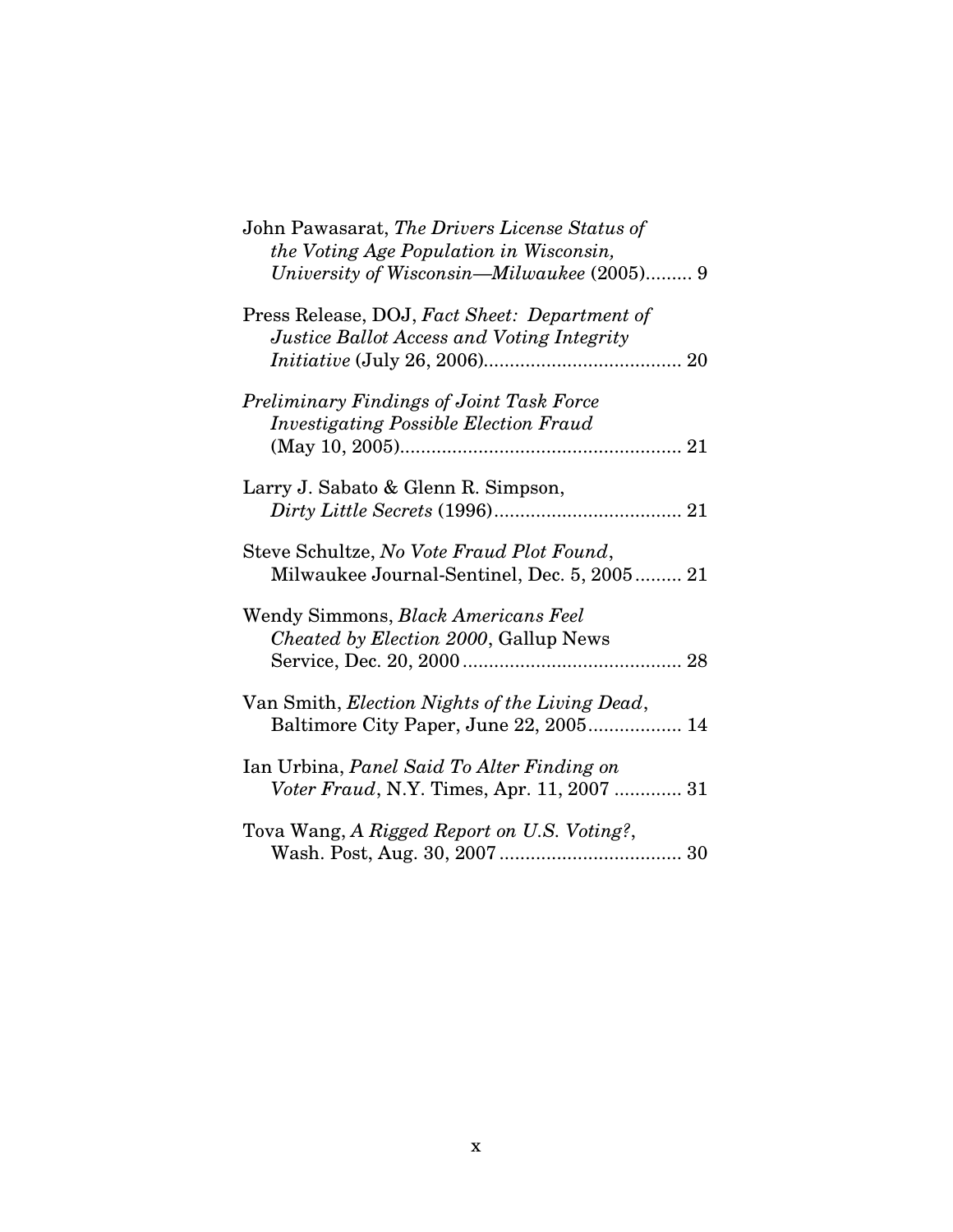### **INTEREST OF THE AMICI 1**

The Brennan Center for Justice at NYU School of Law (the "Brennan Center") is a nonpartisan institute dedicated to a vision of effective and inclusive democracy. Through its Voting Rights and Elections project, the Brennan Center seeks to protect rights to equal electoral access and full political participation. The project has extensively addressed issues relating to alleged voter fraud and methods for preventing it, tracking the national experience with legislation relating to election fraud, co-authoring three major reports on the subject,<sup>2</sup> and

<sup>1</sup> Pursuant to Rule 37.6, amici curiae certify that no counsel for a party authored this brief in whole or in part and that no person or entity, other than amici curiae and their counsel, made a monetary contribution to its preparation or submission. The parties have filed letters consenting to the filing of any amicus curiae brief with the Clerk of the Court.

<sup>2</sup> *See* Justin Levitt, *The Truth About Voter Fraud* (Oct. 2007), http://www.truthaboutfraud.org/pdf/ TruthAboutVoterFraud.pdf ("*Truth About Voter Fraud*"); Brennan Center & Michael McDonald*, Analysis of the September 15, 2005 Voter Fraud Report Submitted to the New Jersey Attorney General* (Dec. 2005), http://www.brennancenter. org/dynamic/subpages/download\_file\_35010.pdf; Brennan Center & Spencer Overton, *Response to the Report of the 2005 Commission on Federal Election Reform* (Sept. 19, 2005), *available at*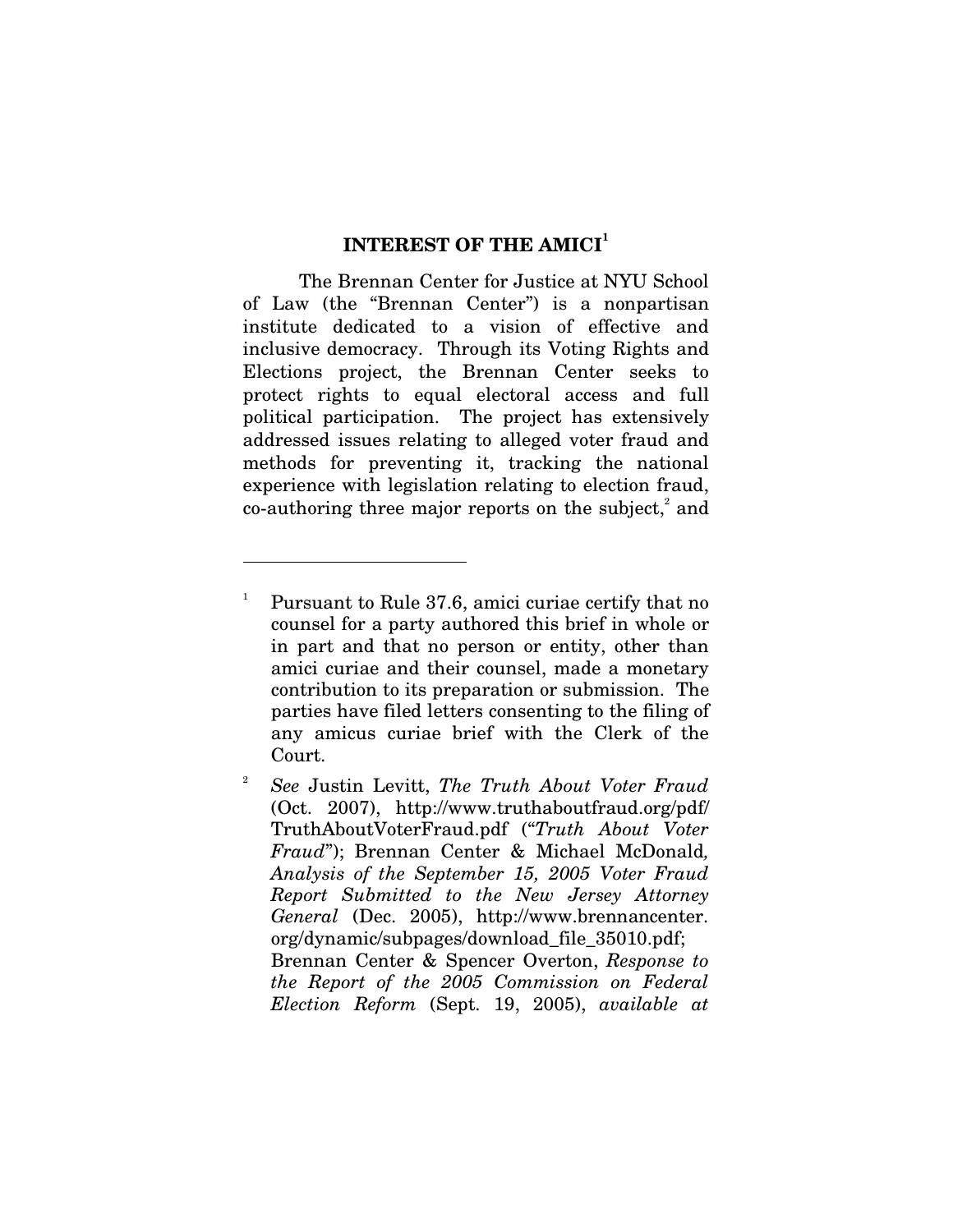participating as counsel or amicus in a number of federal and state cases involving voting and election issues. The Brennan Center has participated as amicus in constitutional challenges to statutes requiring photo identification ("photo ID") as a condition for in-person voting in Georgia and Albuquerque, New Mexico, as well as before the court of appeals in this case.

Demos: A Network for Ideas & Action ("Demos") is a non-partisan public policy research and advocacy center. Its Democracy Program focuses on removing barriers to political participation, especially those affecting traditionally disfranchised populations such as communities of color and lowincome citizens. In 2003 Demos published a report by Lorraine C. Minnite and David Callahan entitled *Securing the Vote: An Analysis of Election Fraud* (updated most recently in September 2007) that is widely recognized as the most comprehensive survey available of the extent of voter fraud in U.S. elections.

Lorraine C. Minnite is an assistant professor in the Department of Political Science, Barnard College, Columbia University in New York City. She has written and provided testimony on the incidence of fraud in elections, and is currently finishing a book on the subject. She is co-author of the voter fraud study published by amicus Demos, referred to above, and cited by the district court in this case.

http://www.brennancenter.org/dynamic/subpages/ download\_file\_47903.pdf.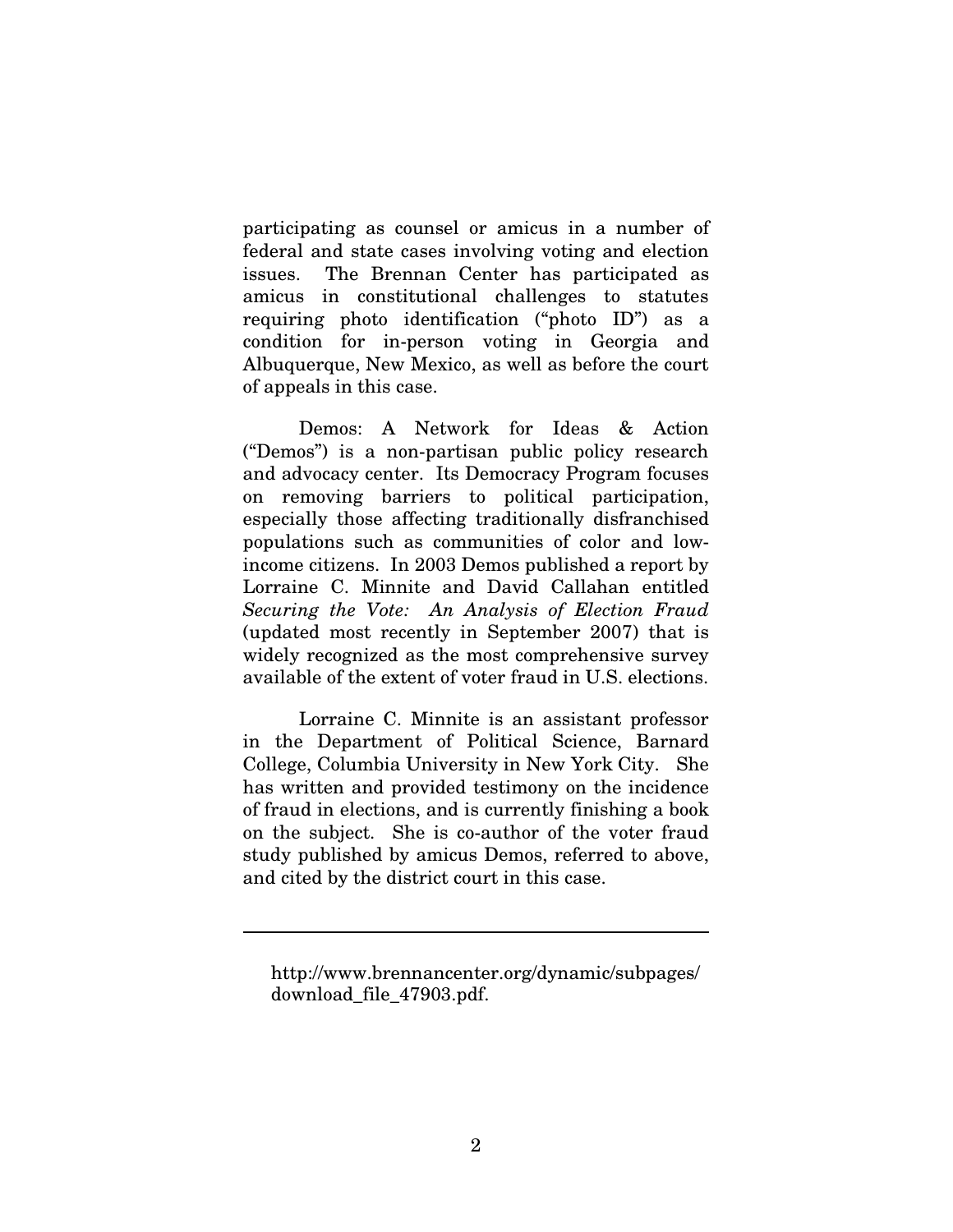Project Vote is a non-partisan, non-profit organization dedicated to voter participation in the election process. It assists low-income, minority citizens to register to vote. It has a strong interest in ensuring that the individuals it registers are able to vote and has actively worked to reduce barriers eligible voters face when attempting to register and vote.

People for the American Way Foundation ("PFAWF") is a nonpartisan citizens' organization established to promote and protect civil and constitutional rights. It has been actively involved in efforts nationwide to combat discrimination and promote equal rights, including efforts to protect the voting rights of all eligible citizens. PFAWF regularly participates in civil rights litigation, and has participated in litigation to protect the right to vote and prevent the disenfranchisement that occurs when restrictive voter ID laws are enforced.

#### **SUMMARY OF THE ARGUMENT**

The district court and court of appeals, while acknowledging that Indiana had no record of voter impersonation fraud at the polls, erroneously relied upon unfounded assertions about the existence of such voter impersonation fraud elsewhere in the nation as a basis to uphold Indiana's photo ID requirement. In this brief, amici examine the reports relied on by the district court and the court of appeals, as well as nationwide studies of voter fraud. We show that, in fact, there is no more evidence that polling-place impersonation fraud is a problem outside Indiana than there is in Indiana.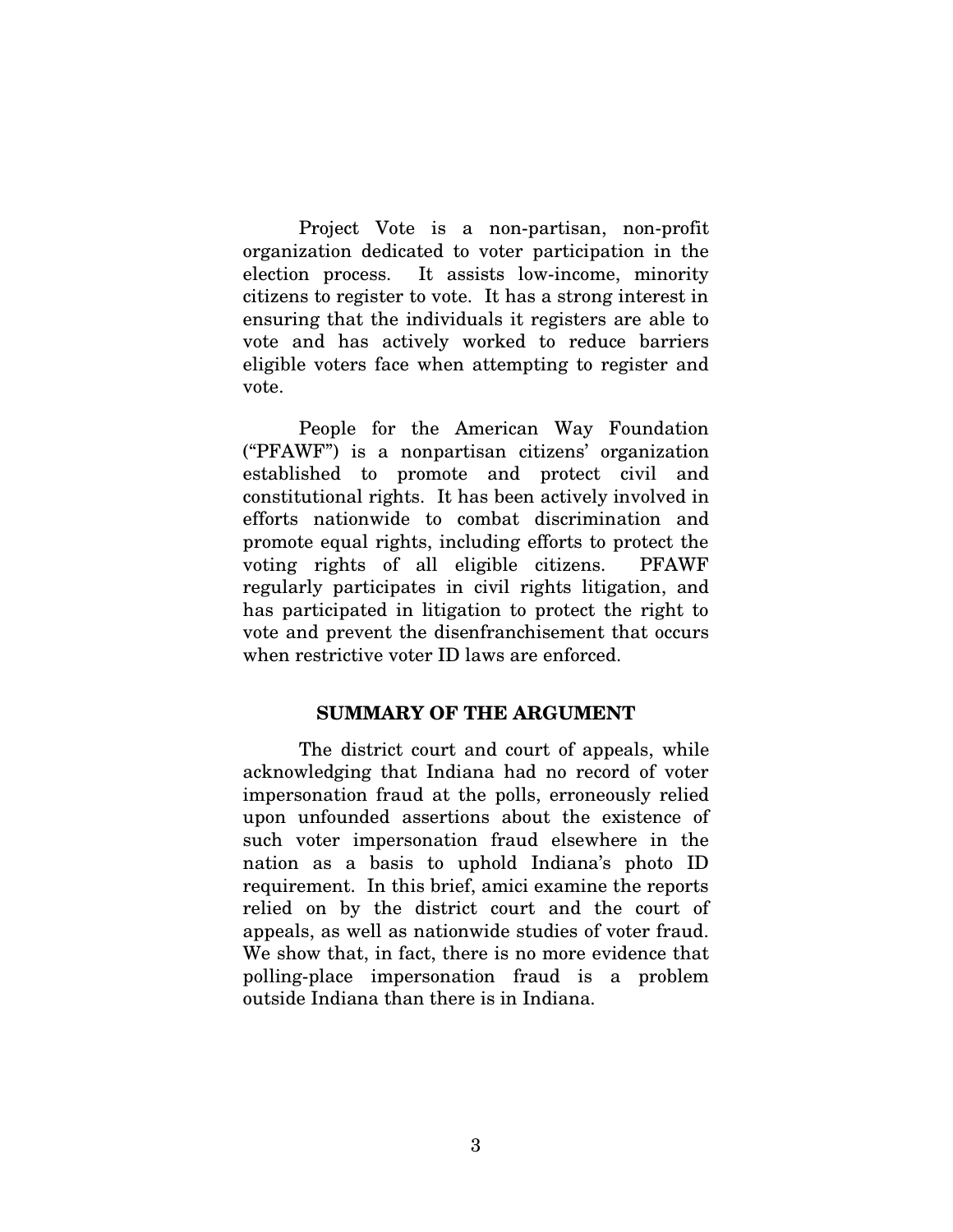Prior to its enactment of the photo ID law, Indiana already had in place less onerous and more appropriately tailored identification methods, as well as severe criminal penalties to deter impersonation fraud. Moreover, forty-eight states, the District of Columbia and the federal government currently use identification methods that provide less onerous alternatives to photo identification. Absent evidence that polling-place impersonation fraud is a problem in Indiana or anywhere else, Indiana cannot show that there was any need to impose the additional burdens of a photo ID requirement to prevent such fraud.

As the court of appeals acknowledged, a photo ID requirement imposes burdens mainly on Indiana's most disadvantaged citizens—people "low on the economic ladder" <sup>3</sup>—who make up most of the citizens who do not already possess a driver's license or other acceptable photo identification, and at least some of whom, the court of appeals notes, will be deterred from voting by these burdens.<sup>4</sup> As the court also acknowledged, voters in this demographic group "are more likely to vote for Democratic than Republican candidates." <sup>5</sup> Hence, careful scrutiny of Indiana's asserted interest was needed to ensure that the photo ID requirement is not simply the latest device in a

5 *Id*.

<sup>3</sup> *Crawford* v. *Marion County Election Bd.*, 472 F.3d 949, 951 (7th Cir. 2007).

<sup>4</sup> *Id*.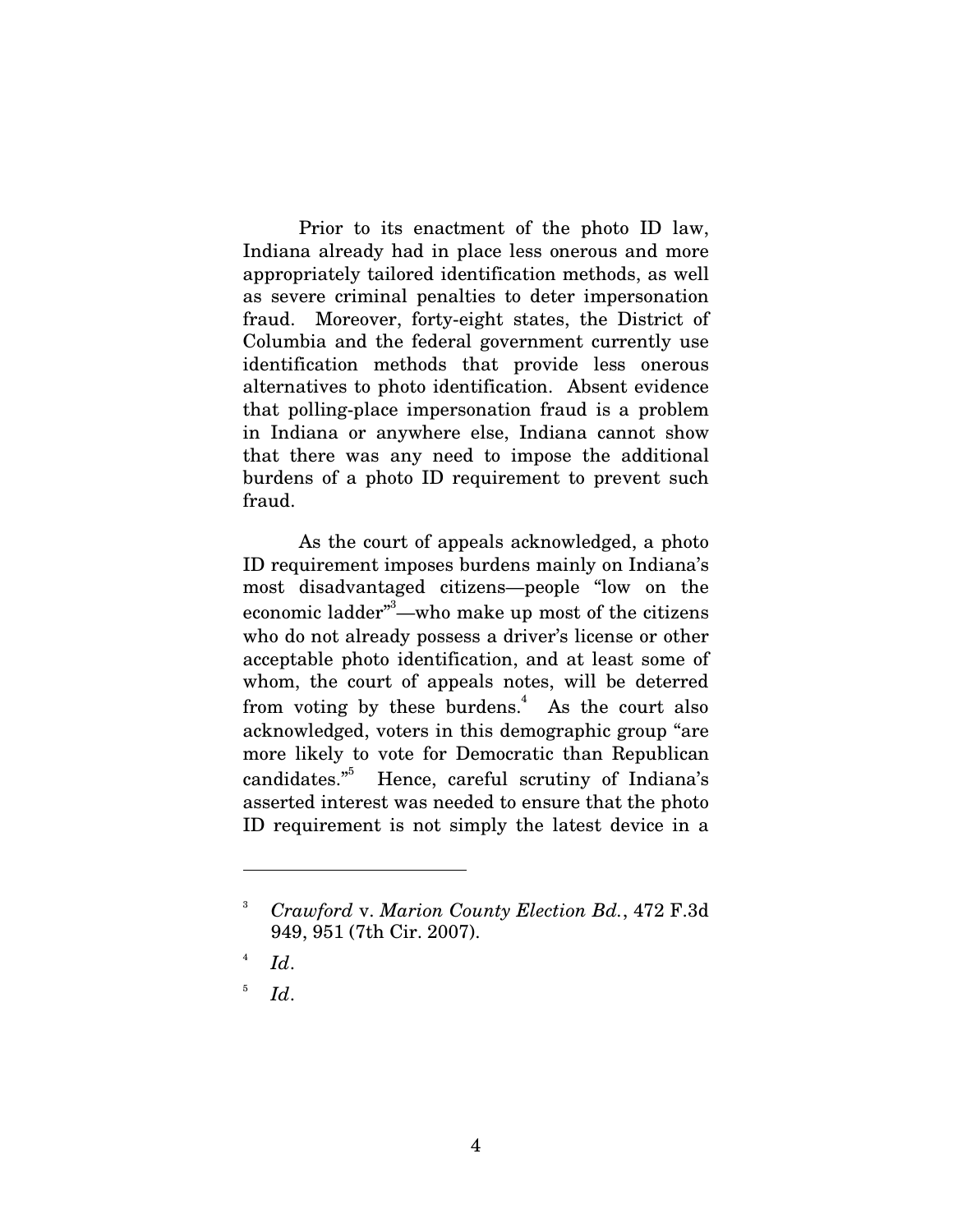long history of voting requirements aimed at suppressing the vote of politically weak or voiceless minorities and a pretext for obtaining a partisan electoral benefit.

The district court and court of appeals failed to provide anything approaching careful scrutiny whether denominated "strict" or "heightened"—to Indiana's claimed need to require photo ID to prevent impersonation fraud. Instead, they relied on documents that in fact refute the existence of impersonation fraud; unconfirmed hearsay reports that have been discredited by formal investigations; unsupported speculation; and supposed "perceptions" and fear of voter fraud that are unsupported by any evidence and that are easily manipulated. Under our constitutional system the fundamental right to vote cannot be taken away by unfounded "perceptions" of a majority, whether measured by vote or by opinion poll.

As Judge Wood observed in dissenting from the court of appeals' denial of *en banc* rehearing, "the 'facts' asserted by the state in support of its voter fraud justification were taken as true without examination to see if they reflected reality." 6

This brief shows that in reality, polling-place impersonation fraud is not a problem and that a photo ID requirement is not needed to prevent it.

<sup>6</sup> *Crawford* v. *Marion County Election Bd.*, 484 F.3d 436, 437 (7th Cir. 2007) (*en banc*) (Wood, J., dissenting from denial of *en banc* reconsideration).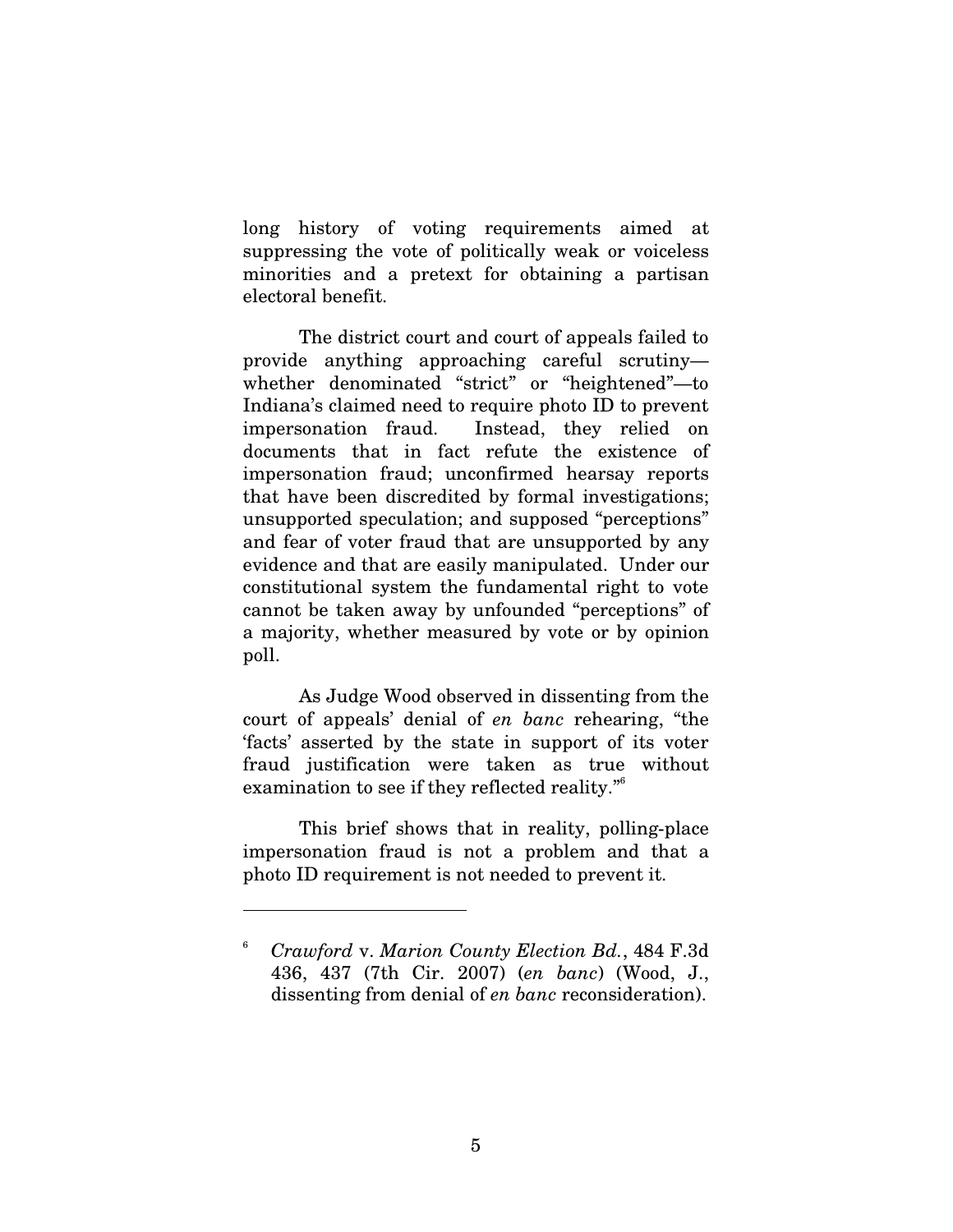#### **ARGUMENT**

### **INDIANA'S PHOTO ID REQUIREMENT IS AN UNNECESSARY RESPONSE TO THE EXTREMELY UNLIKELY AND UNSUBSTANTIATED THREAT OF POLLING-PLACE IMPERSONATION FRAUD**

*Burdick* v. *Takushi*, 504 U.S. 428 (1992), requires that, in assessing the constitutionality of election regulations, courts must balance "the character and magnitude" of the burdens on plaintiffs' voting rights "against the *precise interests* put forward by the State" and "the extent to which those interests make it *necessary* to burden the plaintiffs' rights." 504 U.S. at 434 (quotation marks and citation omitted) (emphasis added). Election laws that impose severe burdens on voters are subjected to strict scrutiny. *See id*. But even when a law's burdens are less than severe, *Burdick* does not contemplate application of the deferential "rational basis" test applicable to social and economic legislation. <sup>7</sup> Rather, in such circumstances, *Burdick*

<sup>7</sup> *See, e.g., Reform Party of Allegheny County* v. *Allegheny County Dep't of Elections*, 174 F.3d 305, 315 (3d Cir. 1999) (*en banc*) (election laws imposing less than severe burdens are analyzed under an "intermediate level of scrutiny"); *McLaughlin* v. *N.C. Bd. of Elections*, 65 F.3d 1215, 1221 n.6 (4th Cir. 1995) ("a regulation which imposes only moderate burdens could well fail the [*Burdick*] balancing test when the interests that it serves are minor, notwithstanding that the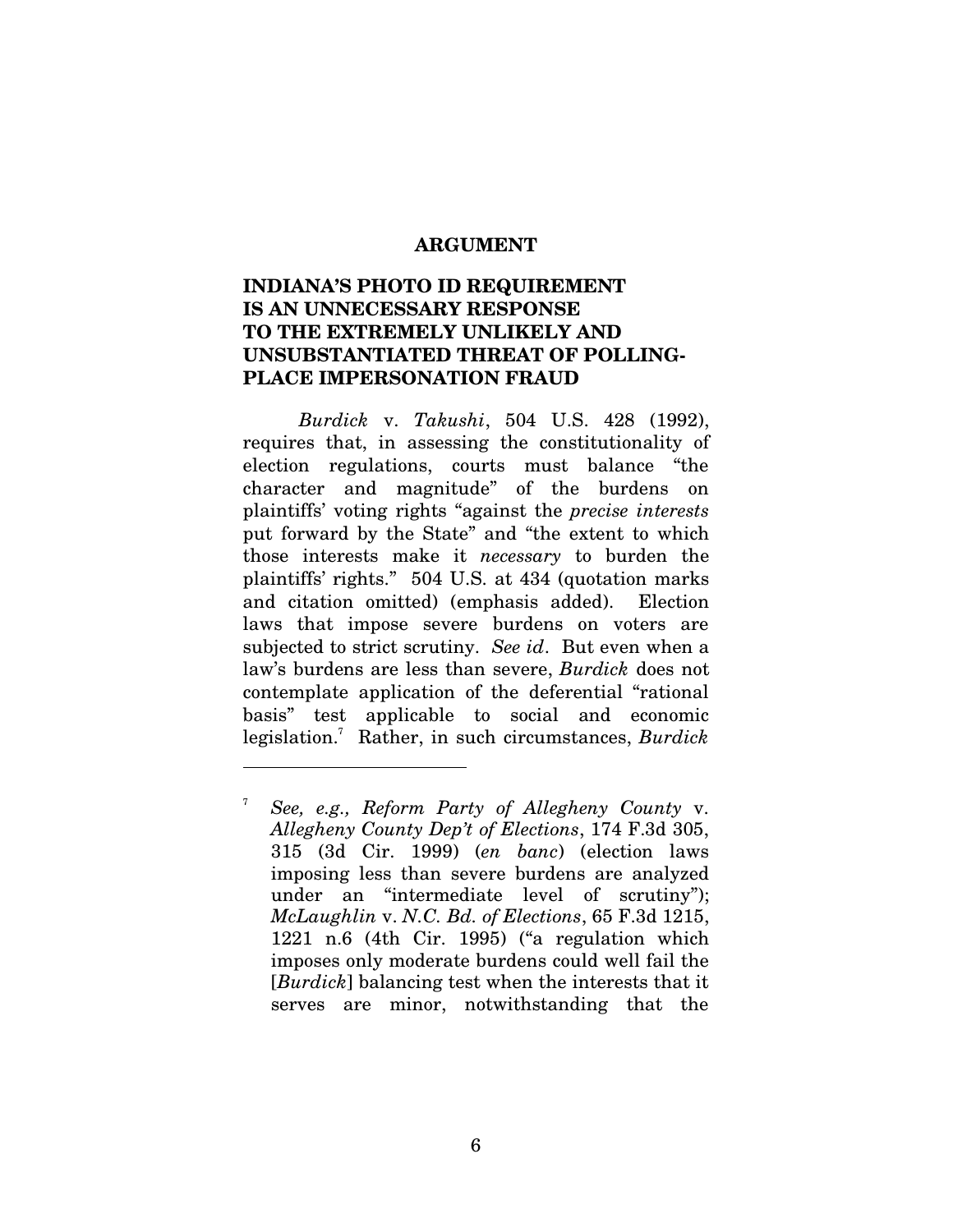requires the state to demonstrate an "important regulatory interest" and that regulations addressing this interest are "reasonable" and  $\lq$  "nondiscriminatory."  $\,504$  U.S. at  $434.^\circ$ 

States, of course, have "a compelling interest in preventing voter fraud." *Purcell* v. *Gonzalez,* 127 S. Ct. 5, 6-7 (2006). But the broad concept of voter fraud is not the "precise interest" that *Burdick* requires be evaluated here. A photo identification requirement addresses only one type of alleged voter fraud: the impersonation of a registered voter at the polls. It is not a remedy for absentee ballot fraud, ballot tampering, voting from two addresses, vote buying or other voter fraud. This critical distinction was repeatedly ignored by the courts below. Moreover, because Indiana already had voter identification methods in place before it enacted the photo ID requirement in 2005, the issue is whether Indiana's interest in preventing polling-place impersonation

regulation is rational"); *New Alliance Party* v. *Hand*, 933 F.2d 1568, 1576 (11th Cir. 1991) ("Although . . . the burden imposed . . . is not insurmountable, . . . plaintiffs are due to be granted the relief requested because the interests put forth by the defendant do not adequately justify the restriction imposed.").

<sup>8</sup> For this reason, the district court's use of the deferential test of *Williamson* v. *Lee Optical of Oklahoma*, 348 U.S. 483, 489 (1955), to evaluate the Indiana voter ID law was error. *See Indiana Democratic Party* v. *Rokita*, 458 F. Supp. 2d 775, 829 (S.D. Ind. 2006).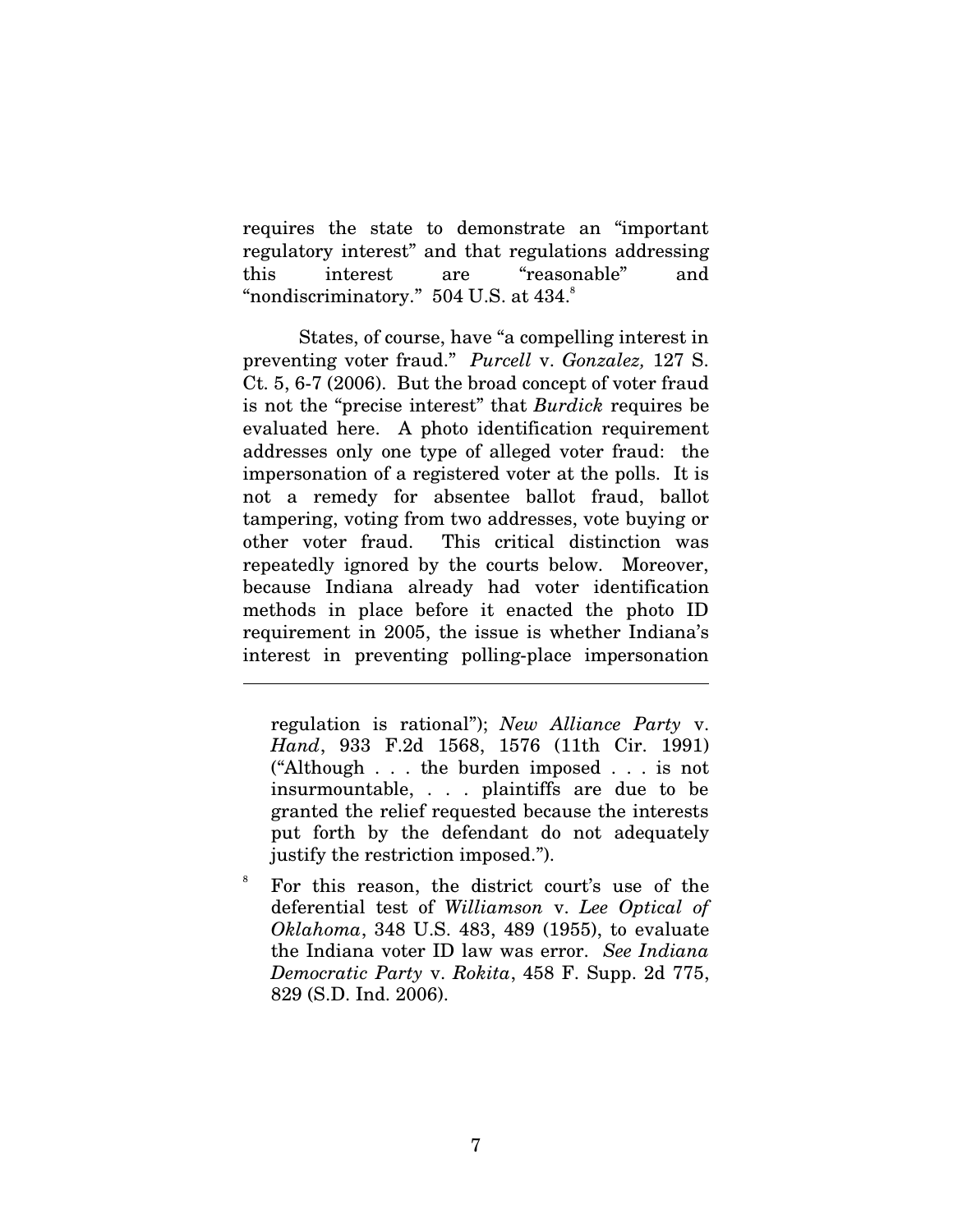fraud justified replacing those earlier methods with a more stringent identification requirement that increases the burdens especially for eligible voters who currently lack a photo ID and must obtain one to vote.

The circumstances here warrant careful examination of that interest. Absent evidence that Indiana's prior identification methods were insufficient to prevent polling-place impersonation fraud, and that it was therefore "necessary" to place additional burdens on voters, the interest advanced by Indiana is suspect. As the court of appeals recognized, the burdens of the photo ID requirement fall mainly on low-income citizens who are the most likely to lack such IDs. *See Crawford,* 472 F.3d at 951. And as the court of appeals also acknowledged, the photo ID requirement will discourage at least some of those people from voting. *Id.* This disparate impact on the voting rights of low-income citizens—a group that is disproportionately made up of people of color <sup>9</sup>—increases the need for caution. *See Vieth* v.

<sup>9</sup> *See*, *e.g.*, Matt A. Barreto, *et al.*, *Voter ID Requirements and the Disenfranchisements of Latino, Black and Asian Voters*, 2007 American Political Science Ass'n Annual Conference 1 (Sept. 1, 2007) (on file with the author) ("immigrant and minority voters were consistently less likely to have each form of identification" required under voter ID laws); M.V. Hood & Charles S. Bullock, *Worth a Thousand Words? An Analysis of Georgia's Voter Identification Statute* 19 (April 2007), http://electionlawblog.org/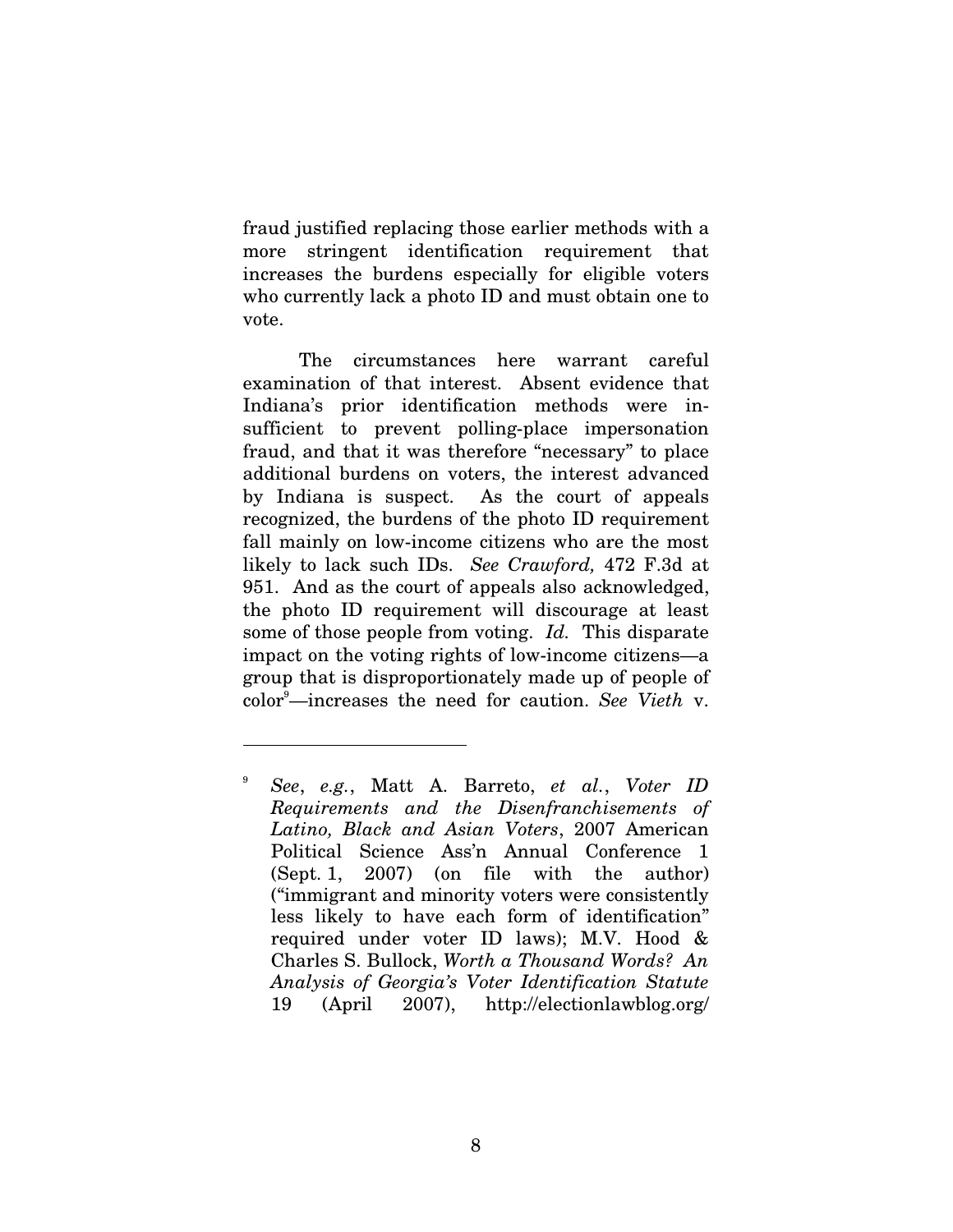*Jubelirer*, 541 U.S. 267, 311 (2004) (Kennedy, J., concurring) (when laws threaten to exclude minority groups from the political process, courts should "err on the side of caution"); *United States* v. *Carolene Products Co.*, 304 U.S. 144, 152 n.4 (1938) (heightened scrutiny is appropriate when laws distinctly burden "discrete and insular" minority groups that lack sufficient numbers or power to seek redress through the political process).

Moreover, as the court of appeals acknowledged, a significant majority of such low income citizens vote Democratic. *See Crawford,* 472 F.3d at 951. In such circumstances, "applying heightened scrutiny helps to ensure that . . .

archives/GA%20Voter%20ID%20%28Bullock%20% 26%20Hood%29.pdf ("Registered voters are significantly less likely to possess a driver's license if they are from minority groups, especially blacks and Hispanics, and if they are older."); John Pawasarat, *The Drivers License Status of the Voting Age Population in Wisconsin*, University of Wisconsin—Miwaukee (2005), http://www.uwm. edu/Dept/ETI/barriers/DriversLicense.pdf (noting that "[l]ess than half (47 percent) of Milwaukee County African American adults and 43 percent of Hispanic adults have a valid drivers license compared to 85 percent of white adults"; that "only 26 percent of African Americans and 34 percent of Hispanics [have] a valid license compared to 71 percent of young white adults"; and that "23 percent of persons aged 65 and over do not have a . . . drivers license or a photo ID").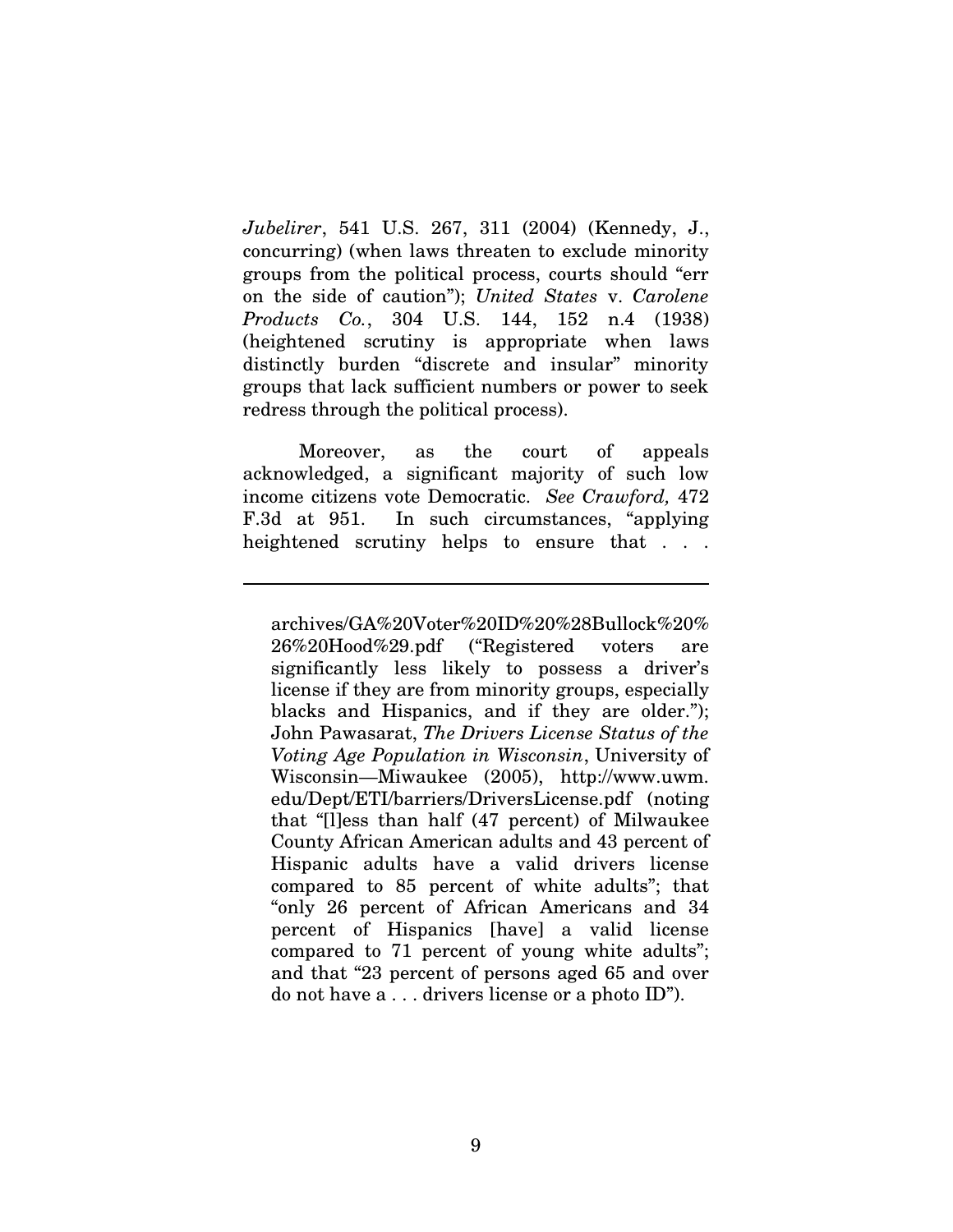[electoral] limitations are truly justified and that the State's asserted interests are not merely a pretext for exclusionary or anticompetitive restrictions." *Clingman* v. *Beaver*, 544 U.S. 581, 603 (2005) (O'Connor, J., concurring in part and concurring in the judgment). $^{\rm 10}$ 

Careful scrutiny of Indiana's asserted interest shows that polling-place impersonation fraud is not a

<sup>10</sup> Neither *Timmons* v. *Twin Cities New Party*, 520 U.S. 351 (1997), nor *Munro* v. *Socialist Workers Party*, 479 U.S. 189 (1986), supports a different conclusion. *Timmons* held that "elaborate, empirical evidence of the weightiness of a state's interest" was not needed to justify a ballot-access restriction that "did not restrict the right of a [party] or its members to vote for anyone they like." 520 U.S. at 363, 364. But here Indiana provides *no* empirical justification for a law that *does* directly restrict the right to vote of its most disadvantaged citizens. *Munro* sustained a ballotaccess restriction, despite no evidence that it addressed an existing problem, because "[l]egislatures . . . should be permitted to respond to potential deficiencies in the electoral process with foresight, rather than reactively, *provided that the response is reasonable and does not impinge on constitutionally protected rights*." 479 U.S. at 195-96 (emphasis added). Indiana's law does "impinge on constitutionally protected rights" and, as we show, is not reasonable because less burdensome laws have proven adequate to prevent polling-place impersonation fraud.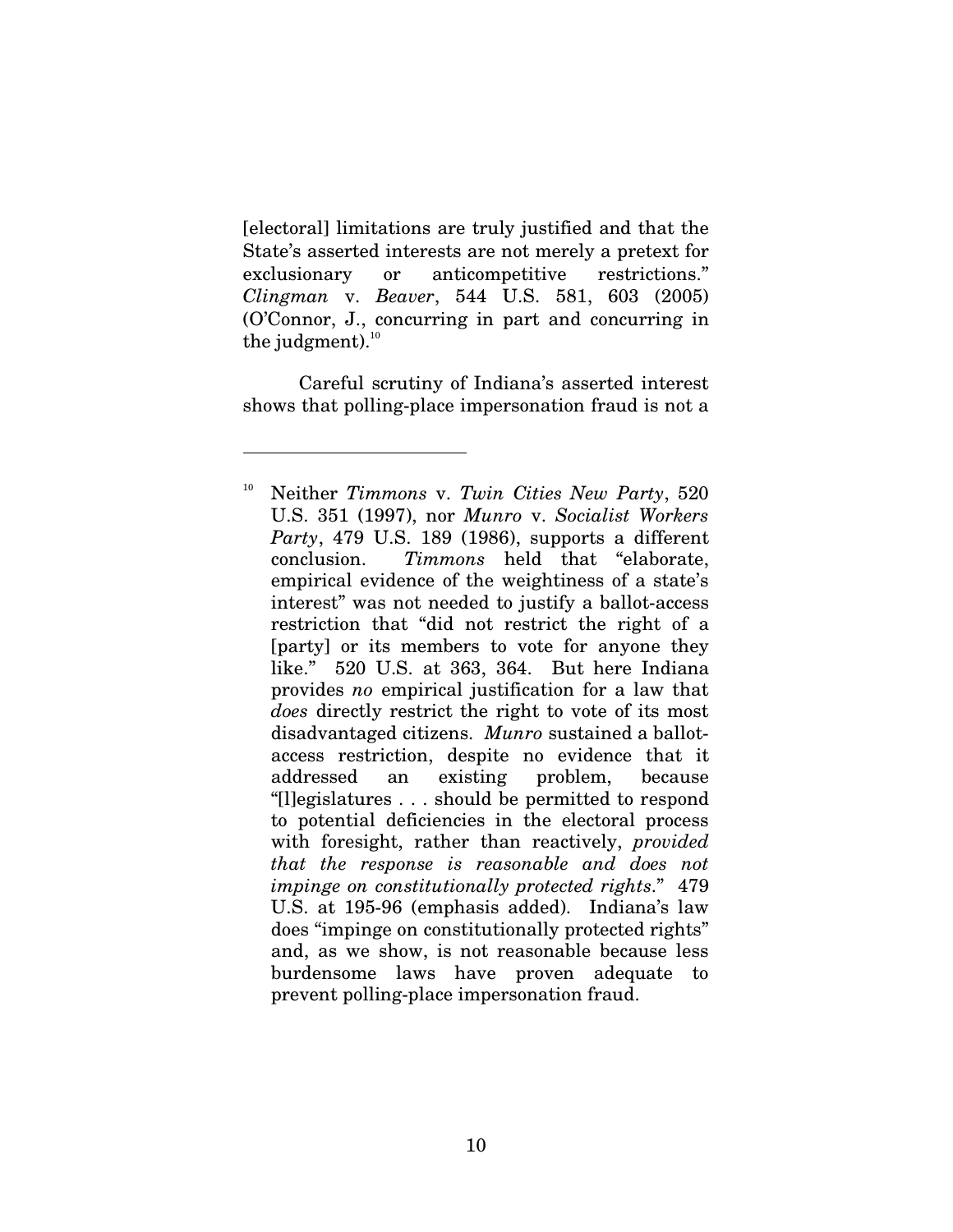problem and that Indiana's photo ID requirement is not needed to prevent it.

#### **A. Polling-Place Impersonation Fraud Is Highly Unlikely And Exceedingly Rare**

The record contains no evidence of pollingplace impersonation fraud in Indiana: the State conceded that it was unaware of any incidents of attempted or successful impersonation fraud in Indiana; that no one in Indiana history has been indicted for impersonation fraud; and that no evidence of impersonation fraud was presented to the Indiana legislature during the debate over the photo ID law. *See Rokita*, 458 F. Supp. 2d at 792-93.

Without citing a single fact, the court of appeals nevertheless concluded that the "notorious examples of Florida and Illinois," as well as Michigan, Missouri and Washington State, provide evidence—"though not much"—that polling-place voter impersonation is a problem and that it is no less likely to occur in Indiana. *Crawford*, 472 F.3d at 954. But the record, in fact, demonstrates that such fraud is not a problem in the states listed by the court of appeals or anywhere else in the United States.

> *1. None of the Examples Cited by the Court of Appeals Indicates That Polling-Place Impersonation Fraud Is a Genuine Problem*

**FLORIDA:** The court of appeals never explains why Florida is a "notorious" example.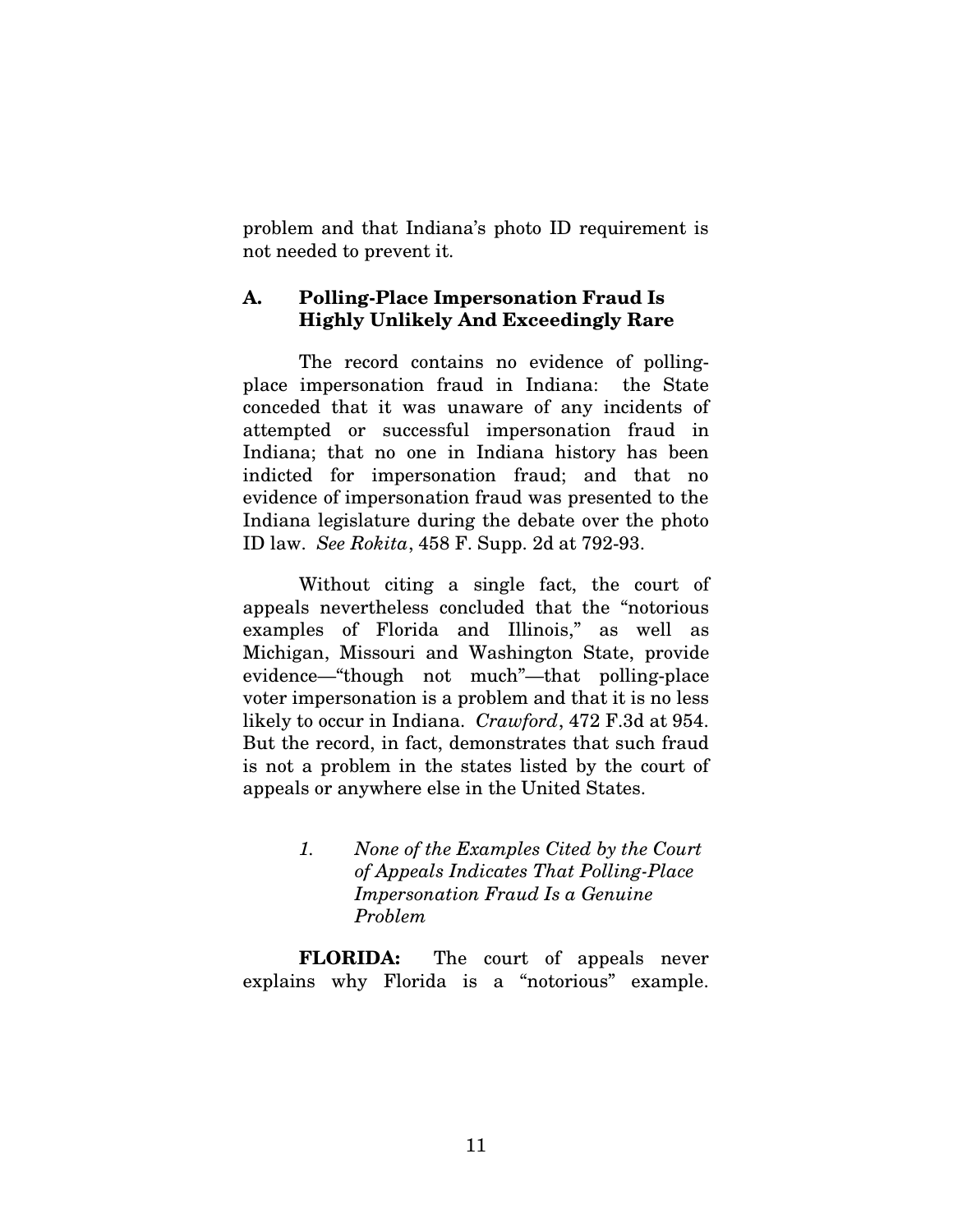Perhaps this refers to Florida's problems in the 2000 Presidential election. But those problems had nothing to do with impersonation fraud: Florida was "notorious," among other things, for poor ballot design, antiquated election machinery, and the exclusion of eligible voters from the registration rolls.

There are only two references to Florida in the record. The first is an article from the Miami Herald discussing extensive problems with absentee ballot fraud, vote buying, and voting by ineligible nonresidents in a 1997 Miami election. The only suggestions of impersonation fraud in the article are statements by voters confronted with allegations that they voted in districts where they did not reside, and who responded by saying someone must have voted in their names. The article offers no suggestion that these unconfirmed allegations of impersonation involved polling-place impersonation, rather than absentee ballot fraud or clerical errors. *See Rokita*, 458 F. Supp. 2d at 826 & n.78 (citing, *inter alia*, State's Ex. 10 (R. 83, Att. 2)). Tellingly, this 1997 election was overturned on the basis of absentee ballot fraud, without any reference to polling-place impersonation. *In re the Protest of Election Returns & Absentee Ballots in the Nov. 4, 1997 Election for the City of Miami*, 707 So. 2d 1170, 1172 (Fla. Dist. Ct. App. 1998).

The second reference to Florida is a citation to a study by Lorraine C. Minnite and David Callahan entitled *Securing the Vote: An Analysis of Election Fraud* (2003) ("2003 Minnite Study"). *See Rokita*, 458 F. Supp. 2d at 794 (citing State Ex. 6 (R. 82, Att. 3)). This study contains no reference to polling-place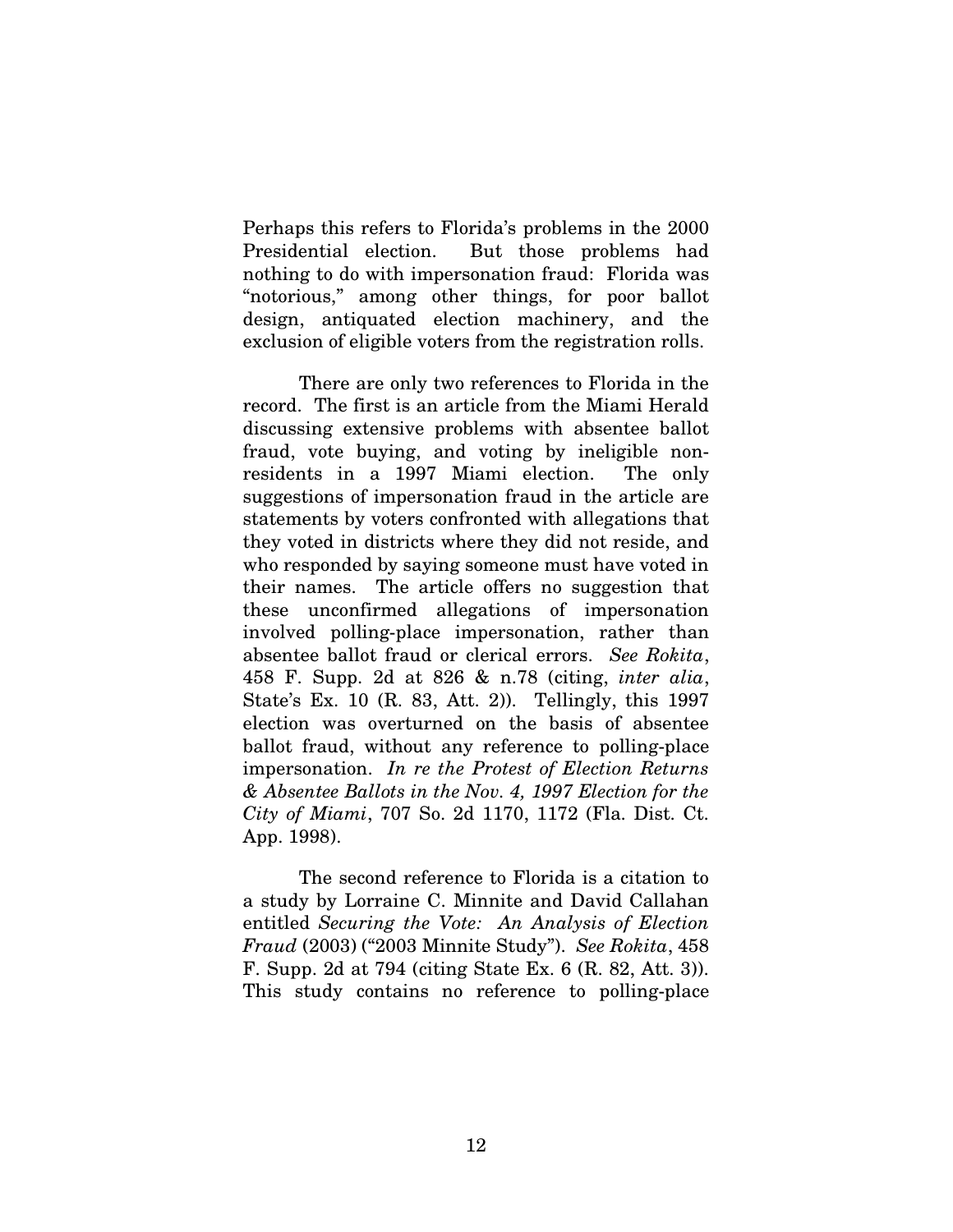impersonation fraud in Florida; it discusses absentee ballot fraud in Miami's 1997 mayoral primary and refers to Florida's massive disenfranchisement of eligible, mostly African-American voters in the 2000 Presidential election whose names were erroneously put on felony lists. *See id.* at 39-40.

**ILLINOIS:** The court of appeals never explains why Illinois is "notorious." The only item in the record concerning Illinois is a 1982 newspaper article describing allegations of fraud in the 1982 gubernatorial election. *See Rokita*, 458 F. Supp. 2d at 794 (citing State Ex. 13 (R. 83, Att. 5)). The article's main focus is absentee ballot fraud and ballot tampering by election officials. While this article from a quarter of a century ago refers to allegations of voting in Chicago in the name of deceased persons—so-called "ghost voting"—the article gives no specific examples of any ghost votes and does not indicate whether the unproven allegations involved in-person, rather than absentee voting, or are a reflection of clerical errors. (*See* the discussion of Michigan, immediately below.)

**MICHIGAN:** There is nothing in the record or the district court's opinion about any election fraud in Michigan. There were reports of voting irregularities in Michigan in 2004 (not reflected in the record), but these reports indicate the unreliability of reports of impersonation fraud. They include allegations of 132 votes allegedly cast by dead people. However, a follow-up investigation to the initial report indicated that all of these votes involved absentee ballots, 124 of the 132 incidents were incorrectly reported, and no ballots were actually cast by a deceased voter after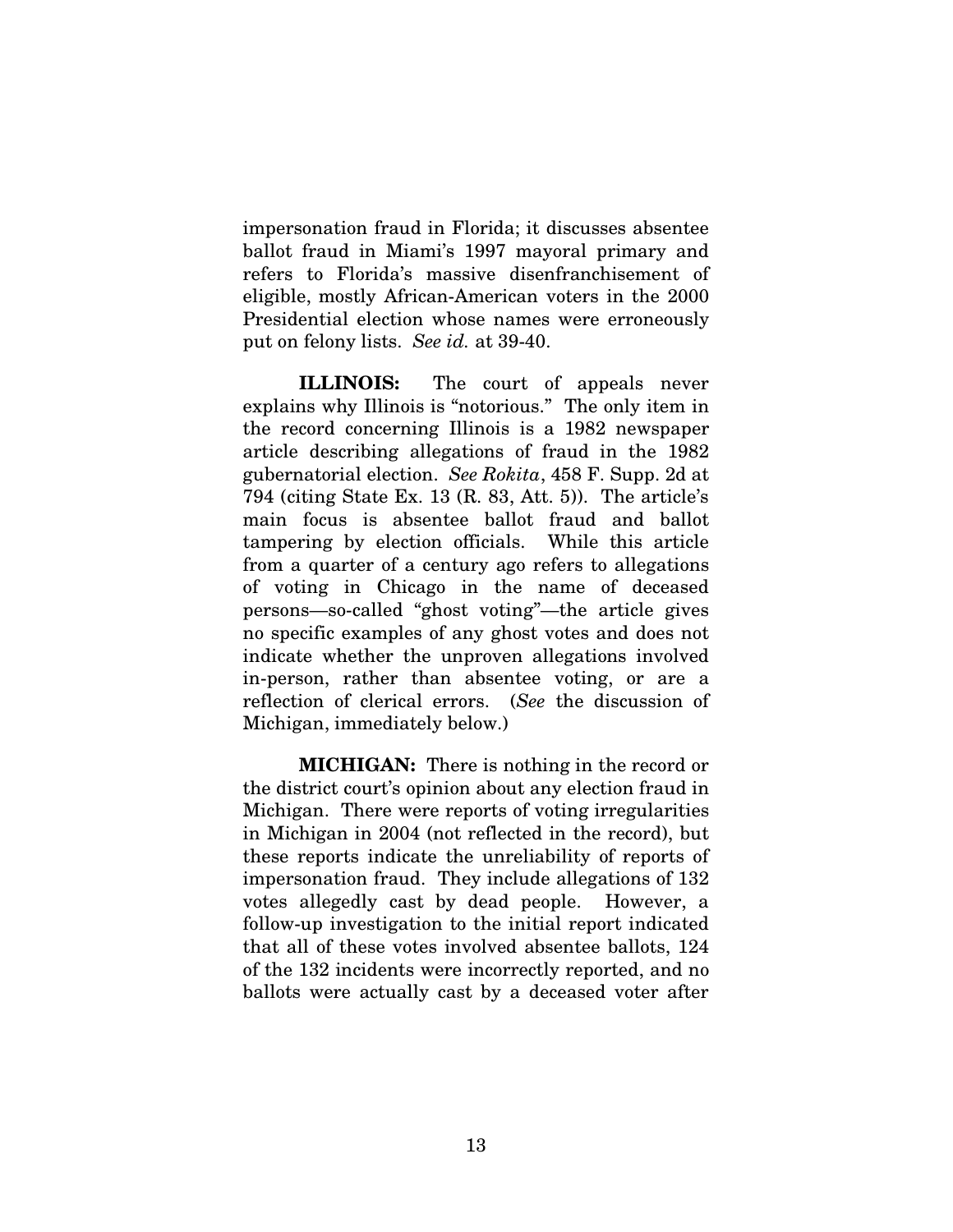the voter had died. *See* Kelly Chesney, *Special Letter: Claims That the "Dead" Voted Were Wrong*, Detroit News, Mar. 5, 2006. Moreover, it appears that in Michigan, as elsewhere, claims of ghost voting are often the result of clerical errors, as when election clerks mistakenly record a vote under the wrong name in post-election record keeping, or have a voter sign the poll book entry of a voter with a similar name. *See* Lisa Collins, *In Michigan, Even Dead Vote*, Detroit News, Feb. 26, 2006 ("It's impossible to say whether [purported cases of ghost voting] are names used by someone else to cast fraudulent votes or whether they simply represent clerical errors . . . . Among the most common mistakes occur when election workers record a vote under a similar name, or confuse voters with their parents or other relatives."); *see also* Van Smith, *Election Nights of the Living Dead*, Baltimore City Paper, June 22, 2005 (discussing likely mistakes involving, *e.g.,* voters with different middle initials and a son confused with his deceased father of the same name).<sup>11</sup>

That publicized cases of alleged impersonation fraud often prove baseless upon investigation is illustrated by the district court's reliance on reports of ghost voting in Georgia. *See Rokita*, 458 F. Supp. 2d at 493 (citing State Ex. 12 (R. 83, Att. 4)). The newspaper article relied on by the district court recounted lurid tales of ballots cast from the grave, including a vote by one Alan Jay Mandel. Further investigation revealed no fire behind the smoke, however: the Georgia Secretary of State determined, in fact, that the votes attributed to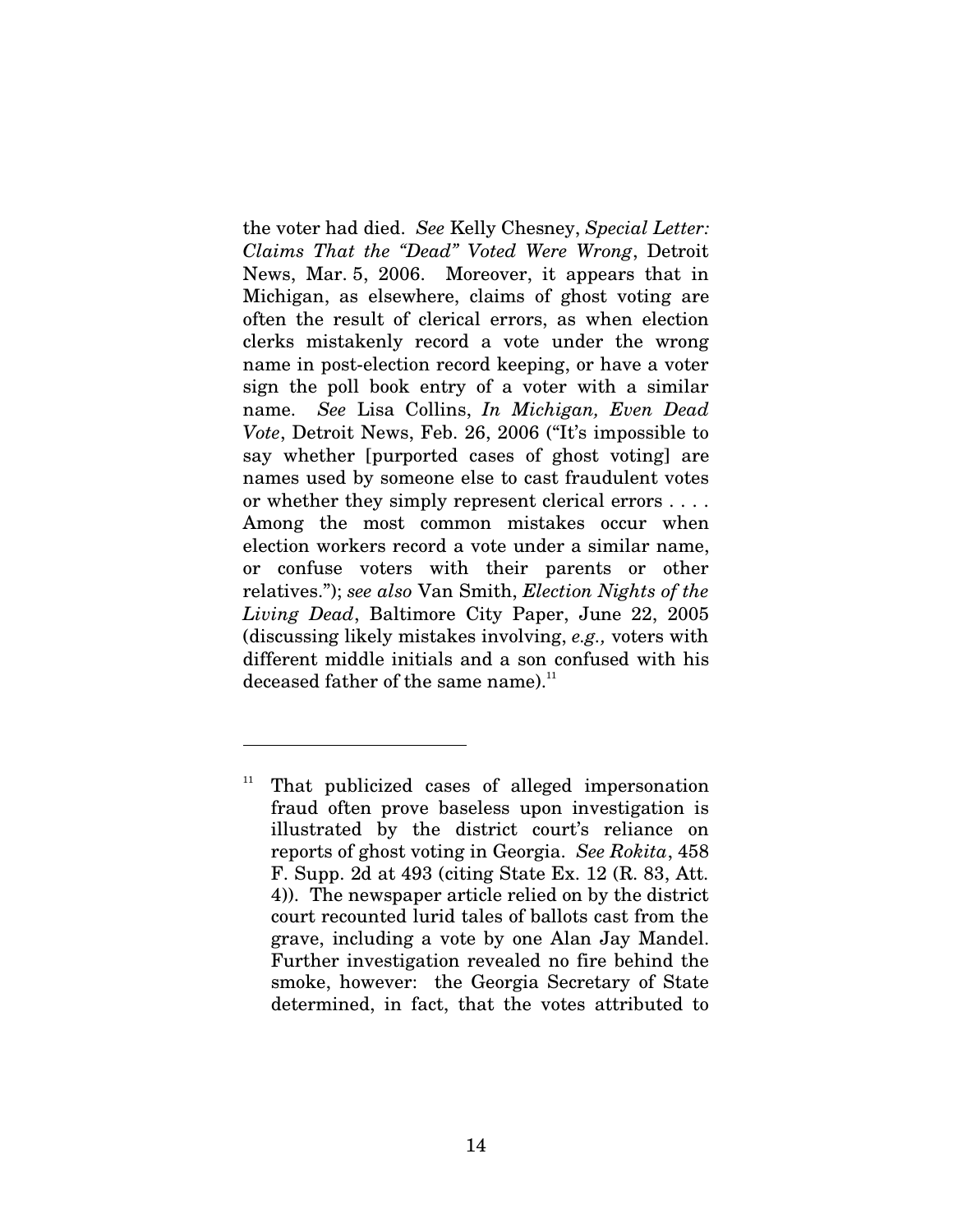**MISSOURI:** The district court cited stories concerning voter fraud in Missouri. S*ee*, *e.g.*, *Rokita*, 458 F. Supp. 2d 794 (citing State Ex. 13 (R. 83, Att. 5)). None of the sources cited by the district court, however, points to any evidence that the alleged impersonation fraud in Missouri was accomplished *in-person* rather than absentee. *See* John Fund, *Stealing Elections* 64 (2004) (State Ex. 2 (R. 79, Att. 1)); 2003 Minnite Study at 43 (State Ex. 6 (R. 82, Att. 3)); Statement of Sen. Kit Bond (State Ex. 7 (R. 82, Att. 4)). Moreover, these allegations were part of a litany of claims of widespread voter fraud in the 2000 election in St. Louis that since have been shown to be almost entirely specious. According to the 2003 Minnite Study, the Missouri Secretary of State's investigation and an investigation by the St. Louis Post Dispatch disclosed such massive errors in official records and so many wrongful accusations of fraud that the "alleged voter fraud scandal in St. Louis

Mr. *Mandel* had actually been cast by one Alan Jay *Mandell*, who was alive and well. As the Secretary stated, "a subsequent check of the records by Fulton County staff revealed that the media account was erroneous." Secretary of State Cathy Cox, *The 2000 Election: A Wake-Up Call for Reform and Change* 11 n.3 (Jan. 2001), http://www.sos.state.ga.us/acrobat/elections/2000\_ election\_report.pdf; *see also* Greg Palast, *The Wrong Way to Fix the Vote*, Wash. Post, June 10, 2001; *Common Cause/Georgia* v. *Billups*, 406 F. Supp. 2d 1326, 1366 (N.D. Ga. 2005) (noting absence of evidence of polling-place impersonation fraud in Georgia).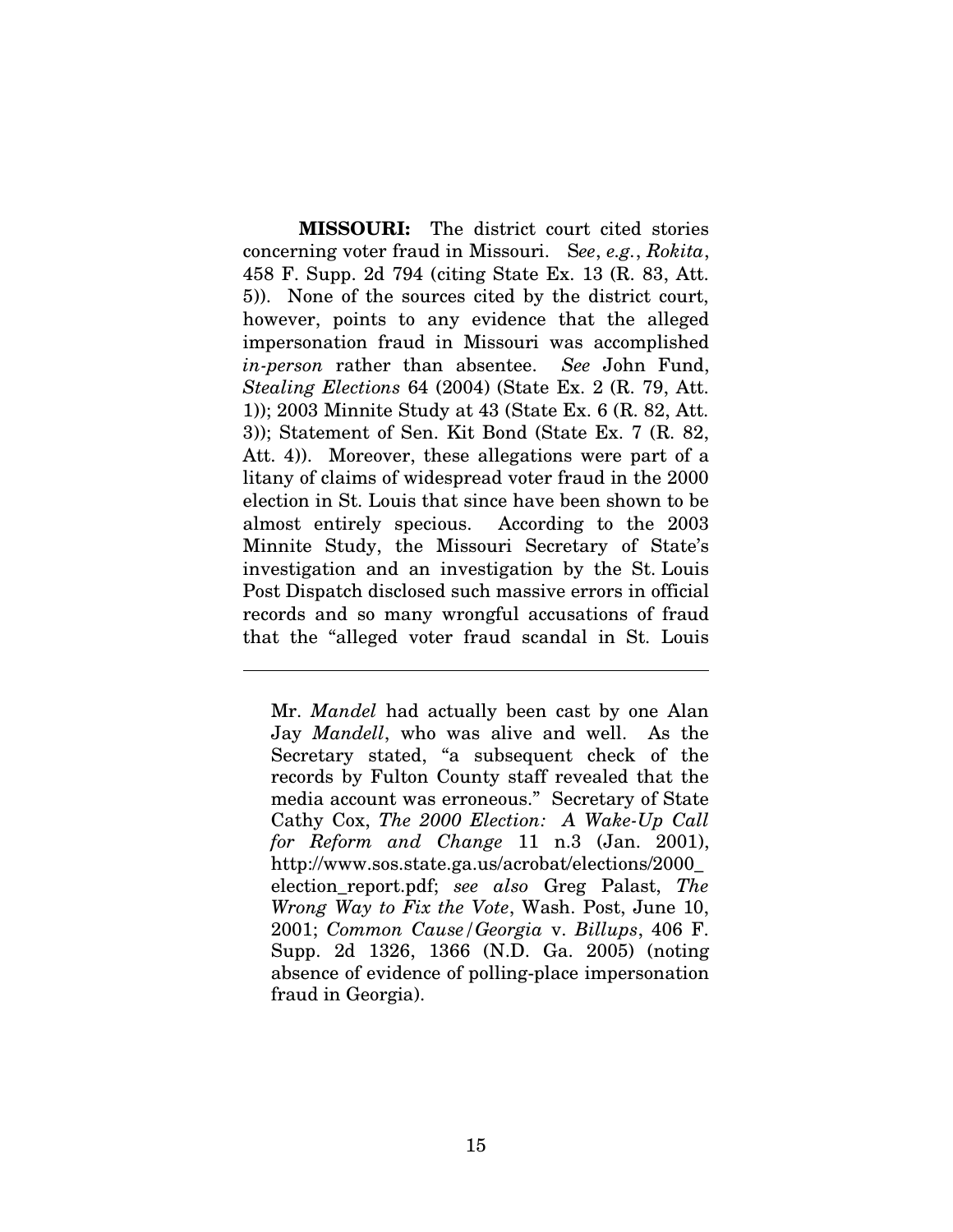looks more like a case of managerial ineptitude and under-funding, and poor implementation of the [National Voter Registration Act] [by] St. Louis and Missouri election officials." 2003 Minnite Study at 42-43. This conclusion was later dramatically confirmed. After completion of an F.B.I. investigation, the Department of Justice issued no indictments for voter fraud of any kind. Instead, "[t]he Justice Department threatened the Board [of Elections] with a lawsuit for abusing the voting rights of thousands of eligible St. Louis voters by illegally purging their registration records in violation of the National Voter Registration Act. It was these illegal purges that created . . . the appearance of election irregularities." Lorraine C. Minnite, *An Analysis of Voter Fraud in the U.S.* 16  $(2007)$ , http://www.demos.org/pubs/analysis voter fraud.pdf; *see also Truth About Voter Fraud* at 24-26.

Most recently, the Supreme Court of Missouri, in striking down a photo ID law under the state constitution, quoted with approval the findings of the trial court that:

> No evidence was presented that voter impersonation fraud exists to any substantial degree in Missouri. In fact, the evidence that was presented indicates that voter impersonation fraud is not a problem in Missouri.

*Weinschenk* v. *State of Missouri*, 203 S.W. 3d 201, 217 (Mo. 2006); *see also United States* v. *Missouri*, No. 05- 4391-CV-C-NKL, 2007 WL 1115204, at \*10 (W.D. Mo.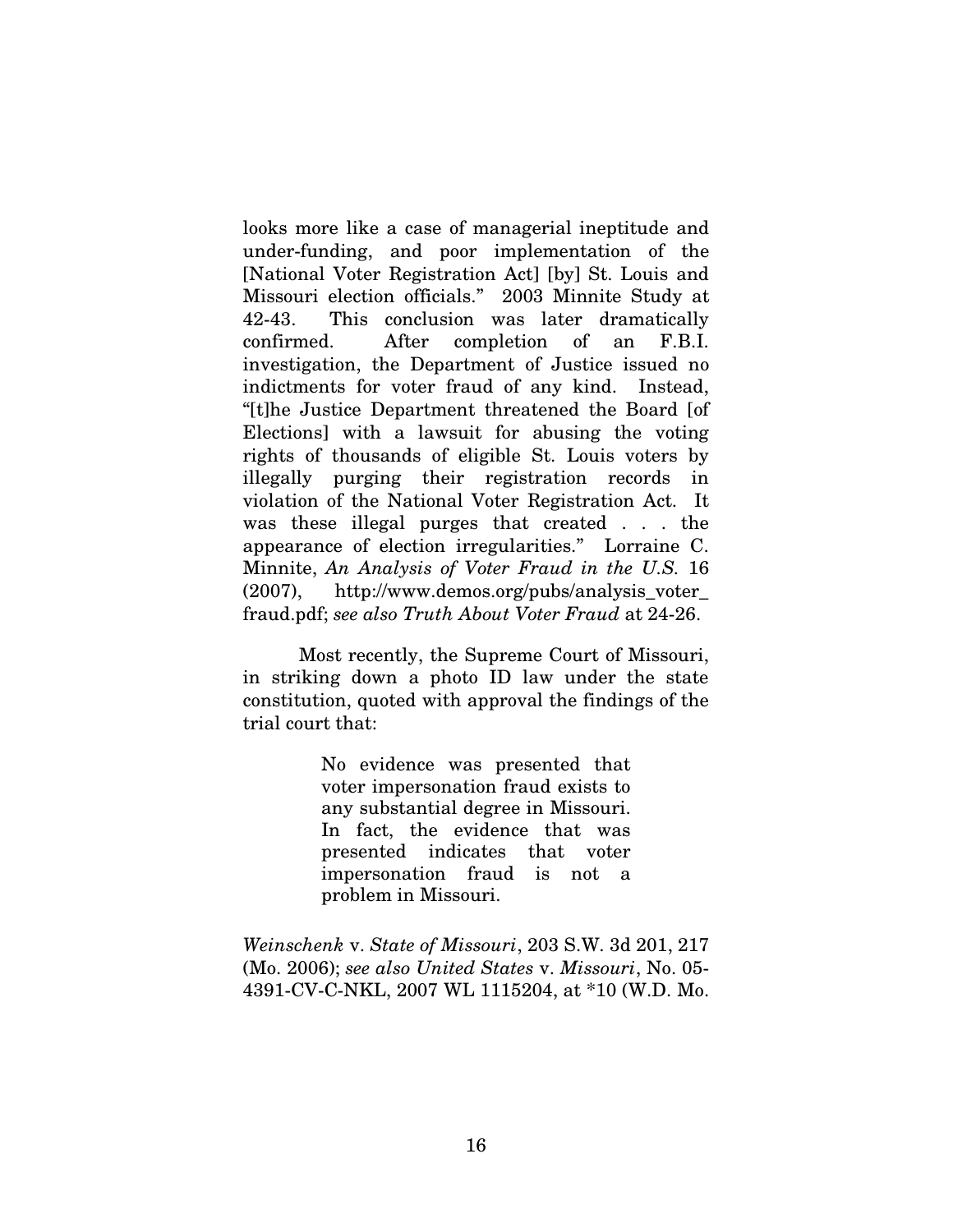Apr. 13, 2007) (noting that the United States had not "shown that any voter fraud has occurred" in Missouri in action alleging violations of National Voter Registration Act).

The Missouri Supreme Court concluded that the "[p]hoto ID requirement could only prevent a particular type of fraud that does not occur in Missouri." *Weinschenk*, 203 S.W. 3d at 218.

**WASHINGTON STATE:** A comprehensive investigation of alleged voter fraud was conducted in Washington State after the bitterly contested 2004 gubernatorial election. *See Rokita*, 458 F. Supp. 2d at 793, 826 (citing State Ex. 3 (R. 79, Att. 2)); *Borders* v*. King County*, No. 05-2-00027-3 (Wash. Super. Ct. 2005), *reprinted in* 4 Election L.J. 418 (2005). But this investigation refutes—rather than supports claims that polling-place impersonation fraud is a problem. Out of 2,812,675 ballots cast, the investigation uncovered only 19 incidents that could conceivably have involved impersonation fraud, involving alleged voting in the name of the deceased. *Id.* at 420, 423. Subsequent investigations indicated that most of these ghost voting incidents involved absentee ballots—not polling-place impersonation fraud—and therefore would not have been prevented by a photo ID requirement. *See* Phuong Cat Le & Michelle Nicolosi, *Dead Voted in Governor's Race*, Seattle Post-Intelligencer, Jan. 7, 2005 (noting that only one of eight investigated cases of ghost voting involved a voter actually voting at the polls, while the other seven cases involved absentee ballots). A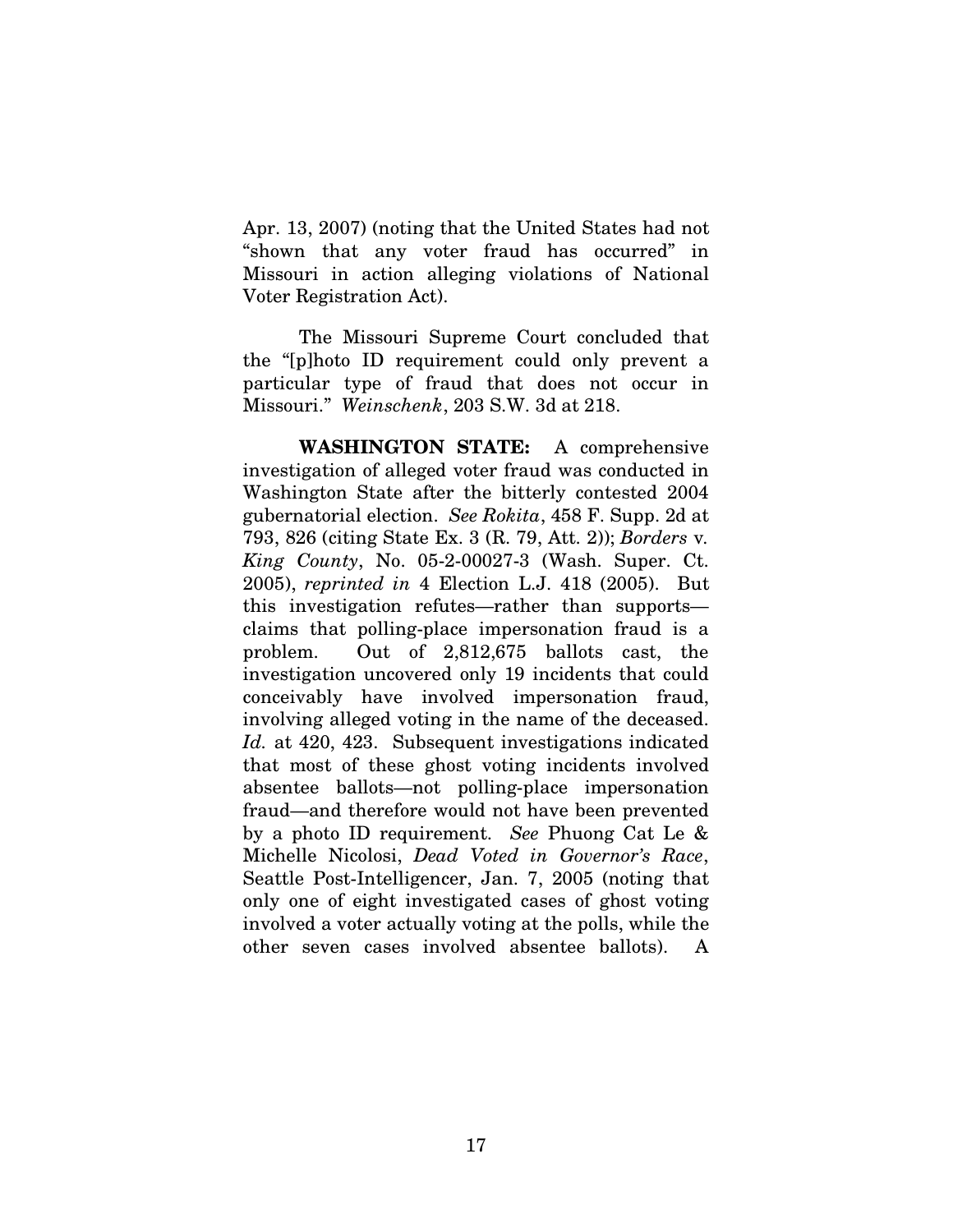county official stated that the cases being investigated were "not indications of fraud."  $Id.$ <sup>12</sup> Furthermore, even if one or two ghost voting incidents did involve polling-place impersonation fraud, such incidents can be prevented by each State updating its voter rolls on a regular basis as required by federal law. <sup>13</sup> Another article cited by the district court indicates that election officials in Washington had not yet regularly updated the voter rolls by 2004. *See Rokita*, 458 F. Supp. 2d at 826 n.78 (citing State Ex. 15 (R. 83, Att. 7)).

> *2. The Additional Evidence Cited by the District Court and Other Studies Show That Polling-Place Impersonation Fraud Is Not A Genuine Problem*

The additional evidence relied on by the district court and other studies also show that polling-place impersonation fraud is not a problem anywhere in the nation.

**MINNITE STUDY:** The district court's reliance on the 2003 Minnite Study is puzzling. *See*

 $12$  As noted, claims of in-person impersonation fraud are frequently shown to merely reflect clerical errors and poor record keeping. *See supra* at 12.

<sup>&</sup>lt;sup>13</sup> Under the Help America Vote Act of 2002 ("HAVA"), states are required to implement centralized registration lists, update them regularly, and remove ineligible registrants. *See* 42 U.S.C*.* § 15483(a)(4).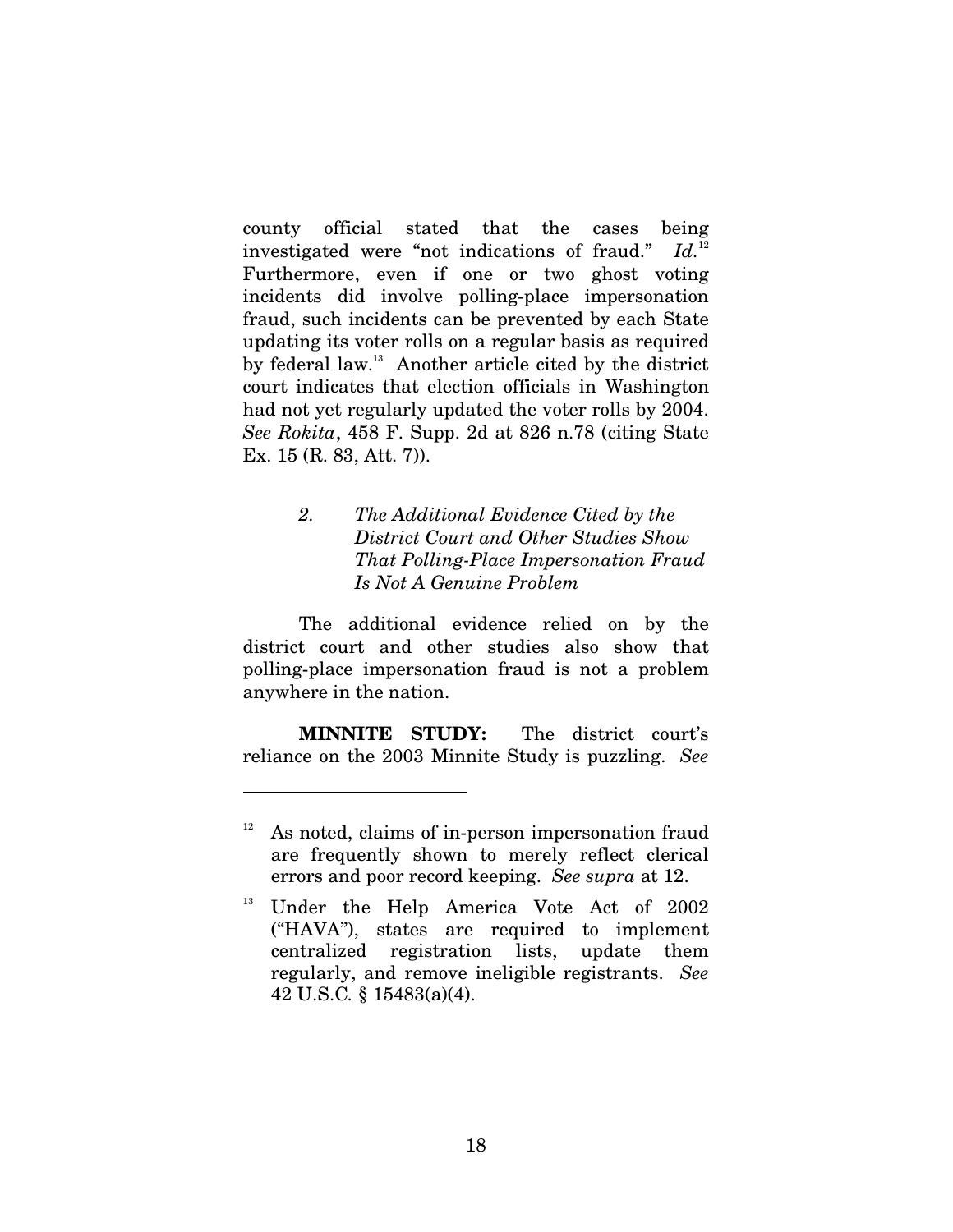*Rokita*, 458 F. Supp. 2d at 793-94 (citing State Ex. 6 (R. 82, Att. 3) (2003 Minnite Study)). That study is one of the most comprehensive studies of voter fraud allegations to date,<sup>14</sup> but it compels a conclusion exactly opposite to that reached by the district court. The study found that voter fraud of any kind is "very rare," is not more than a "minor problem" and "rarely affects election outcomes." 2003 Minnite Study at 4, 17. Notably absent from the study is any evidence of polling-place impersonation fraud. According to the study, even where election fraud allegations have received significant attention in the news media, the allegations almost invariably proved baseless. *Id*. at 17, 40-43.

To the limited extent fraud has been detected, the study concludes, it generally takes the form of organized fraud such as vote buying, use of fraudulent absentee or mail-in ballots, ballot box stuffing, or wrongful purging of registration rolls to exclude eligible voters. *Id.* at 14-15. Instances of these types of fraud far outweigh incidents of individual fraud. *Id.* Most importantly, the study concludes that the wrongful *disenfranchisement of voters* is a "far bigger problem" than voter fraud. *Id.* at 15.

<sup>14</sup> In the study, Minnite and Callahan reviewed news and legal databases and interviewed attorneys general and secretaries of state in 12 states, representing about half of the national electorate, about incidences of election fraud from 1992 to 2002.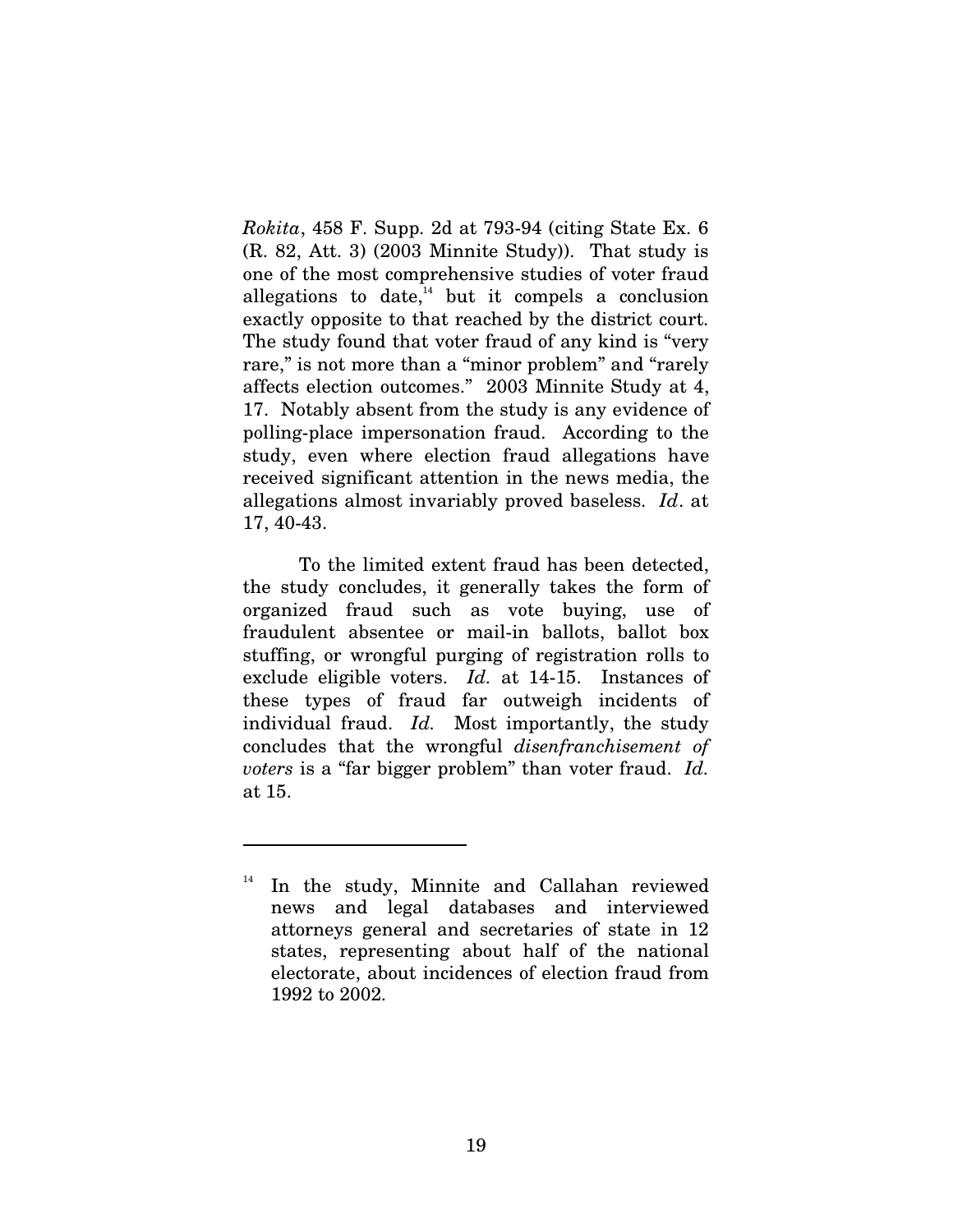**DOJ REPORT:** The district court also mistakenly relied on a Department of Justice ("DOJ") report on voting fraud. *See Rokita*, 458 F. Supp. 2d at 793 (citing State Ex. 2 (R. 79, Att. 1)). The report does not contain a single reference to impersonation fraud. An updated version of that report, which describes DOJ's investigation of election fraud since 2002, confirms that impersonation fraud is not a threat to the integrity of elections. *See* Press Release, DOJ, *Fact Sheet: Department of Justice Ballot Access and Voting Integrity Initiative* (July 26, 2006), *available at* http://www.usdoj.gov/opa/pr/2006/July/ 06\_crt\_468.html ("DOJ Report"). <sup>15</sup> The DOJ Report describes 86 convictions for election-related misconduct over a nearly five-year period, but not a single one of these convictions involved impersonation fraud. *See id.*; *see also* Eric Lipton & Ian Urbina, *In 5-Year Effort, Scant Evidence of Voter Fraud*, N.Y. Times, Apr. 12, 2007. The report describes incidents of vote buying, improper use of personal information by local officials, various campaign finance convictions, and harassment to keep voters from the polls. None of these crimes could be prevented by requiring voters to show a photo ID.

**WISCONSIN:** The district court cited a yearlong joint federal and state investigation into an alleged scheme to alter the result of the 2004 election

<sup>15</sup> *See also* DOJ, *Election Fraud Prosecutions & Convictions*, Oct. 2002 — Sept. 2005, *available at* http://www.truthaboutfraud.org/pdf/doj%20electio n%20fraud%20prosecutions.pdf.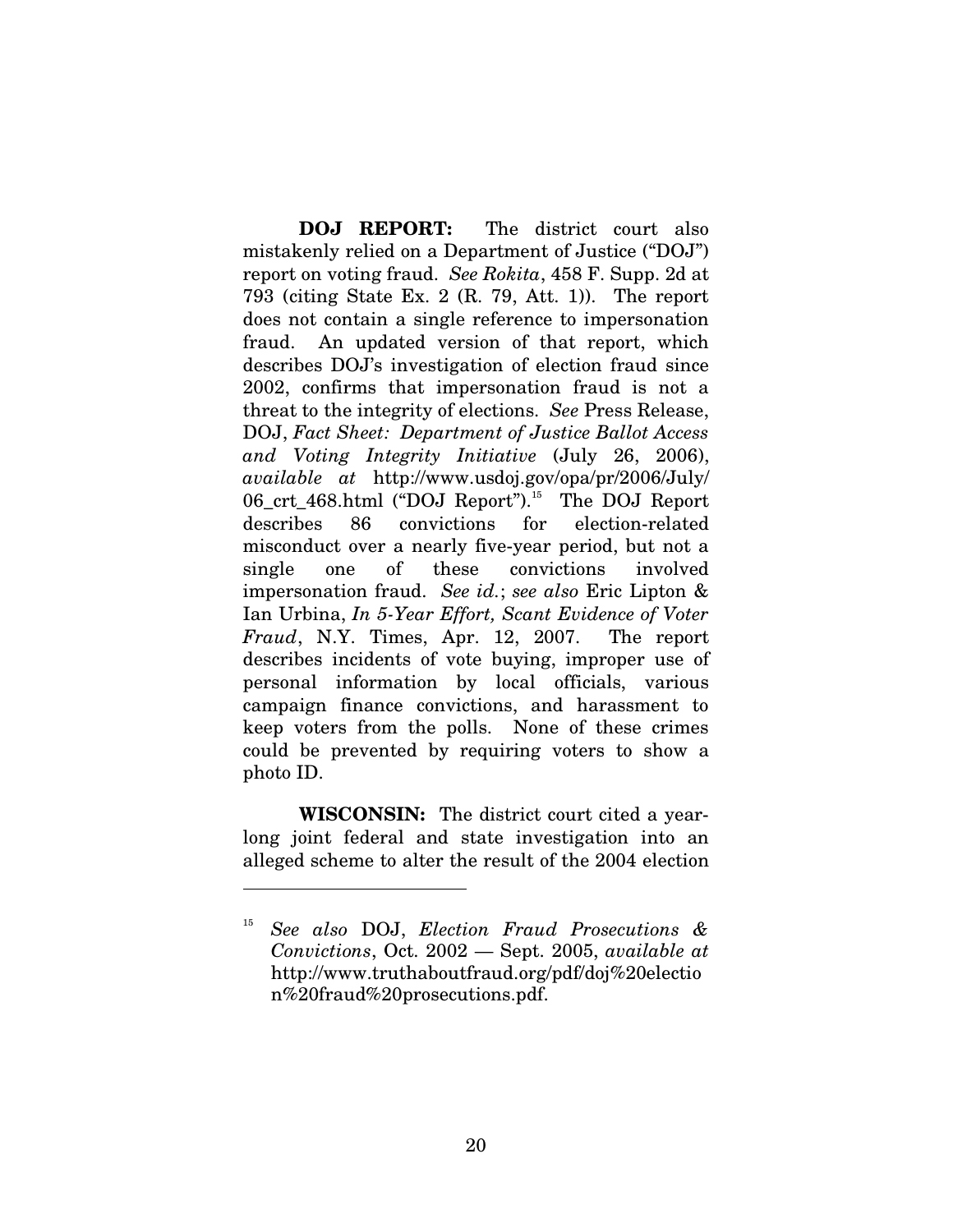in Wisconsin, but this investigation also disclosed no evidence of impersonation fraud. *See Rokita*, 458 F. Supp. 2d at 793-94 (citing State Ex. 4 (R. 79, Att. 3) (*Preliminary Findings of Joint Task Force Investigating Possible Election Fraud* (May 10, 2005), *available at* http://www.wispolitics.com/1006/election fraud.pdf)). Indeed, the investigation showed very little evidence of any other type of voter fraud, although it did turn up severe administrative and record keeping problems with the Milwaukee elections board. *See id*. at 1; *see also* Greg Borowski, *A New Push To Repair Elections*, Milwaukee Journal-Sentinel, May 15, 2005 (administrative problems and "jumbled records made confirmation [of voter fraud allegations] a near impossibility"). The few incidents that were substantiated involved registration fraud, double voting and voting by ineligible persons with felony convictions, not impersonation fraud at the polls. *See* Steve Schultze, *No Vote Fraud Plot Found*, Milwaukee Journal-Sentinel, Dec. 5, 2005.

**SABATO AND FUND:** The district court cited two books discussing allegations of voter fraud generally, *see Rokita*, 458 F. Supp. 2d at 793-94 (*citing* Sabato & Simpson, *Dirty Little Secrets* 292 (1996) ("Sabato"); Fund, *Stealing Elections* 64 (2004) ("Fund")), but these books contain few allegations of voting irregularities that could even conceivably have been remedied by a photo ID requirement. Sabato, for example, describes thousands of incidents of possible absentee ballot fraud and numerous problems plaguing California's registration rolls. Sabato at 291-92. But it cites only a single hearsay allegation of attempted polling-place impersonation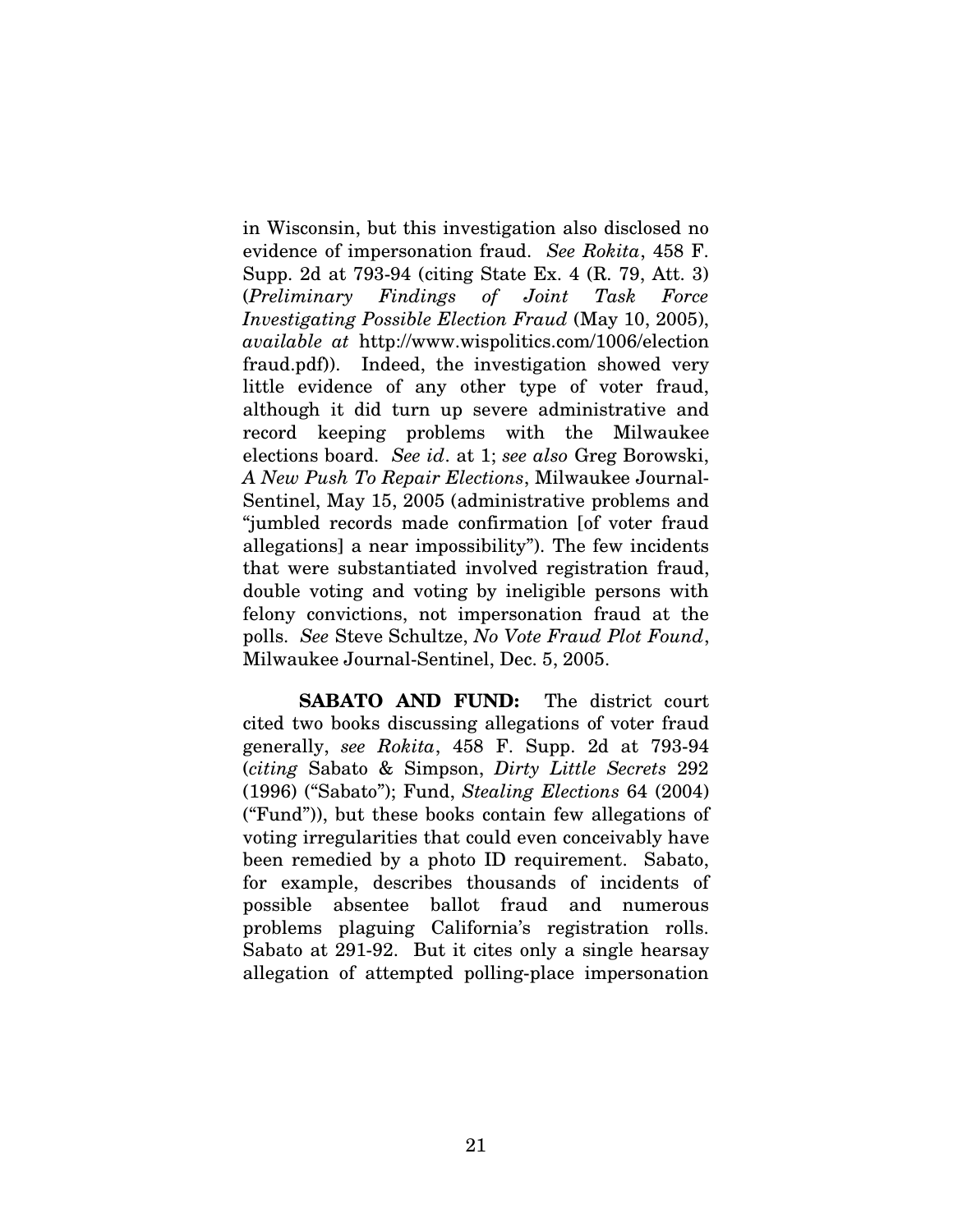fraud—and that was foiled without a photo ID requirement. *Id.* at 292.

Likewise, Fund retails numerous reports of voting by ineligible persons with felony convictions and double voting—problems for which requiring a photo ID is no solution. Fund at 64.<sup>16</sup> And, as noted, *see supra* at 13, though Fund parrots allegations of alleged voting in the name of deceased persons in Missouri, he offers no evidence that any of these involved in-person, rather than absentee, voting or that they were not the result of clerical errors. Fund at 64. Moreover, allegations of impersonation fraud in Missouri have been thoroughly discredited. *See supra* at 13.

**CARTER-BAKER COMMISSION:** The district court also relied on the report of the Carter-Baker Commission on Federal Election Reform<sup>17</sup> for the proposition that impersonation fraud occurs, and that photo ID requirements are necessary to prevent it. *See Rokita*, 458 F. Supp. 2d at 794 (citing State Ex. 1 (R. 82, Att. 1) (Commission on Federal Election

 $16$  A review characterizes Fund's book as filled with "distortions and half truths" and provides a pointby-point refutation of many of Fund's claims. *See* Media Matters, *John Fund's Book on Voter Fraud Is a Fraud* (Oct. 31, 2004), http://mediamatters. org/items/printable/200411010001.

<sup>&</sup>lt;sup>17</sup> The Carter-Baker Commission was not a commission of the federal government; it was an independent project organized by American University.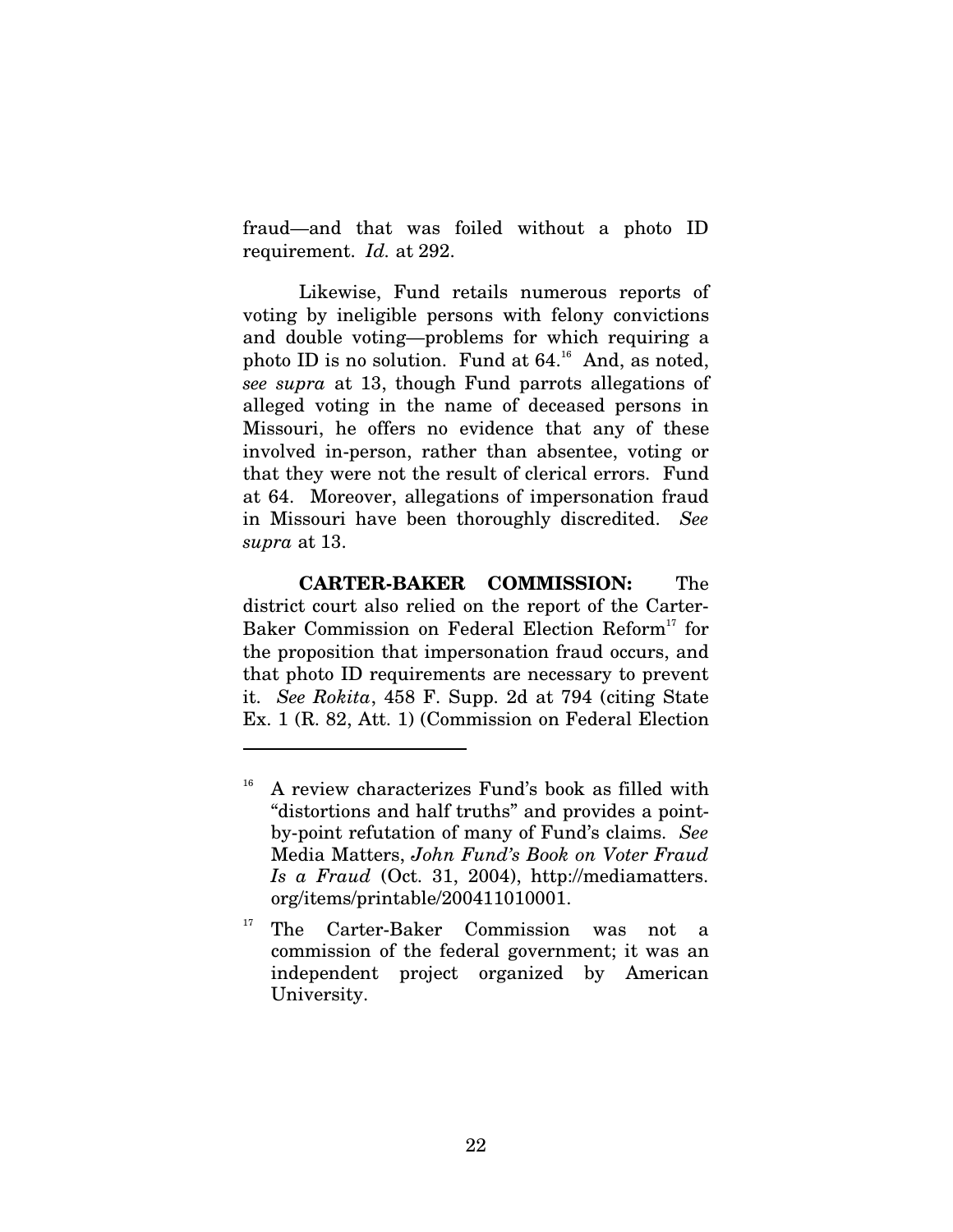Reform, *Building Confidence in U.S. Elections* (Sept. 2005) ("Carter-Baker Report"))). The Commission cites no credible evidence of impersonation fraud, instead simply referring to the since-discredited reports of such fraud in Milwaukee and Washington State. *Compare* Carter-Baker Report at 2-4, 18 *with supra* at 14-15, 17-18. Moreover, as one of the dissenters notes, the Commission "did not call as witnesses many of the most established experts on the issue [of voter ID requirements]. A commission's reliance on anecdotes and political sound bites rather than empirical data, testimony by top experts, and rigorous analysis—undermines its credibility." Spencer Overton, *Establishing Procedures for Credible Advisory Commissions* (2005),  ${\rm http://www.carterbakerdissent.com/procedure.php.}^{18}$ 

Finally, reliance on the Carter-Baker Report for support of Indiana's photo ID law is misplaced: the Commission's co-chairs, President Carter and

<sup>&</sup>lt;sup>18</sup> Deficiencies are found in every other article and report cited by the district court. *See Rokita*, 458 F. Supp. 2d at 793-94 (citing State Exs. 2-18 (R. 79; R. 82, R. 83)); *id.* at 826 (citing State Exs. 3- 18). Many are newspaper reports of "double voting" by voters at multiple addresses. *See, e.g*., State's Exs. 5, 8 (R. 82 Atts. 2, 5). Other exhibits detail voting by persons with felony convictions, some of whom may have been ineligible. *See, e.g*., State's Exs. 3, 4, 7 & 9 (R. 79, Att. 3; R. 82 Att. 4; R. 83, Att. 1). These problems can only be prevented by an accurate registration list, not by a photo ID requirement.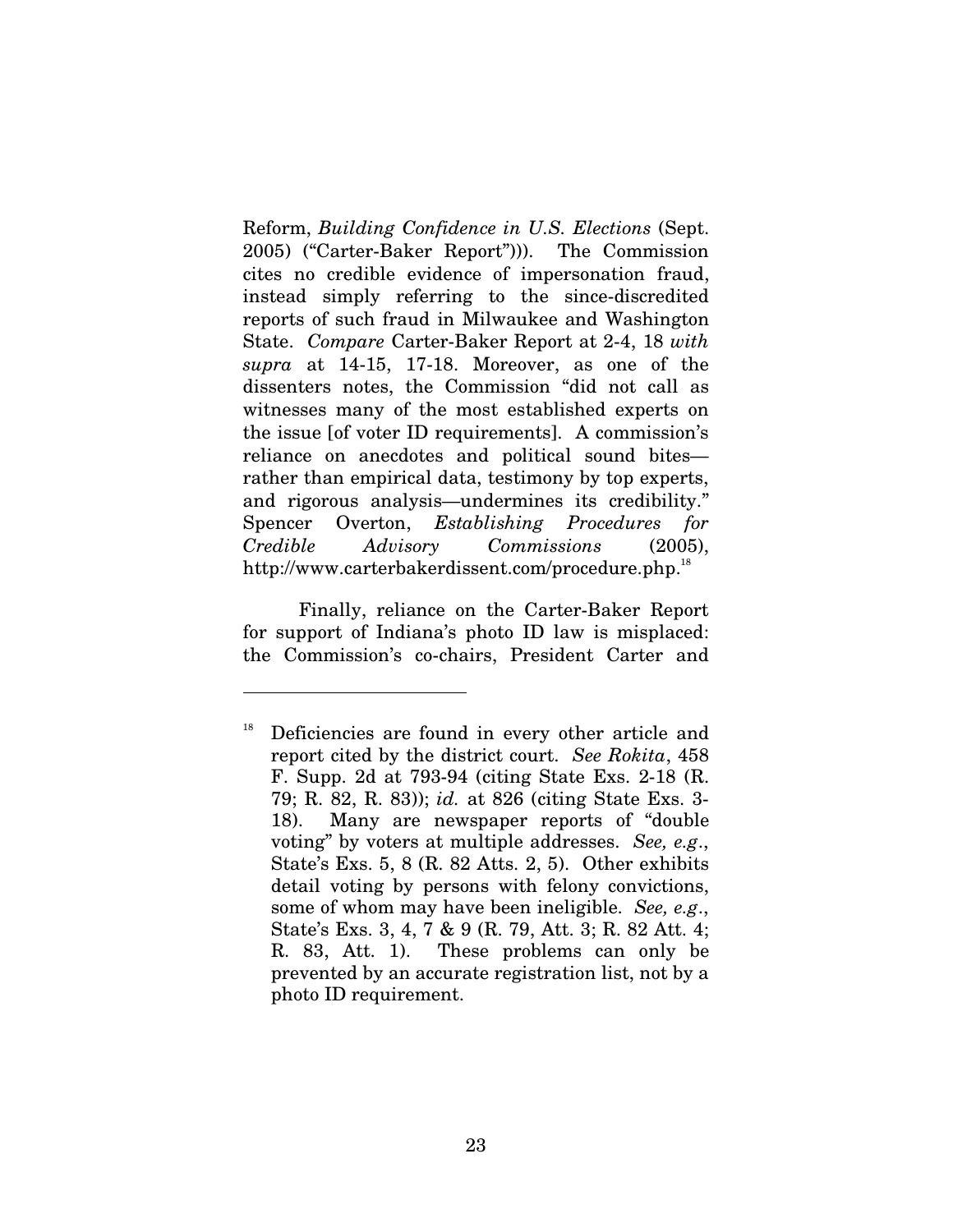Secretary Baker, condemned Georgia's initial photo ID law as "discriminatory" because "it was costly or difficult for poor Georgians." Jimmy Carter and James A. Baker III, *Voting Reform Is in the Cards*, N.Y. Times, Sept. 23, 2005. While they proposed a nation-wide, uniform photo ID, known as the REAL ID, as a requirement for in-person voting, they did so in the hope of remedying the problems created by allowing individual states—like Georgia—to impose ID requirements. They hoped that the discriminatory burdens of a photo ID requirement could be eliminated if states were obliged "to seek out citizens to both register voters and provide them with free ID's that meet federal standards," through a host of affirmative and energetic activities. *Id.* President Carter's and Secretary Baker's vision ignores the burdens on low-income voters even if the ID itself is free. 19 In any event, the Indiana law—which is even more stringent than Georgia's—is the antithesis of their vision. 20

**COHHIO STUDY:** A study of alleged fraud in Ohio which is not in the record further confirms that impersonation fraud is not a problem. *See* Coalition of Homelessness and Housing in Ohio & League of

<sup>19</sup> *See* Indiana Democratic Party Petitioners' Br. at 13-16.

<sup>&</sup>lt;sup>20</sup> For a full critique of the Carter-Baker Report, including its endorsement of REAL IDs, *see generally* Brennan Center & Spencer Overton, *Response to the Report of the 2005 Commission on Federal Election Reform* (Sept. 19, 2005).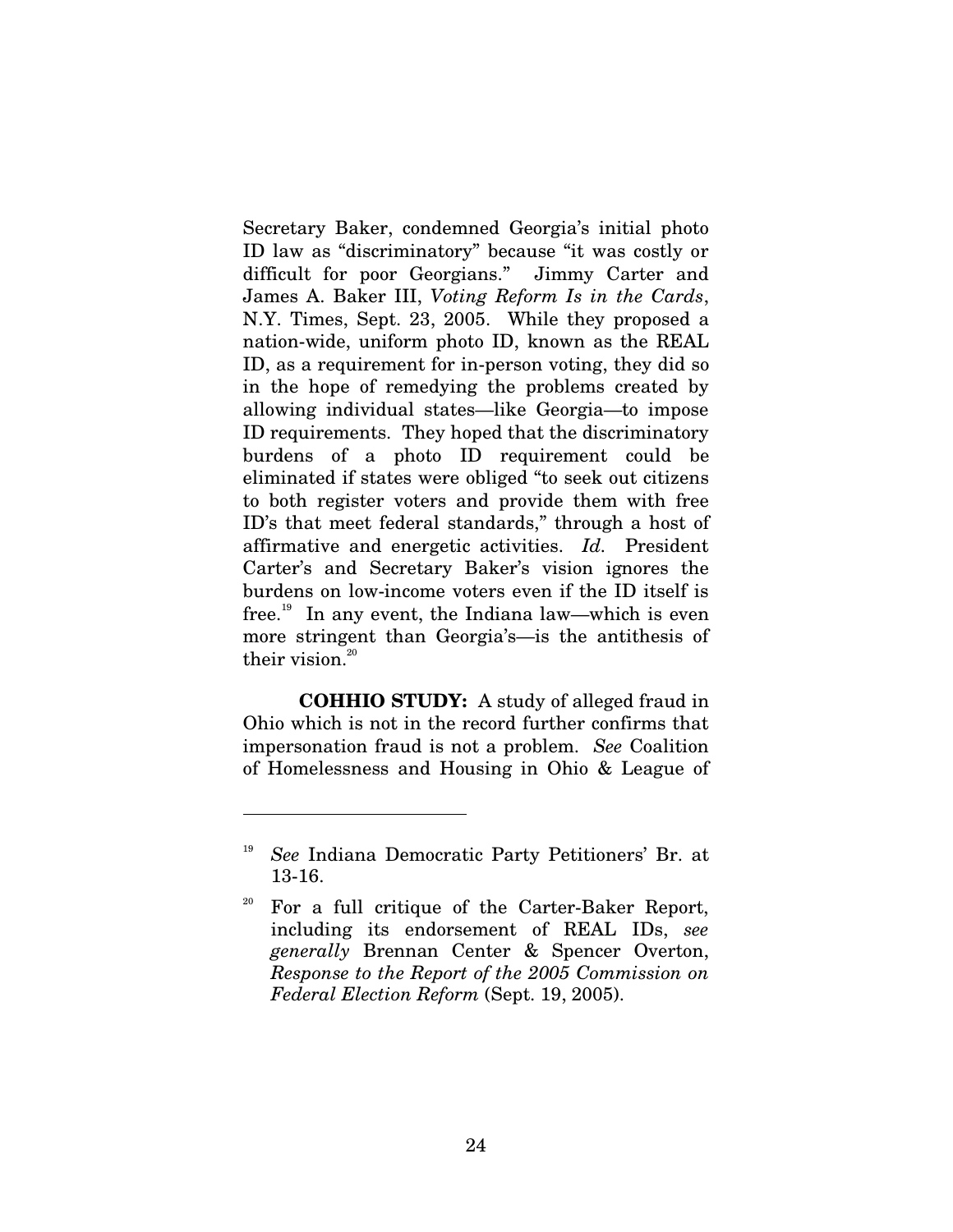Women Voters Coalition, *Let the People Vote* 1 (2005), http://www.cohhio.org/alerts/Election%20Reform%20 Report.pdf. Researchers interviewed the Director or Deputy Director of each of the state's 88 county Boards of Elections and concluded that voter fraud as a whole was an "exceedingly rare" occurrence, as evidenced by the fact that, out of a total of 9,078,728 votes cast, there were only four reported instances of ineligible persons voting or attempting to vote in 2002 and 2004, confined to three of the state's 88 counties. *Id.* at 2. The report does not indicate why the four persons were ineligible, or whether pollingplace impersonation fraud was involved.

\* \* \*

In sum, the national evidence—including the very evidence relied on by the courts below—suggests that the type of voting fraud that may be remedied by a photo ID requirement is virtually nonexistent: the "problem" of voter impersonation is not a real problem at all.

The court of appeals nevertheless speculated that the absence of evidence of impersonation fraud might be explained by the "endemic underenforcement of minor criminal laws" and the "difficulty of apprehending a voter impersonator." *Crawford*, 472 F.3d at 953. But guesswork is misplaced where fundamental rights are at stake: courts should decide voting-rights cases on the basis of "facts rather than speculation." *Purcell*, 127 S. Ct.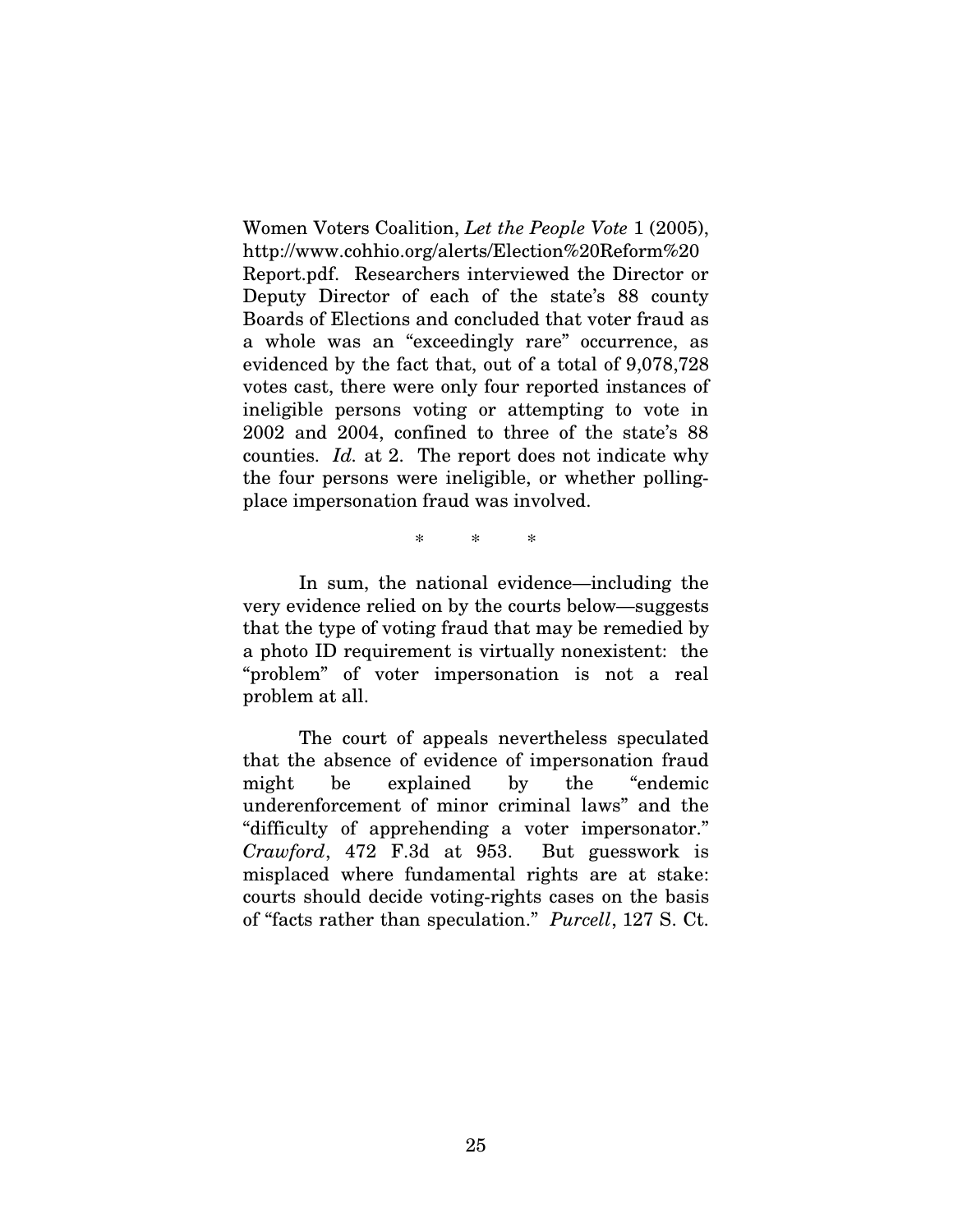at 8 (2006) (Stevens, J., concurring). <sup>21</sup> Further, the more reasonable explanation for the absence of evidence of polling-place impersonation fraud is that, because such fraud is extremely risky, exposes the perpetrator to severe penalties, 22 and has very little payoff, it rarely occurs. $^{\rm 23}$ 

- The court of appeals' statement regarding the "underenforcement of minor criminal laws" is contradicted by the fact that, since 2002, the Department of Justice has given priority to, and devoted vast resources to, the investigation and prosecution of voter fraud. *See* DOJ Report (noting establishment in 2002 of initiative requiring "expanded efforts to address election crimes" and placing "a high priority on the investigation and prosecution of election crimes"). In spite of these efforts, DOJ has found not one instance of polling-place impersonation.
- Voter impersonation in a federal election can result in five years' maximum imprisonment and \$10,000 maximum fines. *See* 42 U.S.C. § 1973i(c). Under Indiana law, impersonation fraud is punishable as a Class D felony by three years maximum imprisonment, and \$10,000 maximum fines. *See* Ind. Code §§ 3-14-2-12, 35-50-2-7(a).
- $23$  Notably, the court of appeals posited that some voters are likely to be discouraged from voting rather than incur the time and trouble to obtain a photo ID, because a single vote supposedly has a low "instrumental value"—*i.e.*, voters believe their individual vote will not determine the election's outcome. *See Crawford*, 472 F.3d at 951. But if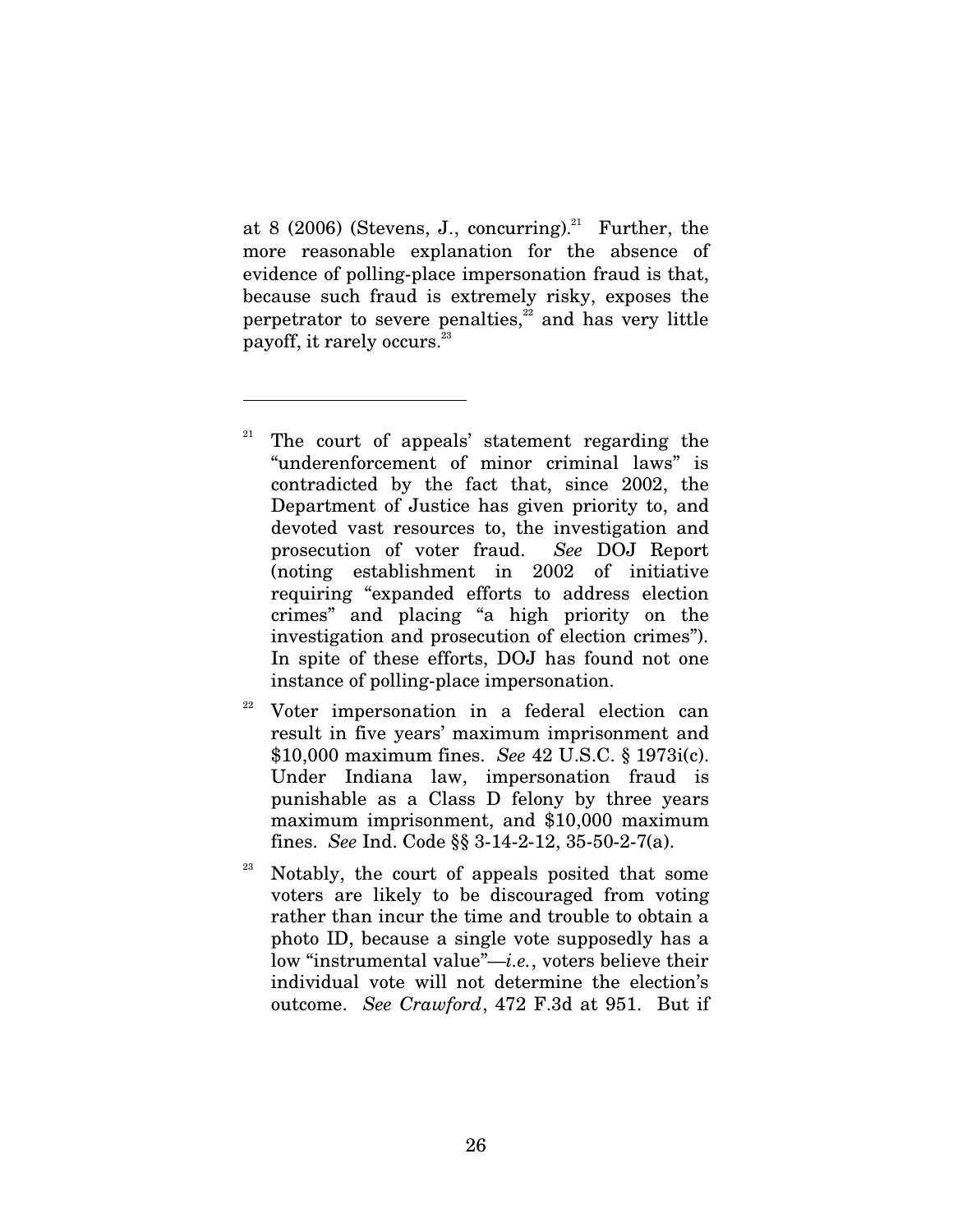The court of appeals also opined that Indiana's inflated voter registration rolls created an "acute danger" of impersonation fraud. *Crawford*, 472 F.3d at 953. But central to Congress's enactment of HAVA was the conviction that states' maintenance of accurate, updated registration lists is the best remedy for the dangers created by inflated, outdated registration lists. Indiana citizens should not be burdened with photo ID requirements to remedy a speculative threat created by Indiana's failure to comply with federal law. The court of appeals dismissed Congress's remedy as ineffectual, without any basis in fact and contrary to the views of Congress and election experts. *See*, *e.g.*, 148 Cong. Rec. S10491 (2002) (statement of Sen. Bond) (noting that HAVA "requires states to set up a computerized, statewide voter registration system to maintain the names of all registered, eligible voters [and eliminate the risk that rolls will contain] the names of people who have left the jurisdiction, who are not eligible to vote because of their status as a felon, who are deceased or who are not eligible to vote in that jurisdiction for any number of reasons").

that is true, impersonation fraud is likely to be discouraged by the severe penalties for such conduct, because there would be little reason to incur such great risks for a payoff of such low "instrumental value."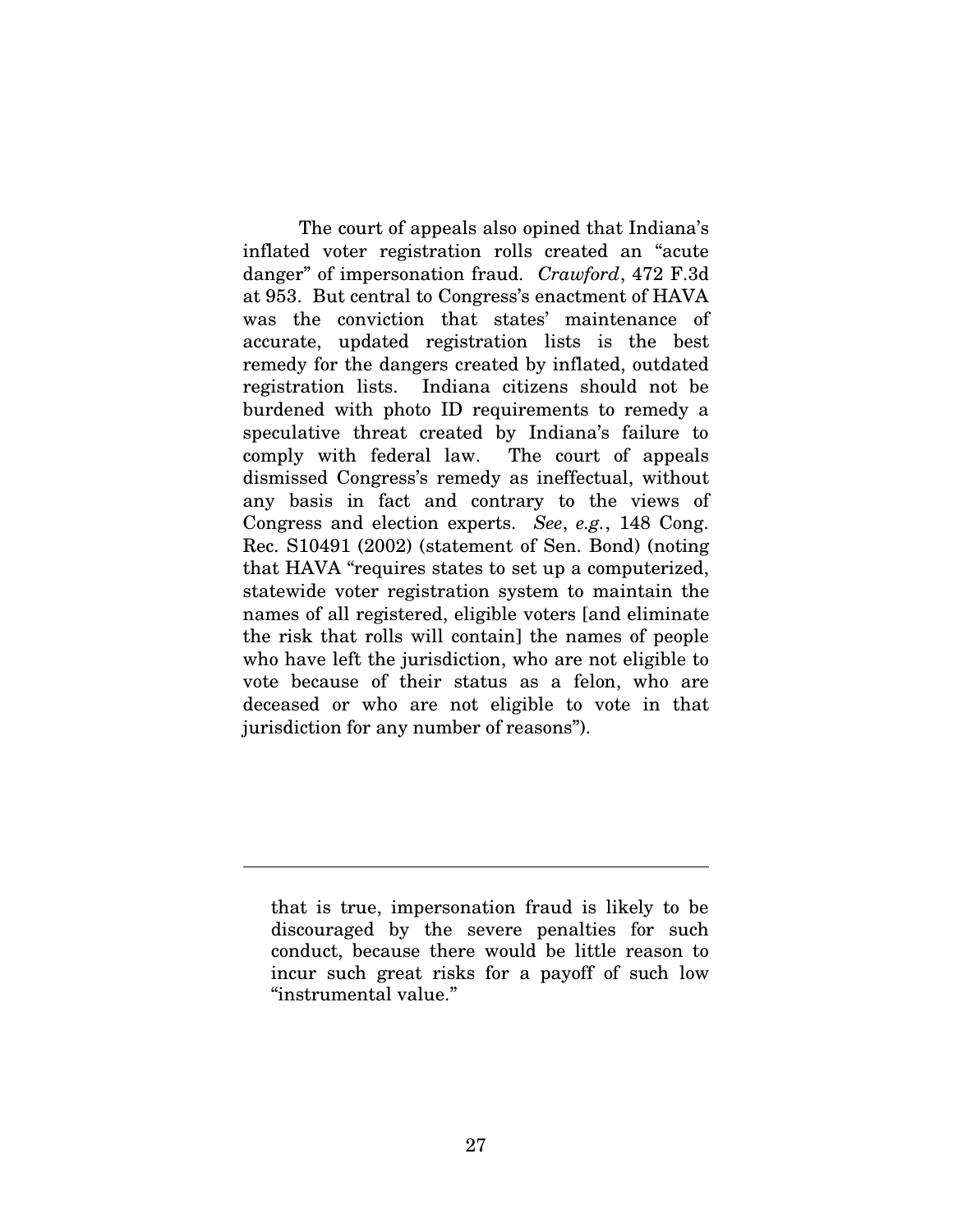### **B. Alleged Perceptions Or Fears of Voter Fraud Do Not Justify Indiana's Photo ID Requirement**

The district court advanced an alternative justification for the photo ID requirement that is equally unpersuasive: Indiana's interest in responding to public perceptions or fears of voter fraud. In upholding the photo ID requirement, the district court credited "several polls indicating voter concern about election fraud and support for photo identification requirements at the polls." *Rokita*, 458 F. Supp. 2d at 794. The court's reliance on these public opinion polls was wrong for several reasons.

*First*, none of the cited polls reflects any public concern with polling-place impersonation fraud. *See Rokita,* 458 F. Supp. 2d at 794 (citing State Exs. 22 – 24 (R. 84, Atts. 2-4)). A Gallup poll relied on by the district court showed that two-thirds of Americans had little confidence in the fairness of the 2000 Presidential election—and that 68% of African Americans felt "cheated" after that election. *See Rokita,* 458 F. Supp. 2d at 794 (citing State Ex. 23 (R. 84, Att. 3) (Wendy W. Simmons, *Black Americans Feel Cheated by Election 2000*, Gallup News Service, Dec. 20, 2000)). Much of this sentiment reflected concerns that valid votes would not be counted and was entirely unconnected to any threat of impersonation fraud. *See* Simmons at 6. The only poll relied on by the district court which manifested public support for photo ID laws does not identify which of those surveyed were voters who already had drivers licenses and other acceptable photo IDs and for whom a photo ID requirement imposes virtually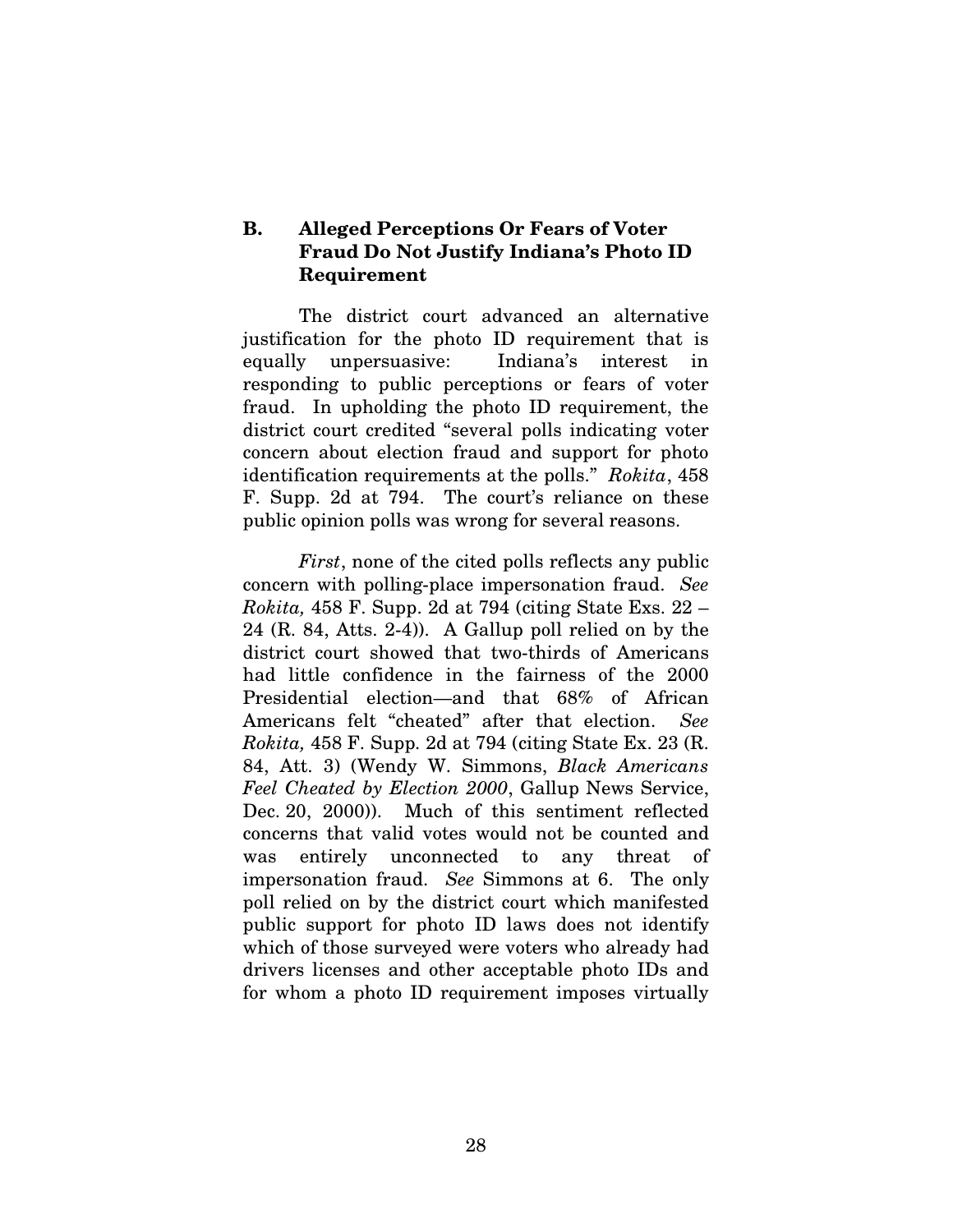no burden, and which, if any, were disadvantaged voters who do not have photo IDs and who must incur the burdens of obtaining one to vote. *See Rokita*, 458 F. Supp. 2d at 794 (citing State Ex. 22 (R. 84, Att. 2)). The majority of voters already have acceptable photo IDs. It is therefore not surprising that many of them would unthinkingly support such a requirement without considering the effects it might have on voting by disadvantaged citizens who lack photo IDs.

Second, "perceptions" and fears of voter fraud are subject to manipulation and hence unreliable.<sup>24</sup>

 $24$  The perception of voter fraud is very different than the appearance of corruption that is the basis for upholding campaign finance restrictions. As this Court recognized, the ability to regulate activity protected by the First Amendment must be supported by evidence justifying the precise fear, which must in turn justify the regulation. In *Buckley* v. *Valeo*, 424 U.S. 1 (1976), and then later in *McConnell* v. *Federal Election Commission*, 540 U.S. 93 (2003), the Court repeatedly cited the extensive factual record of corruption that Congress had compiled to justify the regulation of particular acts of campaign finance, and even then it sufficed only where it imposed merely a "marginal restriction" on protected activity. *See Buckley*, 424 U.S. at 20-21; *McConnell*, 540 U.S. at 124-25, 129-31, 145-50. In contrast, there is no factual record of any impersonation fraud supporting an appearance of such fraud that would justify Indiana's regulation. Moreover, with respect to campaign finance regulation, the "appearance of corruption is inherent in a system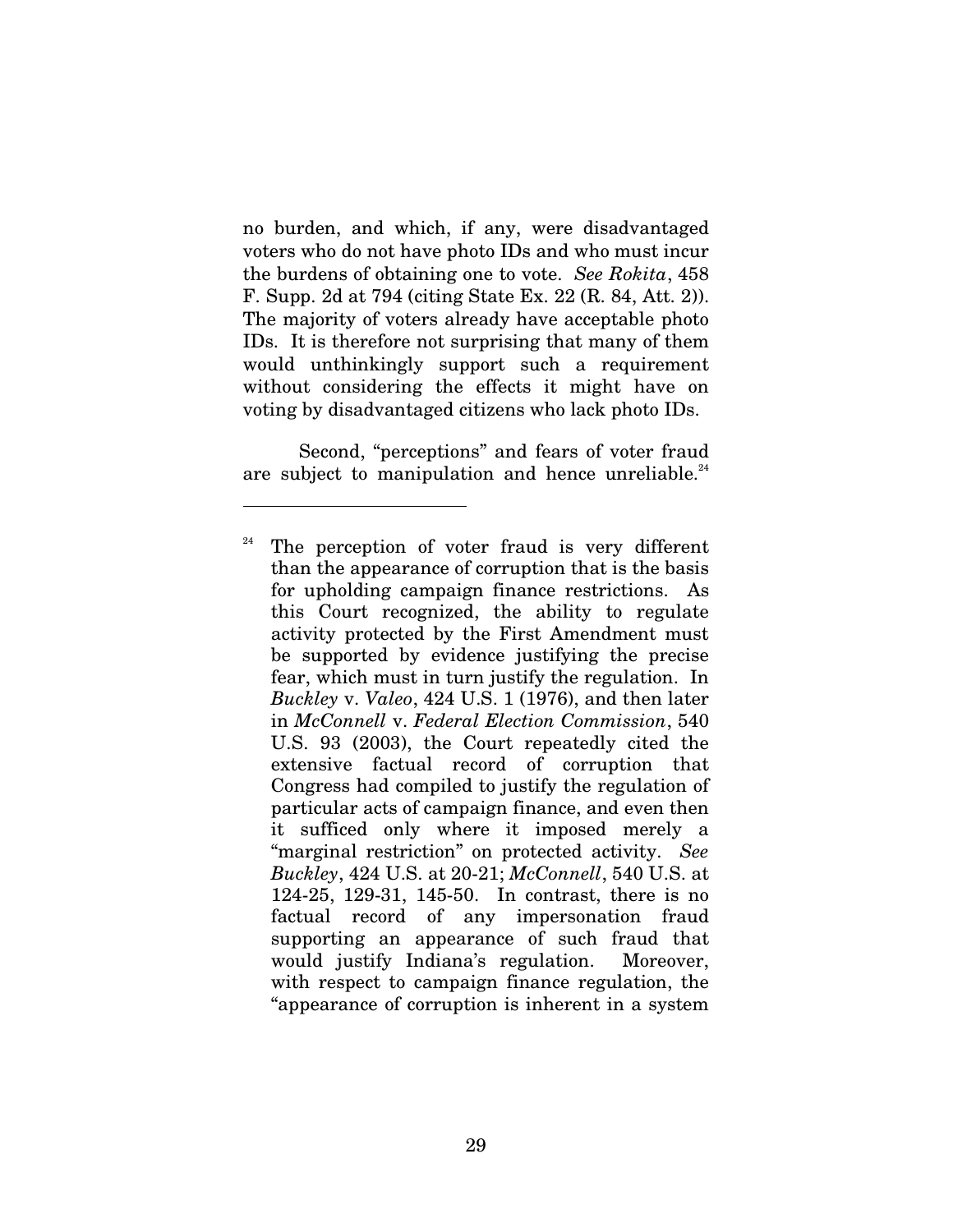As the Missouri Supreme Court held in striking down Missouri's photo ID law, even where such perceptions are real, if it upheld the law based on "the mere perception of a problem in this instance, then the tactic of shaping public misperception could be used as a mechanism for further burdening the right to vote or other fundamental rights." *Weinschenk*, 203 S.W. 3d at 218.

This Court has stated that "[c]onfidence in the integrity of our electoral process is essential to the functioning of our participatory democracy" and that "voters who fear their legitimate votes will be outweighed by fraudulent ones will feel disenfranchised." *Purcell*, 127 S. Ct. at 6. But nothing could be more damaging to confidence in the integrity of our electoral process than if such fears were generated by baseless claims of voter fraud that are being exploited to gain support for unnecessarily stringent identification requirements that suppress voting by low income and minority citizens and are seen as a "not-too-thinly-veiled attempt to discourage election day turnout by certain folks believed to skew Democratic." *Crawford*, 472 F.3d at 954 (Evans, J.  ${\rm dissenting}.^{^{25}}$ 

permitting unlimited financial contributions." *Buckley,* 424 U.S. at 27. But there is no inherent appearance of impersonation fraud in voting by eligible voters who lack photo IDs but have other identification acceptable in virtually every state.

For concerns about the manipulation of claims about voter fraud, *see*, *e.g.*, Tova Wang, *A Rigged*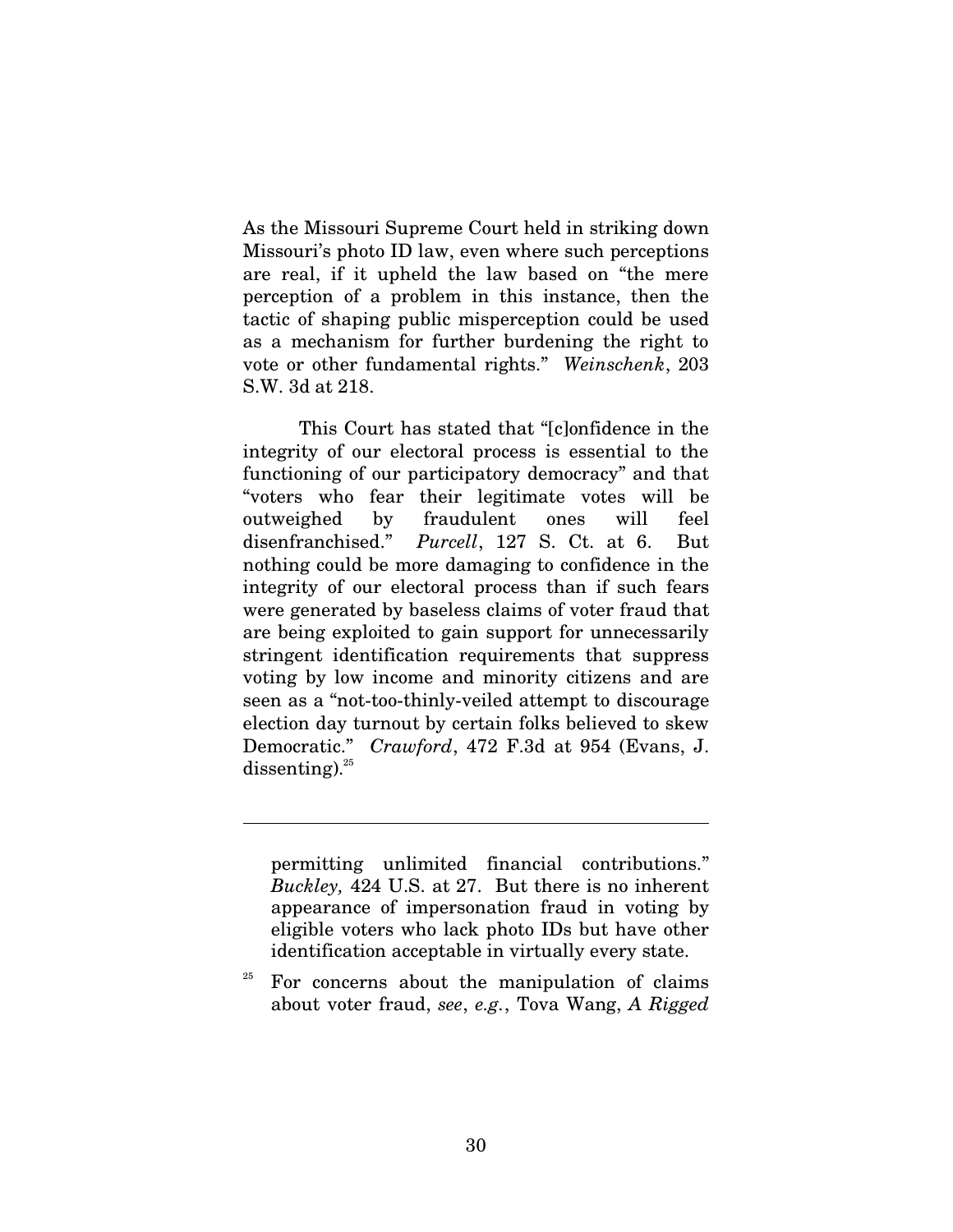Finally, under our Constitution, the fundamental rights of the most vulnerable members of our society may not be stripped away by majority vote or opinion polls. *See*, *e.g.*, *Lucas* v*. Forty-Fourth Gen. Assembly of Colo.,* 377 U.S. 713, 736-37 (1964) ("[F]undamental rights may not be submitted to vote; they depend on the outcome of no elections. A citizen's constitutional rights can hardly be infringed simply because a majority of the people choose that it be.") (quotation marks omitted); *id.* at 737 n.30 ("It is too clear for argument that constitutional law is not a matter of majority vote.") (quotation marks and citation omitted).

#### **C. A Photo ID Requirement Is Not Needed To Prevent Possible Impersonation Fraud**

Forty-eight states and Congress have adopted laws for identifying voters that provide less onerous alternatives to a photo ID, as did Indiana's laws until 2005. The absence of evidence of impersonation fraud shows that these laws, together with criminal laws severely penalizing such fraud, are adequate to prevent impersonation fraud. Hence, Indiana has neither a compelling nor an important interest justifying the added burden that acquiring the requisite photo ID imposes on the vulnerable voters most likely to lack one.

*Report on U.S. Voting?*, Wash. Post, Aug. 30, 2007; *see also* Ian Urbina*, Panel Said To Alter Finding on Voter Fraud*, N.Y. Times, Apr. 11, 2007.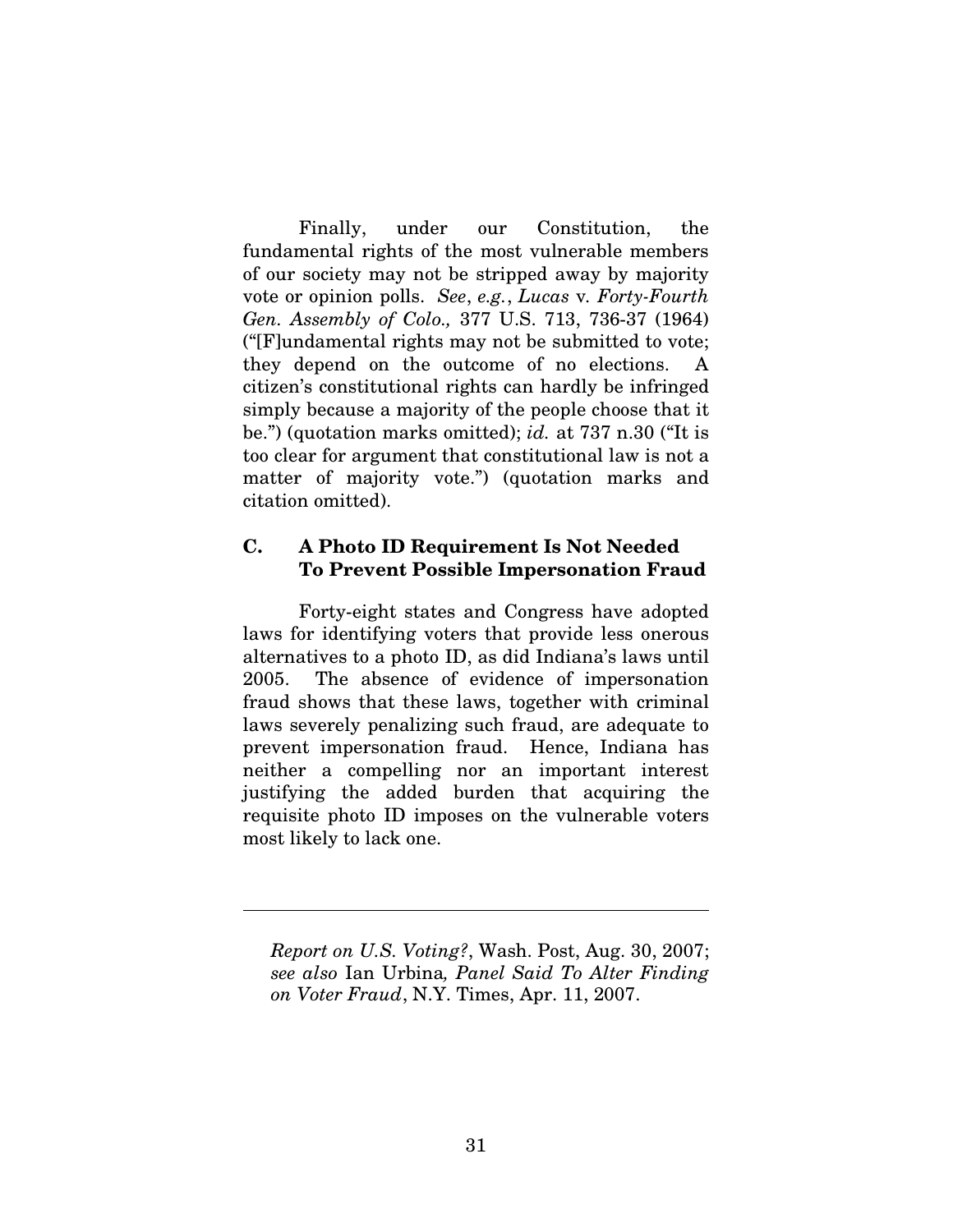*1. Indiana's Policies for Identifying Voters Prior to the Adoption of the Photo ID Requirement Provided an Adequate Alternative to Photo ID*

Prior to 2002, most states, including Indiana, did not require *any* documentary proof of identity. *See*, *e.g.*, Electionline.org, *Election Reform: What's Changed, What Hasn't and Why 2000-2006* 13 (2006), *available at* http://www.electionline.org/Portals/1/Pub lications/2006.annual.report.Final.pdf ("Electionline Study"). Under Indiana's voting procedures, any questions about identity were addressed by comparing the voter's signature at the polls to a photocopy of her signature in the registration records. See Ind. Code § 3-11-8-25 (2002). If her signature were challenged, the voter could affirm by affidavit that she was qualified to vote in that precinct and then cast a regular ballot*. Id*. § 3-11-8-22.

Indiana revised its election code in 2003 (effective in 2004), *see* Ind. P. L. 209-2003, § 134, in response to the federal Help America Vote Act of 2002 ("HAVA"), *see generally* 42 U.S.C. § 15301, *et seq*. Congress passed HAVA in response to the deeply flawed 2000 election and the widespread problems that occurred when administrative errors resulted in eligible voters being left off the registration rolls and denied the right to vote. Among other provisions, HAVA requires that first-time voters who register by mail, and whose registration information cannot otherwise be verified against other government databases, must confirm their identities through a variety of widely available documents: a current and valid photo ID, a current utility bill, bank statement,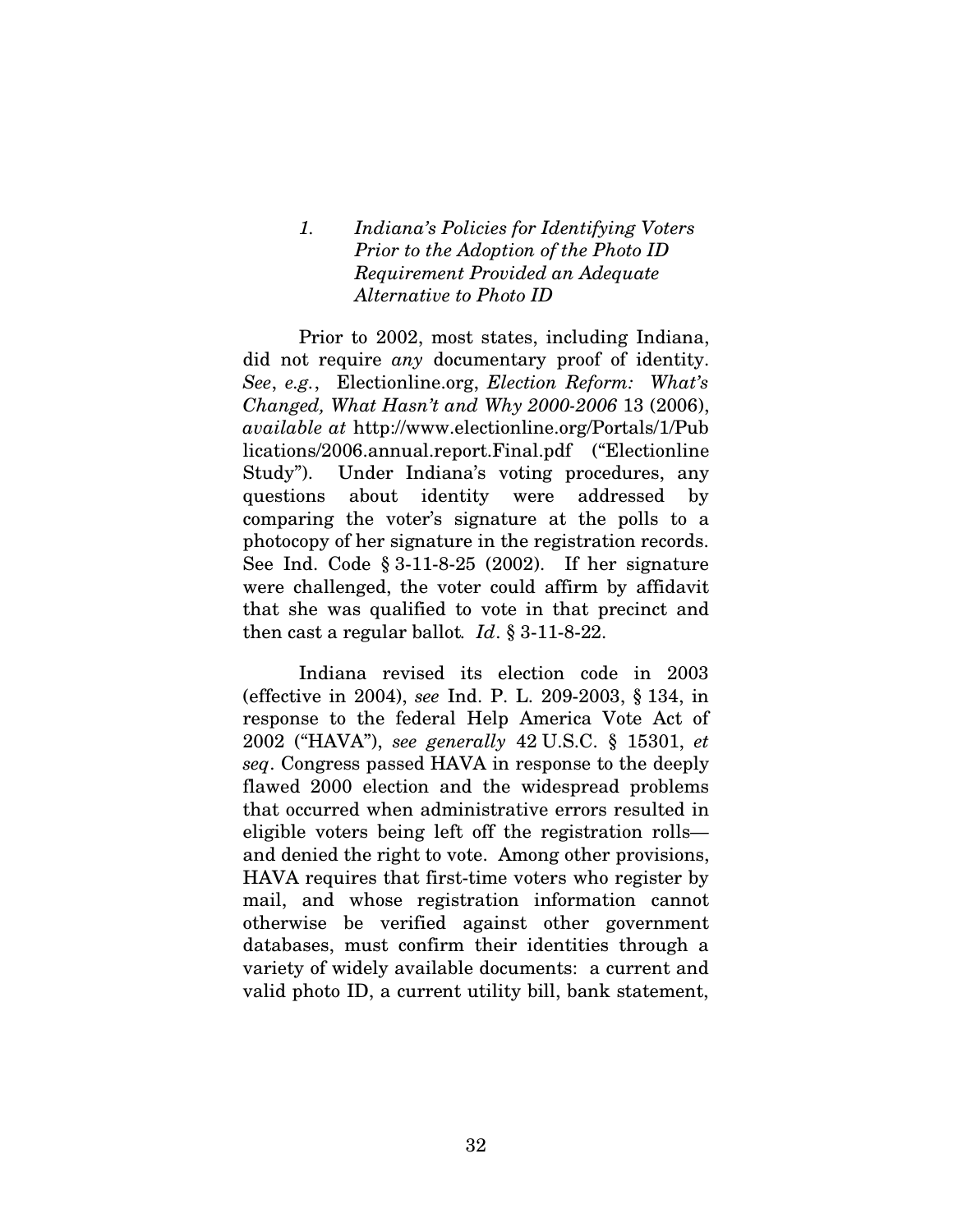government check or paycheck, or another government document that shows the name and address of the voter. *See id.* § 15483(b)(2), b(3)(B).

In 2003, Indiana adopted HAVA's requirements for first-time voters who register by mail, who were then required to provide some form of documentary identification—including a range of non-photo ID showing the name and address of the voter. *See* Ind. Code § 3-11-8-25 (2004). Despite the lack of any evidence of actual or threatened impersonation fraud rendering these ID provisions inadequate to prevent such fraud, just two years later, in 2005, the Indiana legislature mandated that all in-person voters (except nursing home residents voting in their nursing homes) display a photo ID issued by the state or federal government and bearing an expiration date. The absence of pollingplace impersonation fraud shows that the imposition of a new, stringent photo ID requirement is not needed to prevent polling-place impersonation fraud.

It is also pertinent that Indiana's law is at odds with less burdensome alternatives adopted by the federal government in HAVA, and by forty-eight of Indiana's sister states and that these states, like Indiana, have not had an impersonation fraud problem.

### *2. Less Onerous Methods of Voter Identification in Other States Provide Adequate Alternatives to Photo ID*

In 48 states and the District of Columbia, a photo ID is not the exclusive requirement for casting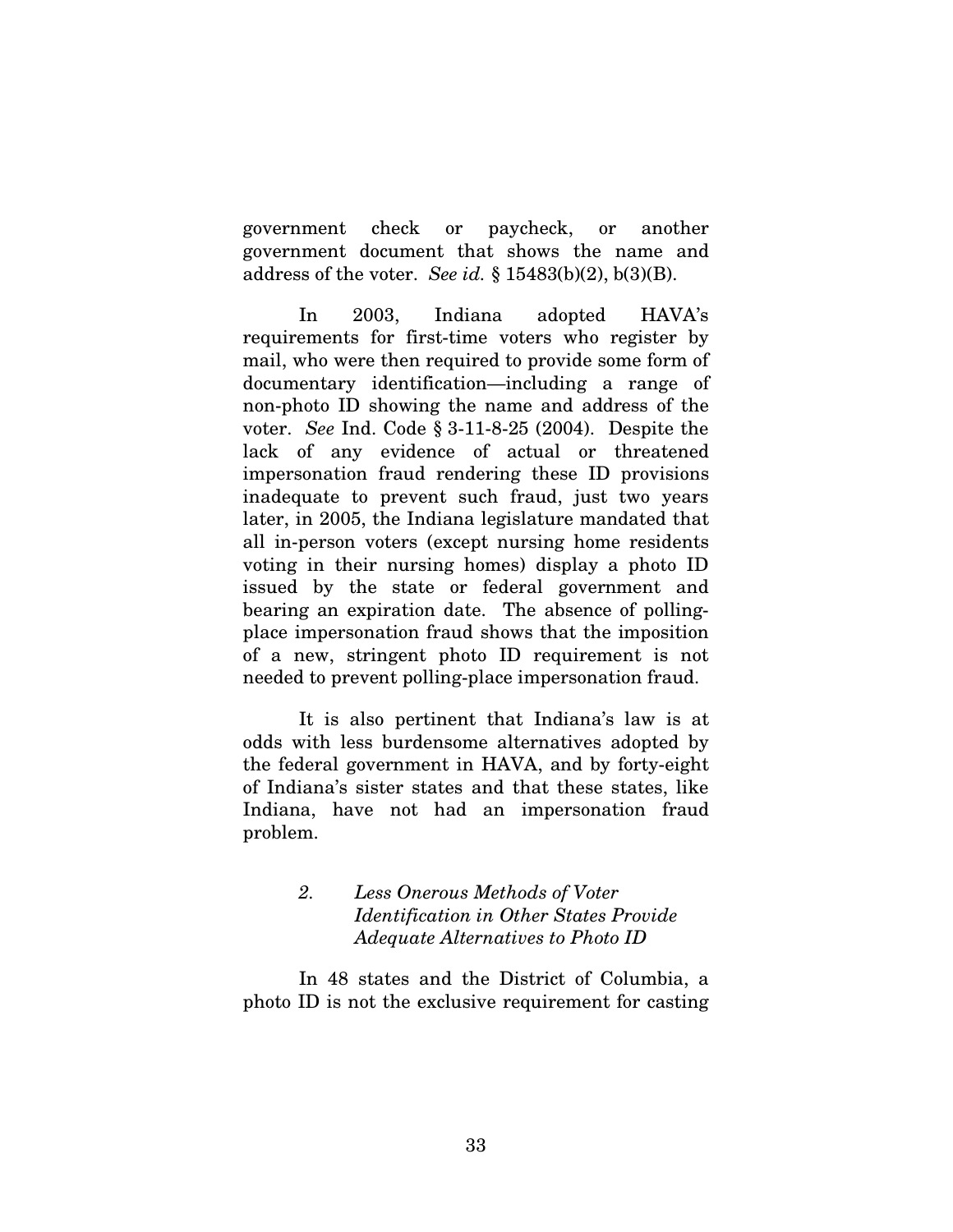a ballot that will count. These states provide alternative means for confirming voters' identities, and as the absence of any meaningful evidence of impersonation fraud indicates, these alternatives are sufficient to protect the integrity of elections.

As noted, prior to 2002, most states did not require voters to show *any* documentary identification before voting in person. *See supra* at 27. And although all states have now implemented HAVA's identification requirements and request some form of documentary identification—including non-photo ID—from first-time voters who registered by mail and have not been "matched" against government databases, *see* Electionline Study at 17; *supra* at 27-28, besides Indiana, only one other state—Georgia—currently requires all voters to produce photo identification before their ballots will be counted. *See generally* National Conference of State Legislatures, *State Requirements for Voter Identification* (Feb. 1, 2007), http://www.ncsl.org/pro grams/legismgt/elect/taskfc/voteridreq.htm ("NCSL Study").

Twenty-three states and the District of Columbia require the documentation enumerated in HAVA only from first-time voters registering by mail, *see* NCSL Study; *see also* Electionline Study at 17, 26

These states utilize a variety of mechanisms to verify the identities of other voters. *See generally* Electionline.org, Voter ID Laws (Oct. 17, 2006), *available at* http://www.electionline.org/Default. aspx?tabid=364 ("Voter ID Laws"); NCSL Study.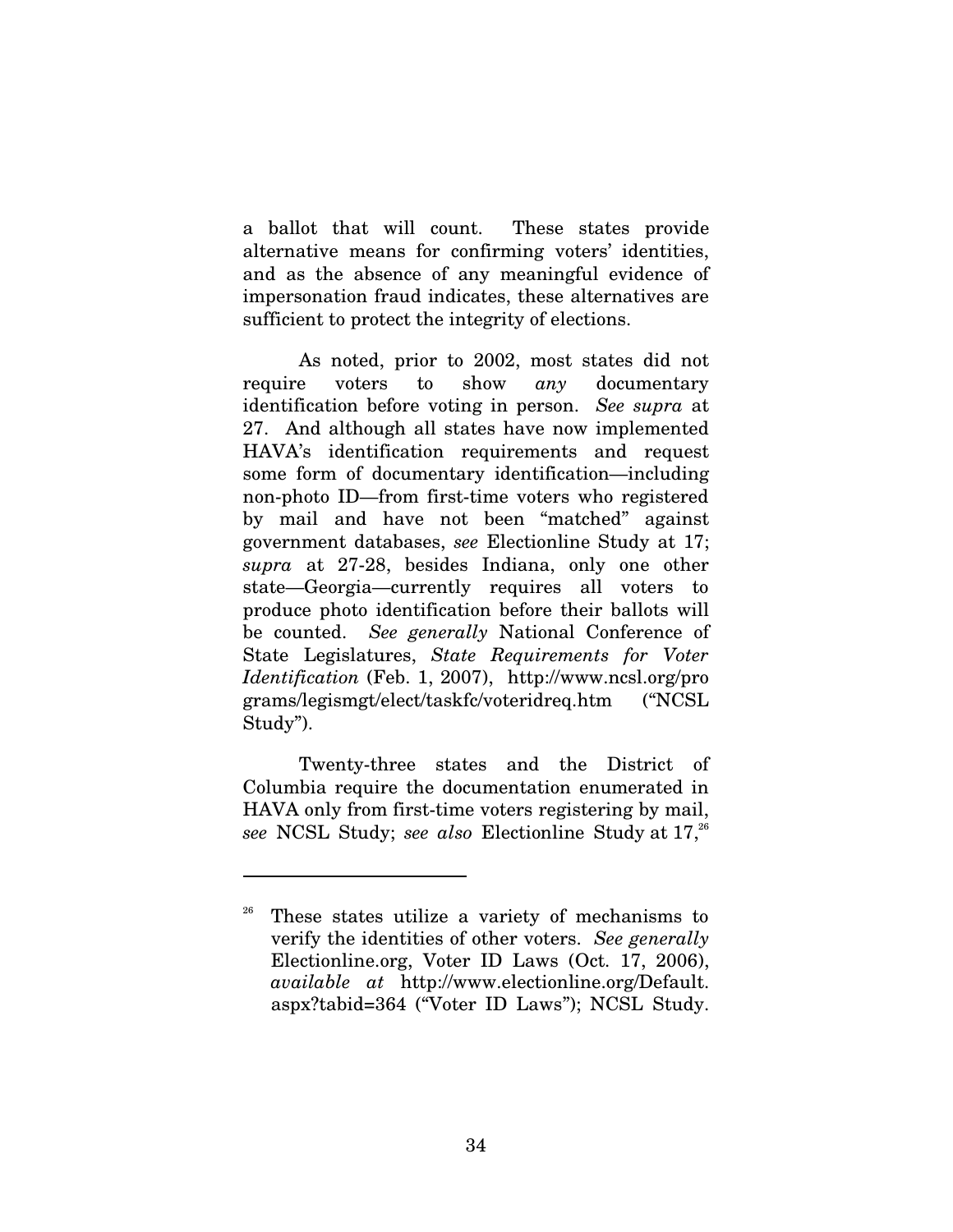while Kansas and Pennsylvania require the ID specified in HAVA from all first-time voters.

The remaining twenty-five states require all voters—whether first-time or "repeat" voters—to produce some documentary ID. Eighteen of these states<sup>27</sup> request that all voters produce some form of documentary identification, but accept both photo and non-photo ID. *See generally* Electionline Study at 17; Voter ID Laws. <sup>28</sup> Only seven states—Florida,

Some states permit these voters to verify identity by signing a registration card or book for comparison with a signature on a master list. *See*, *e.g.*, Nev. Rev. Stat. § 293.277; N.J. Stat. Ann. § 19:31a-8. Other states confirm voters' identities by having the voter orally recite or affirm identifying information. *See*, *e.g.*, Mass. Gen. Laws ch. 54, § 76; Neb. Rev. Stat. § 32-914; Utah Code Ann. § 20A-3-104.

- <sup>27</sup> Alabama, Alaska, Arizona, Arkansas, Colorado, Connecticut, Delaware, Kentucky, Missouri, Montana, New Mexico, North Dakota, Ohio, South Carolina, Tennessee, Texas, Virginia, and Washington.
- The list of acceptable forms of ID varies, but almost every state's list includes options for voters that are either contained in the text of HAVA, or closely related to its model. *See generally* Voter ID Laws. Various states have augmented HAVA's list of acceptable IDs with additional, widely available alternative forms of documentary proof. *See id.* Moreover, in many states, voters lacking documentary identification can prove identity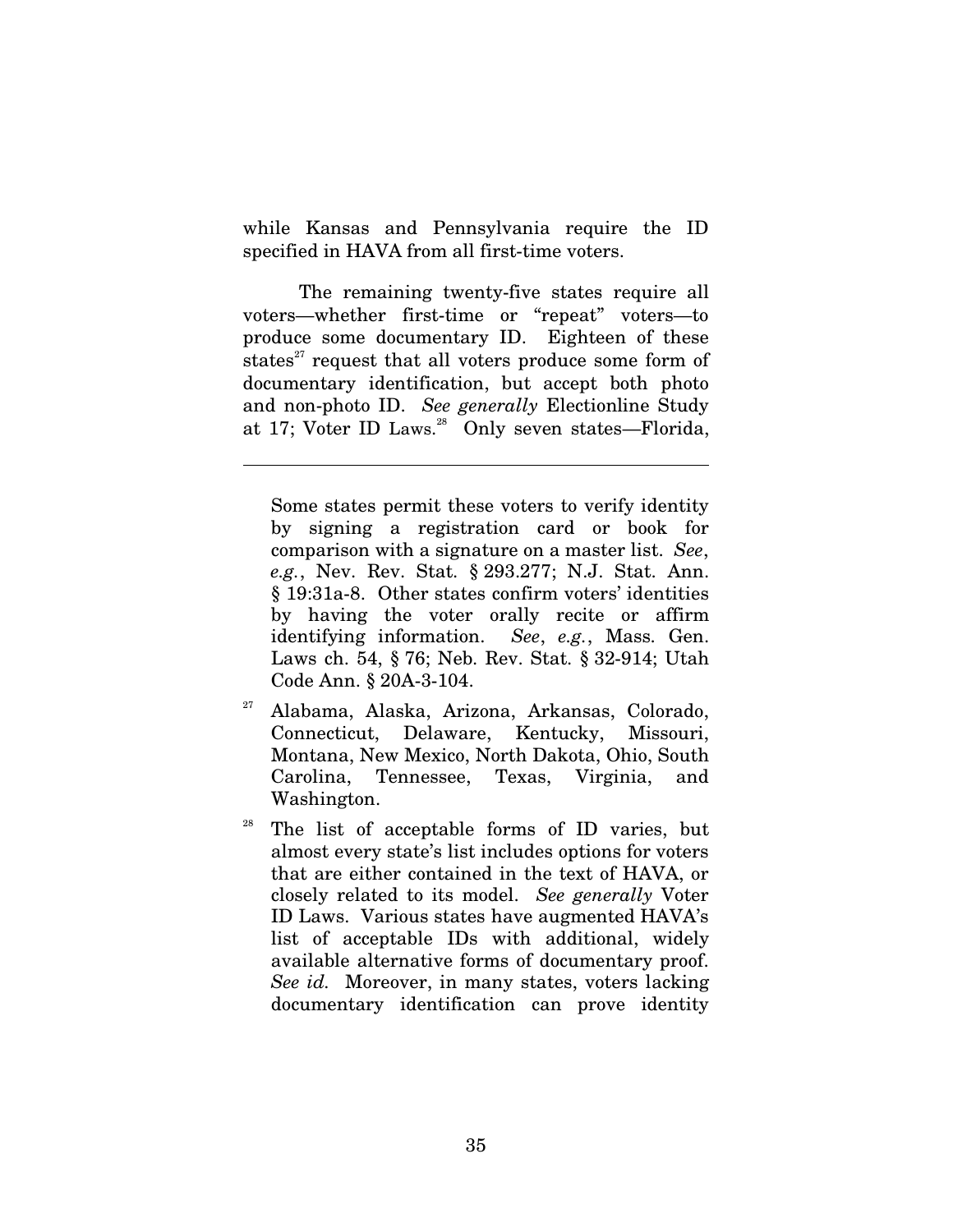Georgia, Hawaii, Indiana, Louisiana, Michigan, and South Dakota—require voters to display a photo ID when they vote in person, but five of these seven states provide meaningful alternatives that allow voters lacking photo IDs to cast votes that are counted. Only Indiana and Georgia fail to provide a non-photo ID alternative to voters lacking a photo  ${\rm ID.}^{29}$ 

The five remaining states with laws that request photo IDs of all voters provide voters who

through non-documentary means, such as reciting unique identifying information or signing an affidavit. *See generally* Voter ID Laws; NCSL Study; *see also*, *e.g.*, N.M. Stat. §§ 1-12-7.1, 1-1-24; Conn. Gen. Stat. § 9-261(a).

After initially enjoining Georgia's original photo ID law, *see Common Cause/Georgia* v. *Billups*, 406 F. Supp. 2d 1326 (N.D. Ga. 2005), a federal district court subsequently rejected the litigants' standing to challenge an amended version of the law, *see Common Cause/Georgia* v. *Billups*, 504 F. Supp. 2d 1333 (N.D. Ga.), *appeal filed* No. 07- 14664C (11th Cir. 2007). The court nevertheless opined in dicta that the amended law was constitutional, noting, *inter alia*, that Georgia had amended the law in an attempt to minimize the burdens on voters; did not require voters to provide birth certificates to obtain free IDs; and conducted an extensive outreach and education campaign targeting voters likely to lack photo IDs—measures absent in Indiana. *See Common Cause/Georgia*, 504 F. Supp. 2d at 1378-80.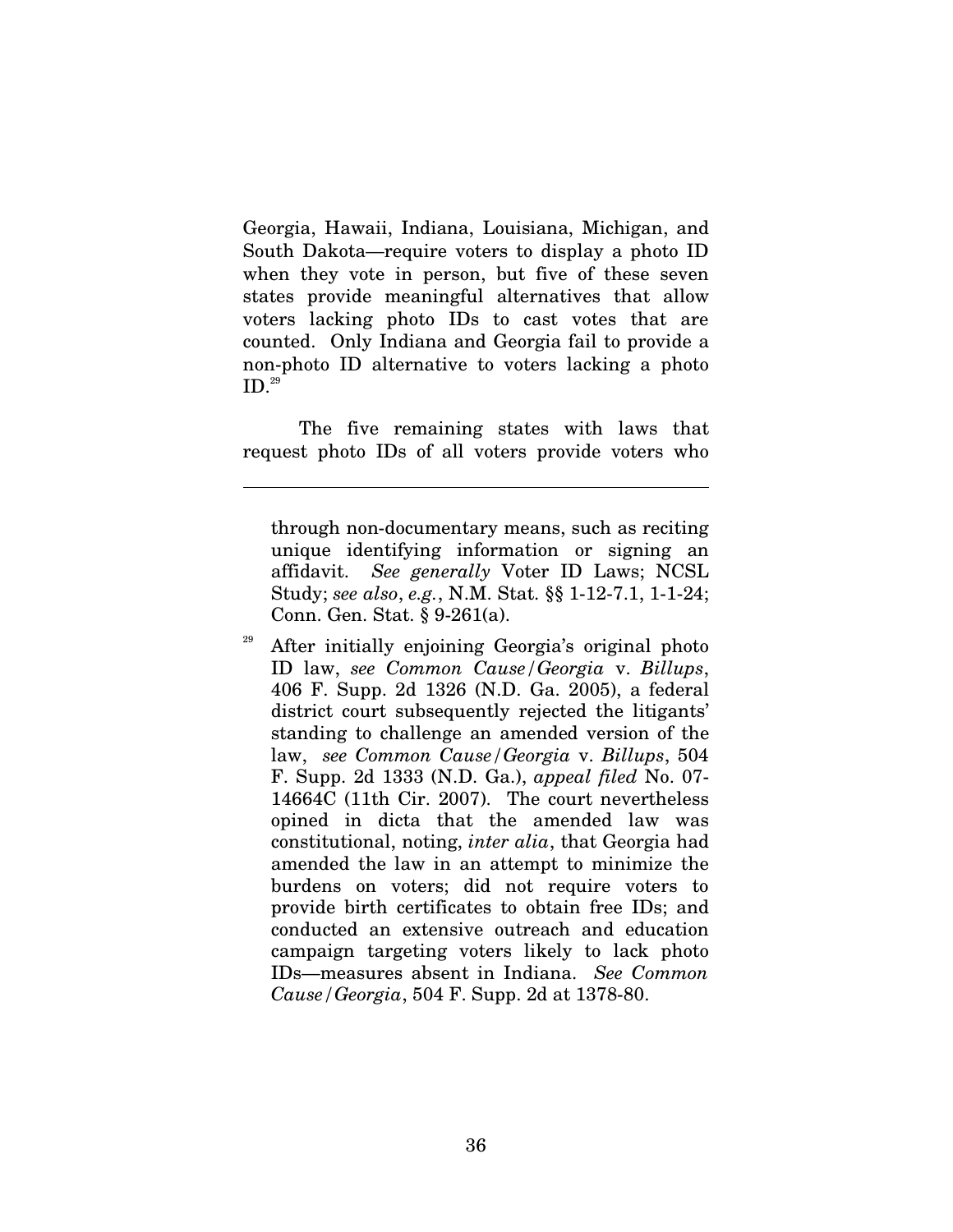lack photo ID with various less burdensome alternatives. A Michigan voter lacking a photo ID may sign "an affidavit to that effect before an election inspector and [will] be allowed to vote" a regular ballot. Mich. Comp. Laws § 168.523. South Dakota voters without a photo ID may also vote after completing an affidavit. *See* S.D. Codified Laws § 12- 18-6.2. And in Louisiana, a voter lacking photo ID may vote after signing an affidavit so long as she provides either a current voter registration certificate or other information requested by the election commissioners of her precinct. *See* La. Rev. Stat. Ann. § 18:562(A)(2).

Hawaii's voter identification statute provides that "[e]very person shall provide identification if so requested," Haw. Rev. Stat. § 11-136, and the website of Hawaii's Office of Elections makes clear that all voters "will be asked to . . . verify . . . identity with a picture ID." Hawaii Office of Elections, *How to Vote at the Polling Place* (Nov. 9, 2007), http://www.hawaii .gov/elections/voters/howtovote.htm. Hawaii's official manual for polling-place procedures, however, directs poll workers to accept various forms of non-photo ID, and makes clear that if a voter is unable to produce documentary ID, she is simply asked to recite her date of birth and home address, and if the voter's responses match the information contained in the poll book, she may vote a regular ballot. *See* Hawaii Office of Elections, Chairperson and Voter Assistance Official's Manual 58-59 (2006); NCSL Study.

Finally, in Florida, voters lacking photo ID may sign an affidavit, and Florida will count the ballot if the signature on the affidavit matches that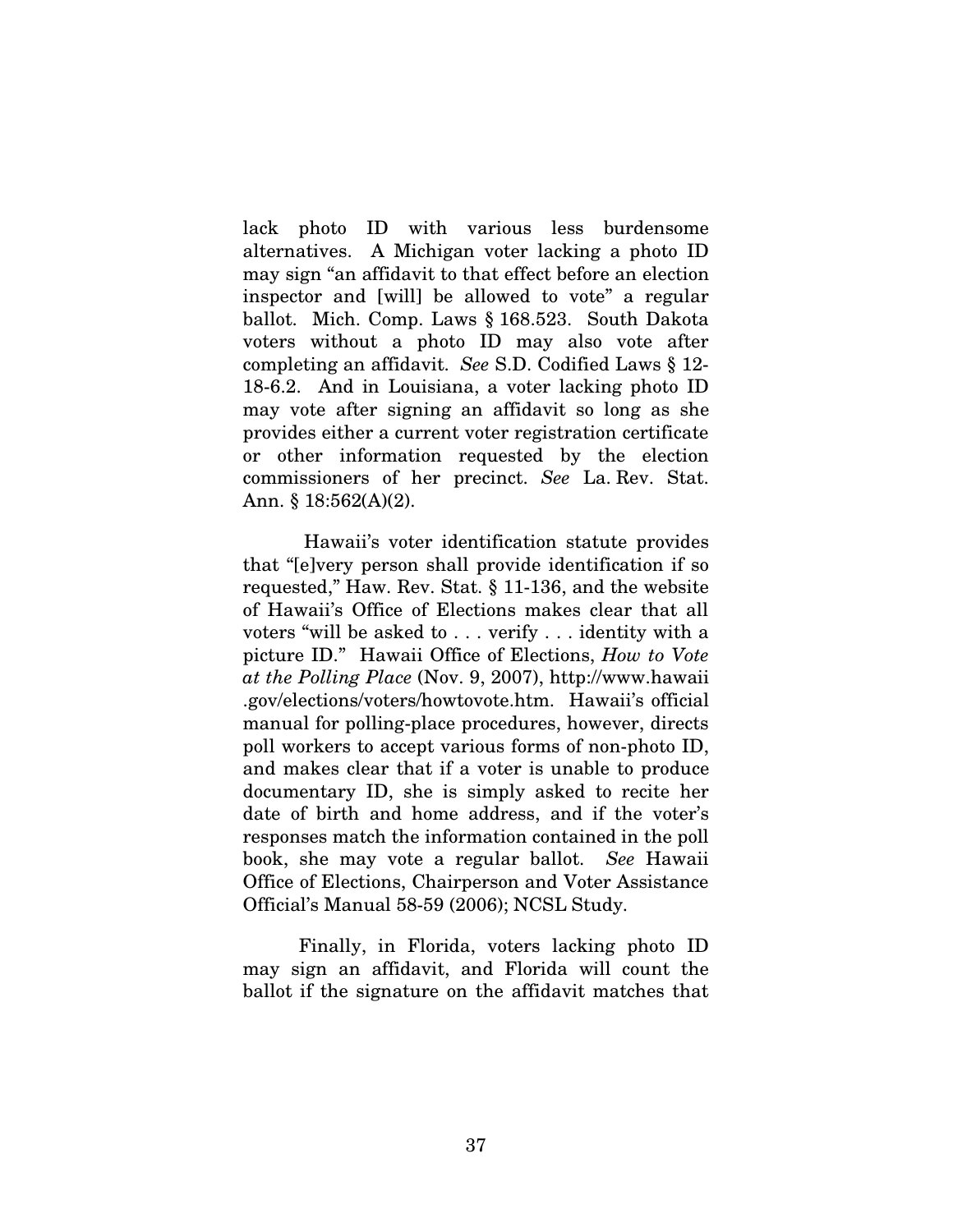on the registration form: the voter is not required to make an additional trip to an election office or to return to the polls with ID, as in Indiana. *See* Fla. Stat. §§ 101.043(2), 101.048(2)(b).

\* \* \*

There is no evidence that polling-place impersonation fraud represents a genuine problem anywhere in the United States, and less onerous alternatives have proven more than adequate to prevent it. The additional hurdle to voter participation erected by Indiana's photo ID requirement cannot be justified as a reasonable, nondiscriminatory remedy to prevent impersonation fraud. Indiana's imposition of this additional obstacle to electoral participation that primarily burdens disadvantaged voters is an unnecessary and unreasonable means of preventing impersonation fraud. It, therefore, violates the First and Fourteenth Amendments.